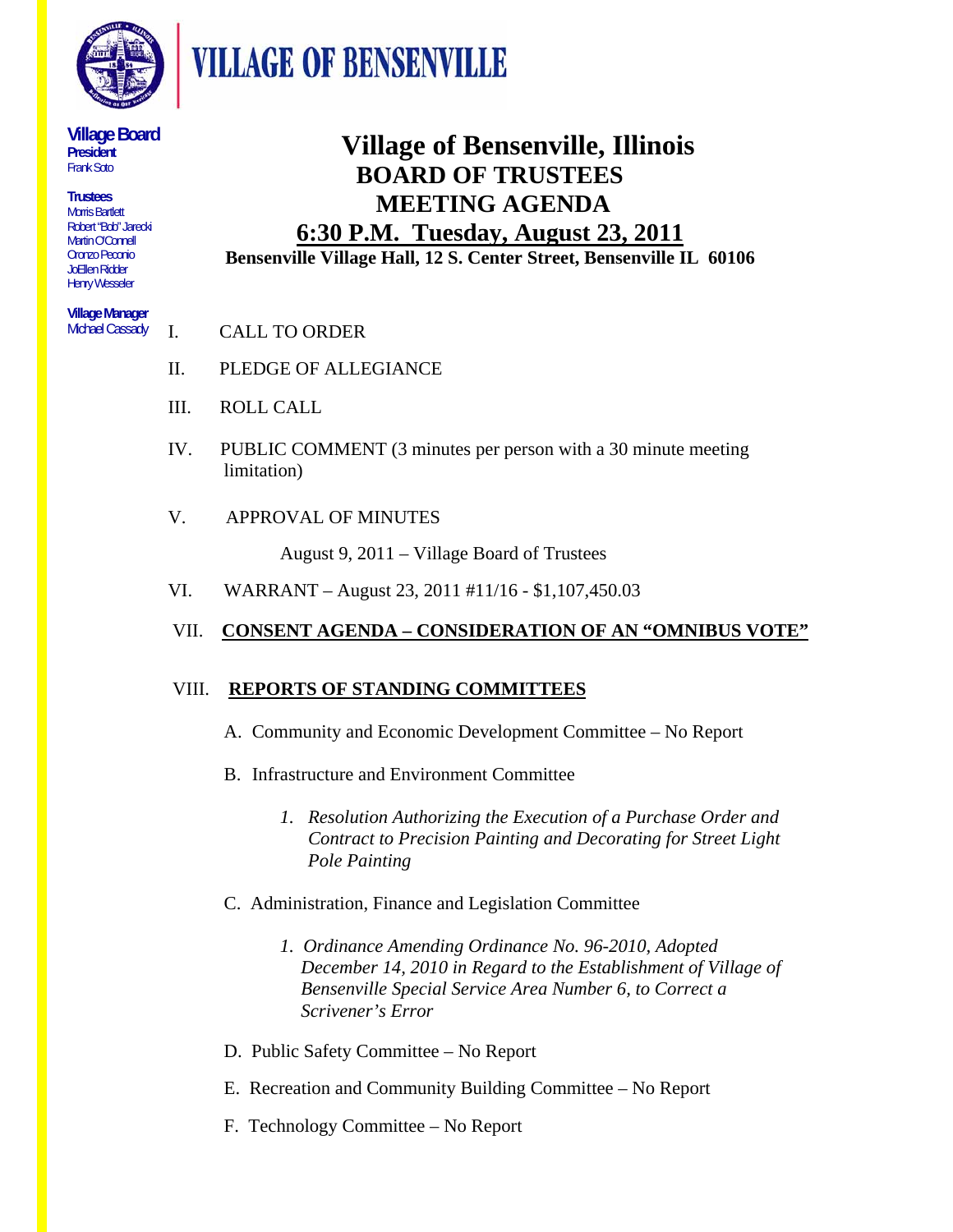#### IX. INFORMATION ITEMS

#### A. PRESIDENT'S REMARKS

- *1. Village President Appointments to Boards and Commissions*
- *2. Elected Official Travel Policy*
- B. VILLAGE MANAGER'S REPORT
- C. VILLAGE ATTORNEY'S REPORT
- X. UNFINISHED BUSINESS
- XI. NEW BUSINESS

#### XII. EXECUTIVE SESSION

- A. Review of Executive Session Minutes [5 ILCS 120/2 (C)(21)]
	- B. Personnel [5 ILCS 120/2(C)(1)]
	- C. Collective Bargaining [5 ILCS 120/2 (C)(2)]
	- D. Property Acquisition [5 ILCS 120/2(C)(5)]
	- E. Litigation [5 ILCS 120/2(C)(11)]

#### XIII. MATTERS REFERRED FROM EXECUTIVE SESSION

XIV. ADJOURNMENT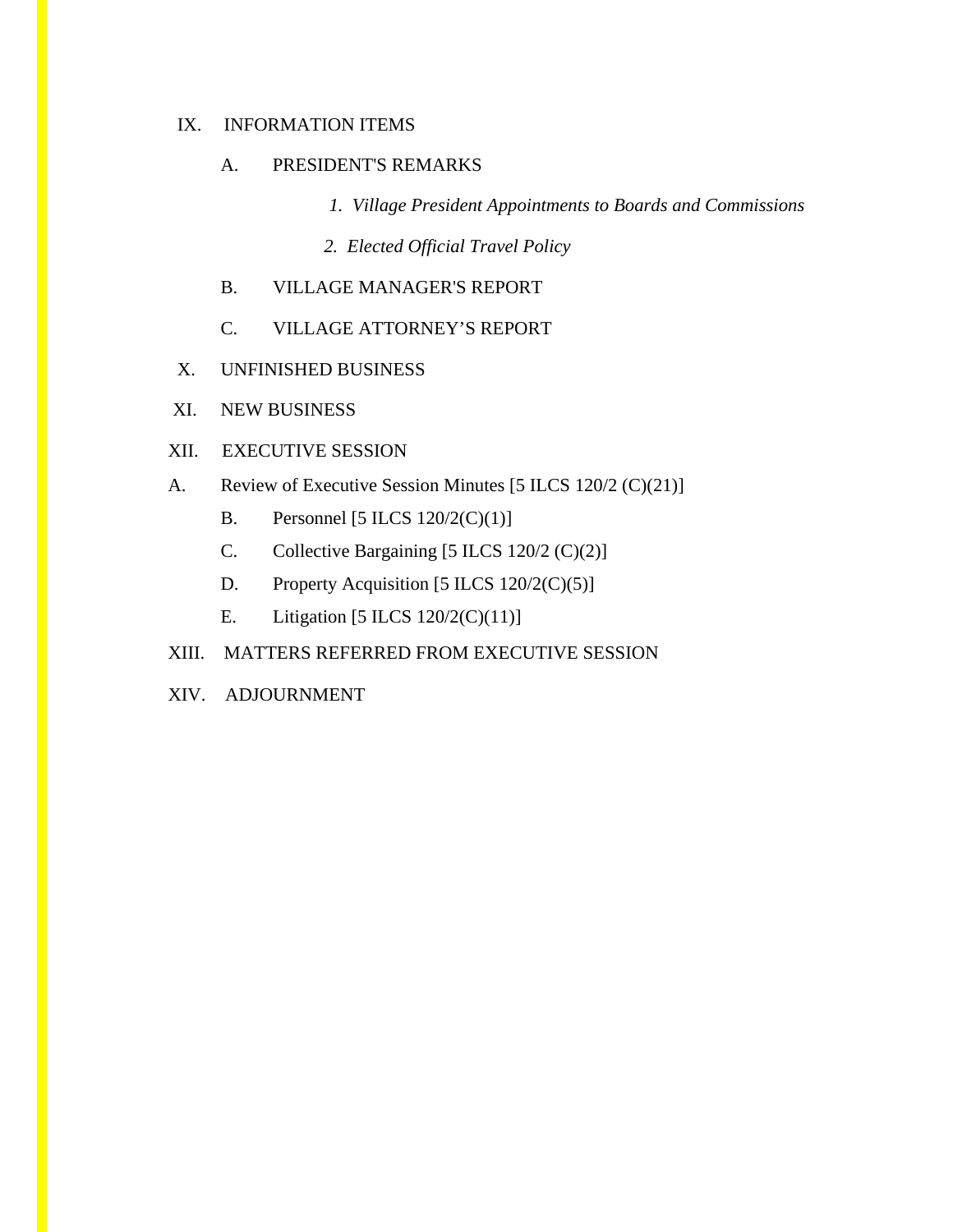#### **Village of Bensenville Board Room 12 South Center Street Bensenville, Illinois 60106 Counties of DuPage and Cook**

#### **MINUTES OF THE VILLAGE BOARD OF TRUSTEES MEETING August 9, 2011**

**CALL TO ORDER:** 1. President Soto called the meeting to order at 7:08 p.m.

**ROLL CALL:** 2. Upon roll call by Acting Village Clerk, Corey Williamsen, the following Board Members were present:

Bartlett, Jarecki, O'Connell, Peconio, Ridder, Wesseler

Absent: None

A quorum was present.

## **PUBLIC**

#### **COMMENT: Michael Kelly – 277 E. Red Oak Avenue**

Mr. Kelly addressed the Village Board with an update on the pending litigation at 261 E. Red Oak. Village Attorney, Pat Bond, also gave an update.

#### **Refugio Perez – 502 E. Memorial Street**

Mr. Perez addressed the Village Board regarding flooding to his home. Village Staff was directed to meet with Mr. Perez regarding the issue.

#### **Pelagio Perez – 401 S. Park Street**

Mr. Perez addressed the Village Board regarding flooding to his home. Village Staff was directed to meet with Mr. Perez regarding the issue.

#### **Jerry Budnik – 1031 Twin Oaks**

Mr. Budnik addressed the Village Board with his concerns of the storm water discharge from his neighbor's property at 323 Marshall Street. Village Staff was directed to meet with Mr. Budnik in regards to the issue.

#### **Lenore Scrivens – 422 E. Memorial Street**

Mrs. Scrivens addressed the Village Board regarding flooding to her home. Village Staff was directed to meet with Mrs. Scrivens regarding the issue.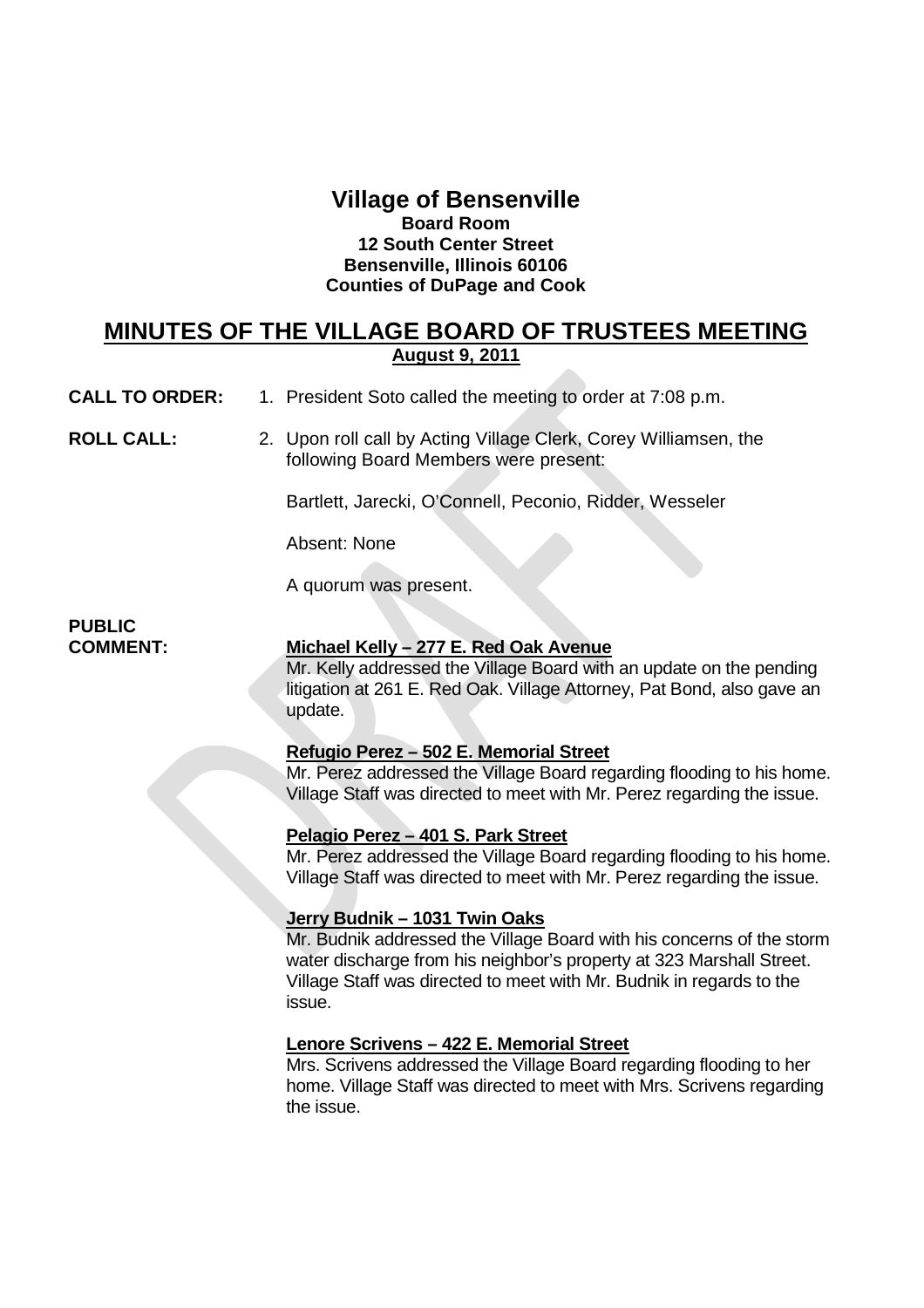#### **Janet Luby – 284 E. Jefferson Street**

Mrs. Luby addressed the Village Board with her concerns in regards to speeders down Jefferson Street. The Police Department was directed meet with Mrs. Luby regarding her concerns.

#### **Arnold Sandoval – 1006 Argyle**

Mr. Sandoval addressed the Village Board regarding flooding at the Argyle Apartments and the damage it caused. Village Staff was directed to meet with Mr. Sandoval regarding the issue.

| <b>APPROVAL OF</b><br><b>MINUTES:</b> | 3. The July 19, 2011 Village Board Meeting Minutes<br>were presented.                                                                                                                                                                                                                                                                 |
|---------------------------------------|---------------------------------------------------------------------------------------------------------------------------------------------------------------------------------------------------------------------------------------------------------------------------------------------------------------------------------------|
| Motion:                               | Trustee Wesseler made a motion to approve the minutes as<br>presented. Trustee O'Connell seconded the motion.                                                                                                                                                                                                                         |
|                                       | All were in favor. Motion carried.                                                                                                                                                                                                                                                                                                    |
| <b>WARRANT NO.</b><br>11/15:          | 4. President Soto presented Warrant No. 11/15 in the amount of<br>\$2,660,203.02.                                                                                                                                                                                                                                                     |
| Motion:                               | Trustee O'Connell made a motion to approve the warrant as<br>presented. Trustee Ridder seconded the motion.                                                                                                                                                                                                                           |
| <b>ROLL CALL:</b>                     | AYES: Bartlett, Jarecki, O'Connell, Peconio, Ridder, Wesseler                                                                                                                                                                                                                                                                         |
|                                       | NAYS: None                                                                                                                                                                                                                                                                                                                            |
|                                       | All were in favor. Motion carried.                                                                                                                                                                                                                                                                                                    |
| <b>Resolution No</b><br>R-82-2011:    | 5. President Soto gave the summarization of the action contemplated in<br>Resolution No. R-82-2011 entitled A Resolution Authorizing the<br><b>Execution of a Purchase Order and Contract to Siemens</b><br>Industry, Inc. for the Purchase of parts Necessary to Repair a<br><b>Screw Pump at the Wastewater Treatment Facility.</b> |
| Motion:                               | Trustee Wesseler made a motion to approve the resolution as<br>presented. Trustee Peconio seconded the motion.                                                                                                                                                                                                                        |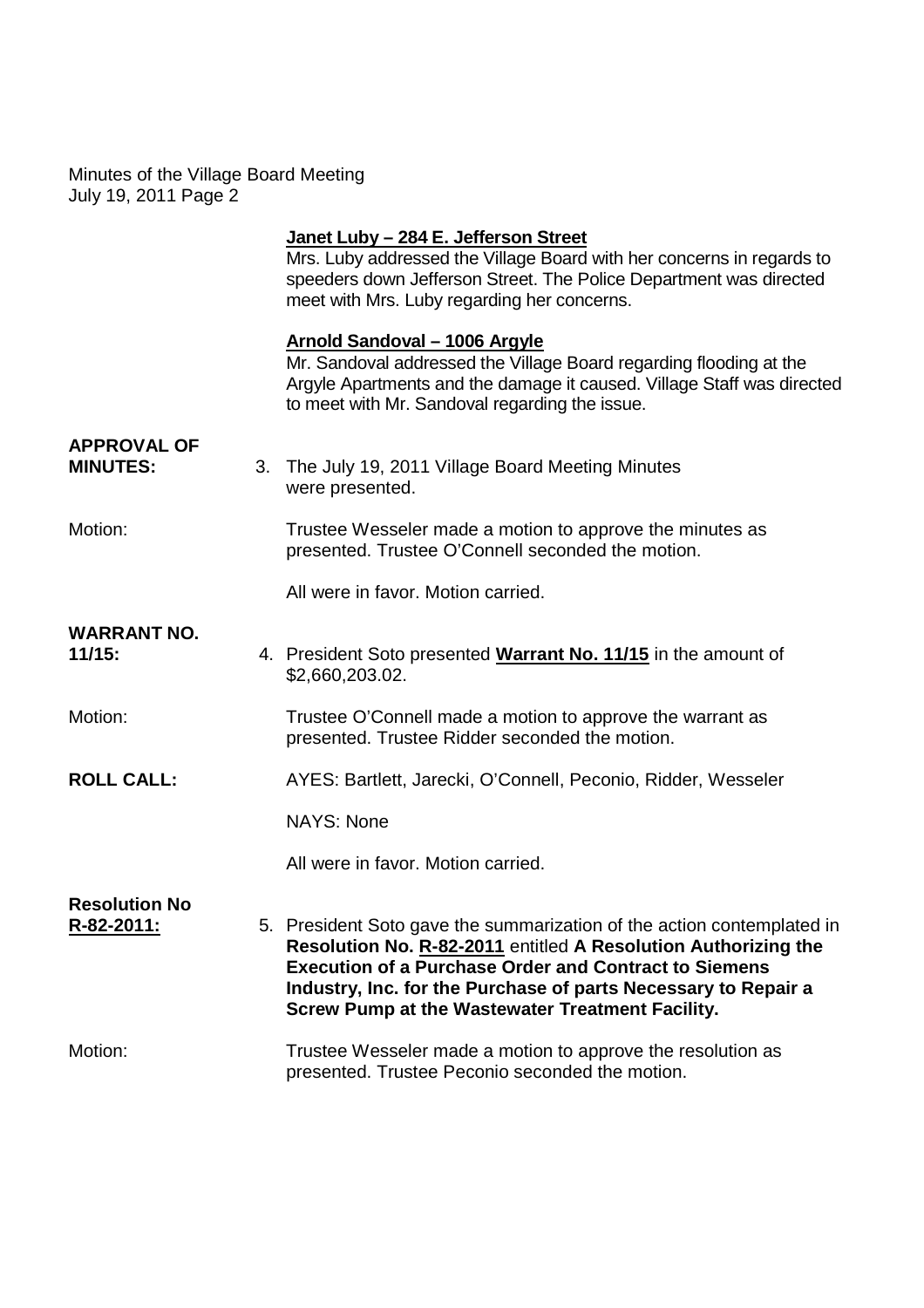| <b>ROLL CALL:</b>                |  | AYES: Bartlett, Jarecki, O'Connell, Peconio, Ridder, Wesseler                                                                                                                                                                                                                                                                                                                                   |  |
|----------------------------------|--|-------------------------------------------------------------------------------------------------------------------------------------------------------------------------------------------------------------------------------------------------------------------------------------------------------------------------------------------------------------------------------------------------|--|
|                                  |  | <b>NAYS: None</b>                                                                                                                                                                                                                                                                                                                                                                               |  |
|                                  |  | All were in favor. Motion carried.                                                                                                                                                                                                                                                                                                                                                              |  |
| <b>Ordinance No.</b><br>46-2011: |  | 6. President Soto gave the summarization of the action contemplated in<br>Ordinance No. 46-2011 entitled An Ordinance Authorizing the<br>Sale of Real Property Owned by the Village of Bensenville to the<br>Illinois Department of Transportation for the Purpose of<br><b>Facilitating the Infrastructure Improvements and Grade</b><br>Separation Project at York Road and Irving park Road. |  |
| Motion:                          |  | Trustee Peconio made a motion to adopt the ordinance as<br>presented. Trustee Bartlett seconded the motion.                                                                                                                                                                                                                                                                                     |  |
| <b>ROLL CALL:</b>                |  | AYES: Bartlett, Jarecki, O'Connell, Peconio, Ridder, Wesseler                                                                                                                                                                                                                                                                                                                                   |  |
|                                  |  | <b>NAYS: None</b>                                                                                                                                                                                                                                                                                                                                                                               |  |
|                                  |  | All were in favor. Motion carried.                                                                                                                                                                                                                                                                                                                                                              |  |
| <b>Motion:</b>                   |  | 7. Trustee Bartlett made a motion to accept the Second Quarter Budget<br>and Finical Review Report. Trustee O'Connell seconded the motion.                                                                                                                                                                                                                                                      |  |
| <b>ROLL CALL:</b>                |  | AYES: Bartlett, Jarecki, O'Connell, Peconio, Ridder, Wesseler                                                                                                                                                                                                                                                                                                                                   |  |
|                                  |  | <b>NAYS: None</b>                                                                                                                                                                                                                                                                                                                                                                               |  |
|                                  |  | All were in favor. Motion carried.                                                                                                                                                                                                                                                                                                                                                              |  |
| Ordinance No.<br><u>47-2011:</u> |  | 8. President Soto gave the summarization of the action contemplated in<br>Ordinance No. 47-2011 entitled An Ordinance Approving the First<br>Amendment to the Village of Bensenville, Illinois Fiscal Year<br>2011 Budget.                                                                                                                                                                      |  |
| Motion:                          |  | Trustee O'Connell made a motion to adopt the ordinance as<br>presented. Trustee Peconio seconded the motion.                                                                                                                                                                                                                                                                                    |  |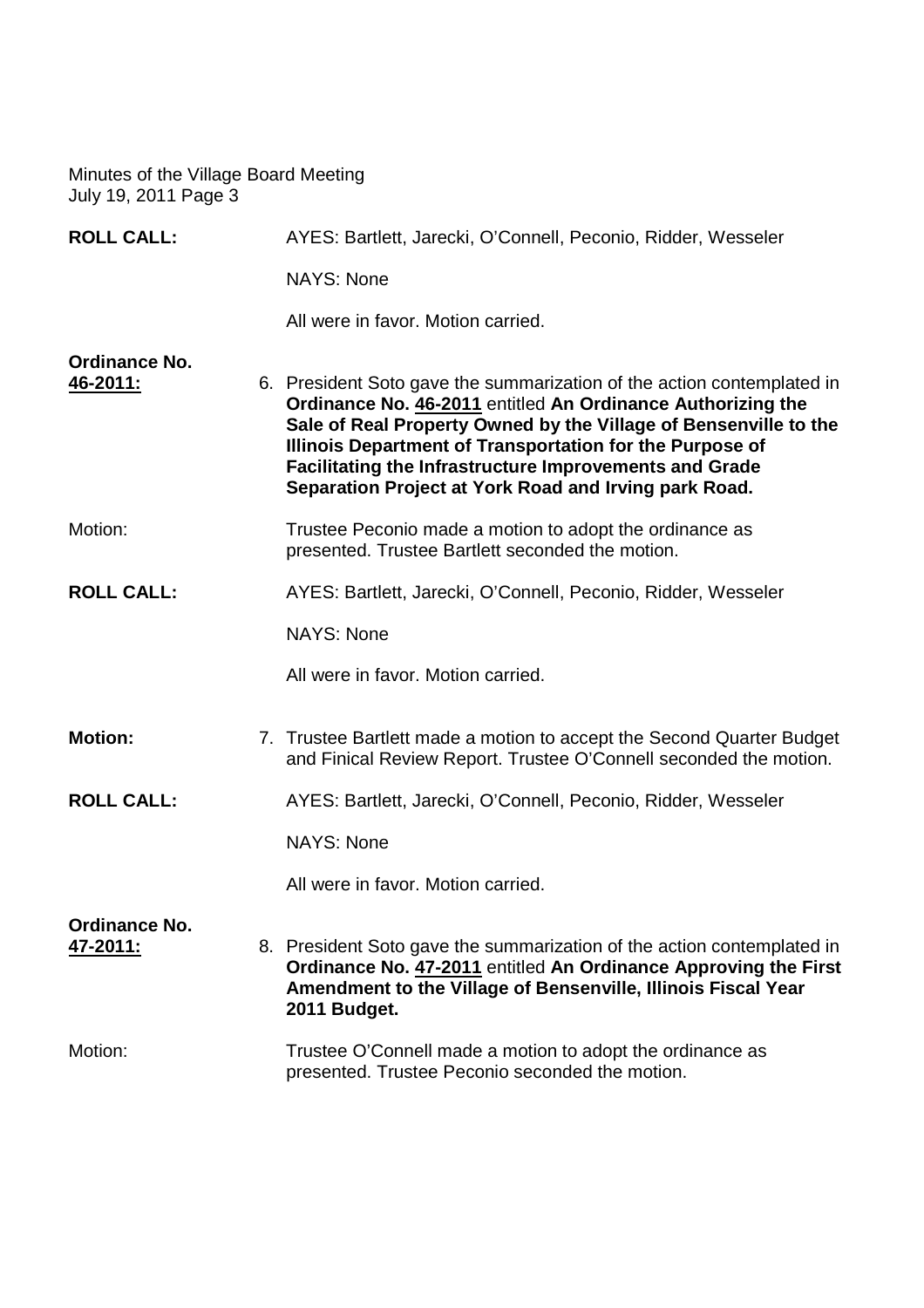| <b>ROLL CALL:</b>                   | AYES: Bartlett, Jarecki, O'Connell, Peconio, Ridder, Wesseler                                                                                                                                                                                                 |  |
|-------------------------------------|---------------------------------------------------------------------------------------------------------------------------------------------------------------------------------------------------------------------------------------------------------------|--|
|                                     | <b>NAYS: None</b>                                                                                                                                                                                                                                             |  |
|                                     | All were in favor. Motion carried.                                                                                                                                                                                                                            |  |
| <b>Ordinance No.</b><br>48-2011:    | 9. President Soto gave the summarization of the action contemplated in<br>Ordinance No. 49-2011 entitled An Ordinance Authorizing the<br>Sale or Disposal of Personal Property Deemed No Longer<br>Necessary or Useful to the Village of Bensenville.         |  |
| Motion:                             | Trustee O'Connell made a motion to adopt the ordinance as<br>presented. Trustee Peconio seconded the motion.                                                                                                                                                  |  |
| <b>ROLL CALL:</b>                   | AYES: Bartlett, Jarecki, O'Connell, Peconio, Ridder, Wesseler                                                                                                                                                                                                 |  |
|                                     | <b>NAYS: None</b>                                                                                                                                                                                                                                             |  |
|                                     | All were in favor. Motion carried.                                                                                                                                                                                                                            |  |
| <b>Resolution No.</b><br>R-83-2011: | 10. President Soto gave the summarization of the action contemplated in<br>Resolution No. R-83-2011 entitled A Resolution Approving the<br><b>Execution of a Contract for Services and Scope of Work with</b><br><b>ETC Institute for a Community Survey.</b> |  |
| Motion:                             | Trustee Wesseler made a motion to approve the resolution as<br>presented. Trustee Jarecki seconded the motion.                                                                                                                                                |  |
| <b>ROLL CALL:</b>                   | AYES: Jarecki, O'Connell, Ridder, Wesseler                                                                                                                                                                                                                    |  |
|                                     | NAYS: Bartlett, Peconio                                                                                                                                                                                                                                       |  |
|                                     | Motion carried.                                                                                                                                                                                                                                               |  |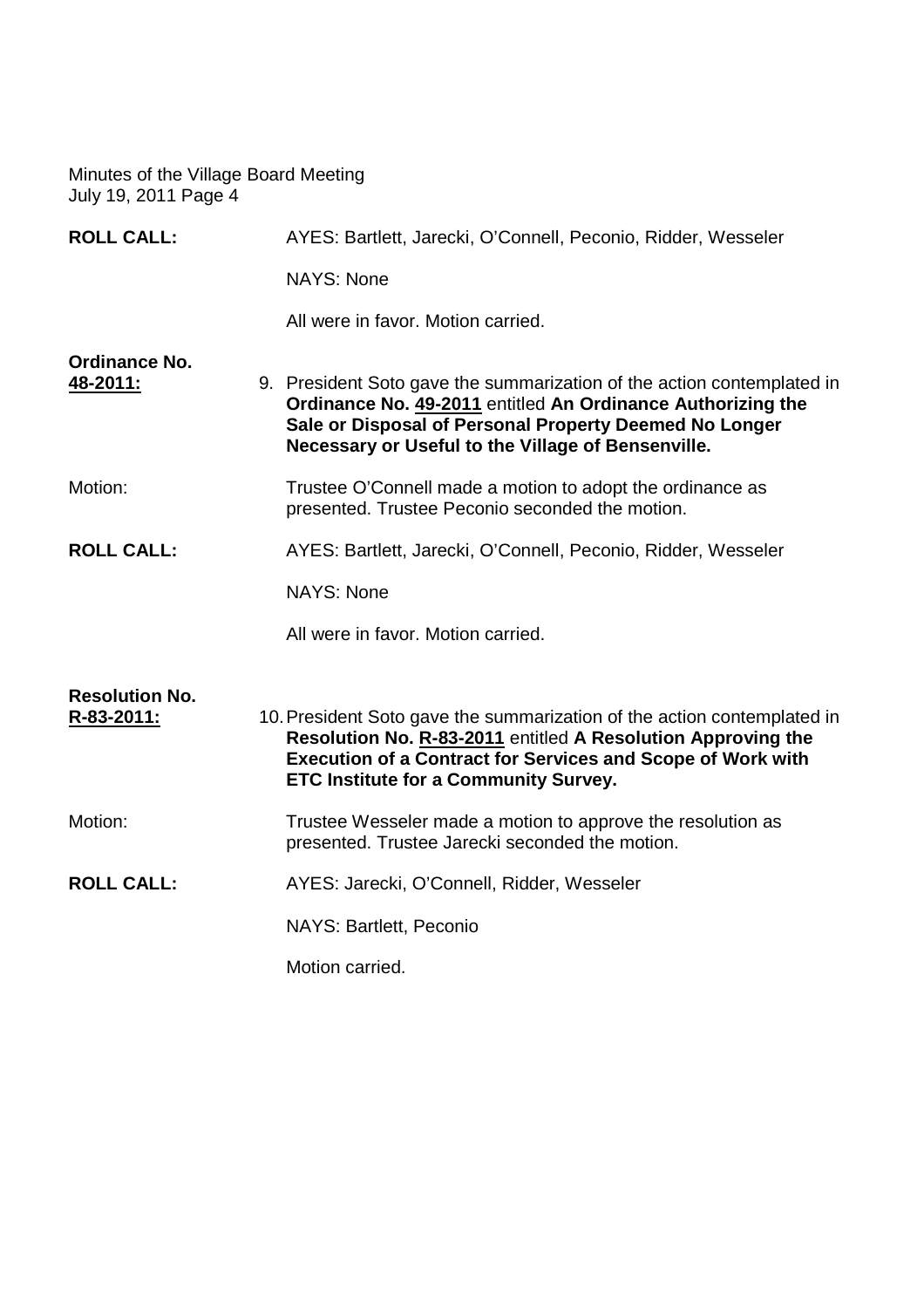| <b>Resolution No</b><br>R-84-2011:    | 11. President Soto gave the summarization of the action contemplated in<br>Resolution No. R-84-2011 entitled A Resolution Authorizing the<br><b>Purchase of an IP Surveillance Camera System from Critical</b><br><b>Technology Solutions, Inc.</b>             |  |
|---------------------------------------|-----------------------------------------------------------------------------------------------------------------------------------------------------------------------------------------------------------------------------------------------------------------|--|
| Motion:                               | Trustee Jarecki made a motion to approve the resolution as<br>presented. Trustee O'Connell seconded the motion.                                                                                                                                                 |  |
| <b>ROLL CALL:</b>                     | AYES: Bartlett, Jarecki, O'Connell, Peconio, Ridder, Wesseler                                                                                                                                                                                                   |  |
|                                       | <b>NAYS: None</b>                                                                                                                                                                                                                                               |  |
|                                       | All were in favor. Motion carried.                                                                                                                                                                                                                              |  |
| <b>PRESIDENT'S</b><br><b>REMARKS:</b> | President Soto announce on September 9, 2011 the Bensenville Fire<br>Department will be hosting a memorial event in recognition to the 10 <sup>th</sup><br>anniversary of September 11, 2001.                                                                   |  |
|                                       | President Soto announced the new E-News available through the<br>Village of Bensenville. This will allow the Village to notify residents of<br>current issues taking place in town. Residents can sign up at Village<br>Hall or online at www.bensenville.il.us |  |
| <b>MANAGERS</b><br><b>REPORT:</b>     | Village Manager, Michael Cassady, announced there will be no<br>Committee Meetings held on August 16, 2011.                                                                                                                                                     |  |
| <b>NEW BUSINESS:</b>                  | Trustee Ridder announced the re-scheduled blood drive will take<br>place at Village Hall on August 24, 2011. The event is now open to<br>residents and businesses. Anyone interested may contact Mary<br>Rivera at Village Hall for additional information.     |  |
|                                       | Trustee Wesseler encourages all residents to attend Music in the<br>Park on August 10, 2011 to support Fenton Alumni that are<br>performing.                                                                                                                    |  |
|                                       | Trustee Wesseler inquired about the profit the Village made during<br>the Liberty Fest. Village Staff was directed to produce a report.                                                                                                                         |  |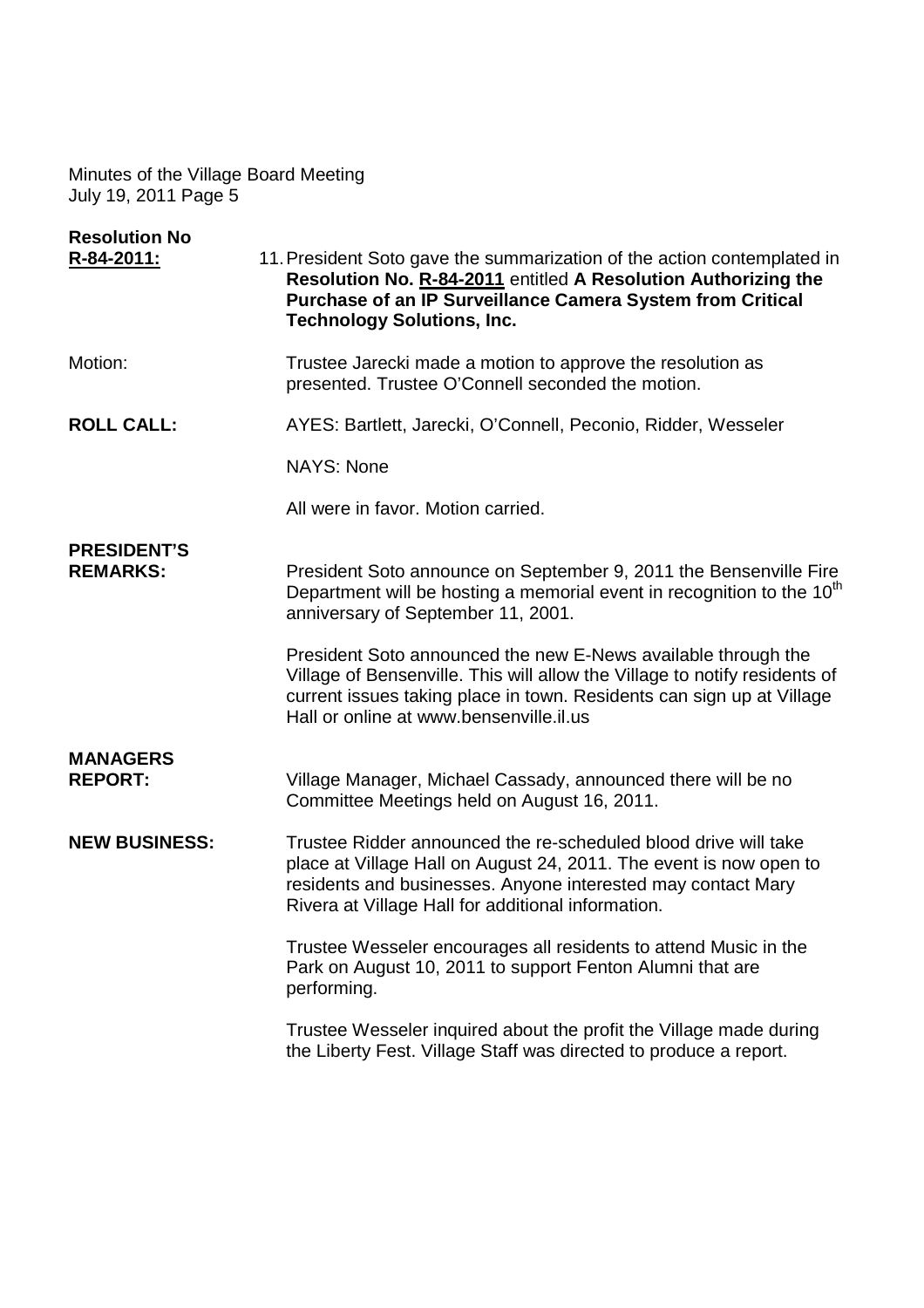| <b>EXECUTIVE</b> |                                                                                                                                                                                                                                                                                                |
|------------------|------------------------------------------------------------------------------------------------------------------------------------------------------------------------------------------------------------------------------------------------------------------------------------------------|
| <b>SESSION:</b>  | Village Attorney, Pat Bond, called for an Executive Session for the<br>purpose of discussing pending, probable, or imminent litigation,<br>acquisition of real estate property, personnel, and collective<br>negotiating matters. No action will take place as a result of the<br>discussions. |
| Motion:          | Trustee Jarecki made a motion adjourn the meeting and go into<br>executive session. Trustee O'Connell seconded the motion.                                                                                                                                                                     |
|                  | All were in favor.                                                                                                                                                                                                                                                                             |
|                  | Motion carried.                                                                                                                                                                                                                                                                                |
|                  | President Soto adjourned the meeting at 7:59 p.m.                                                                                                                                                                                                                                              |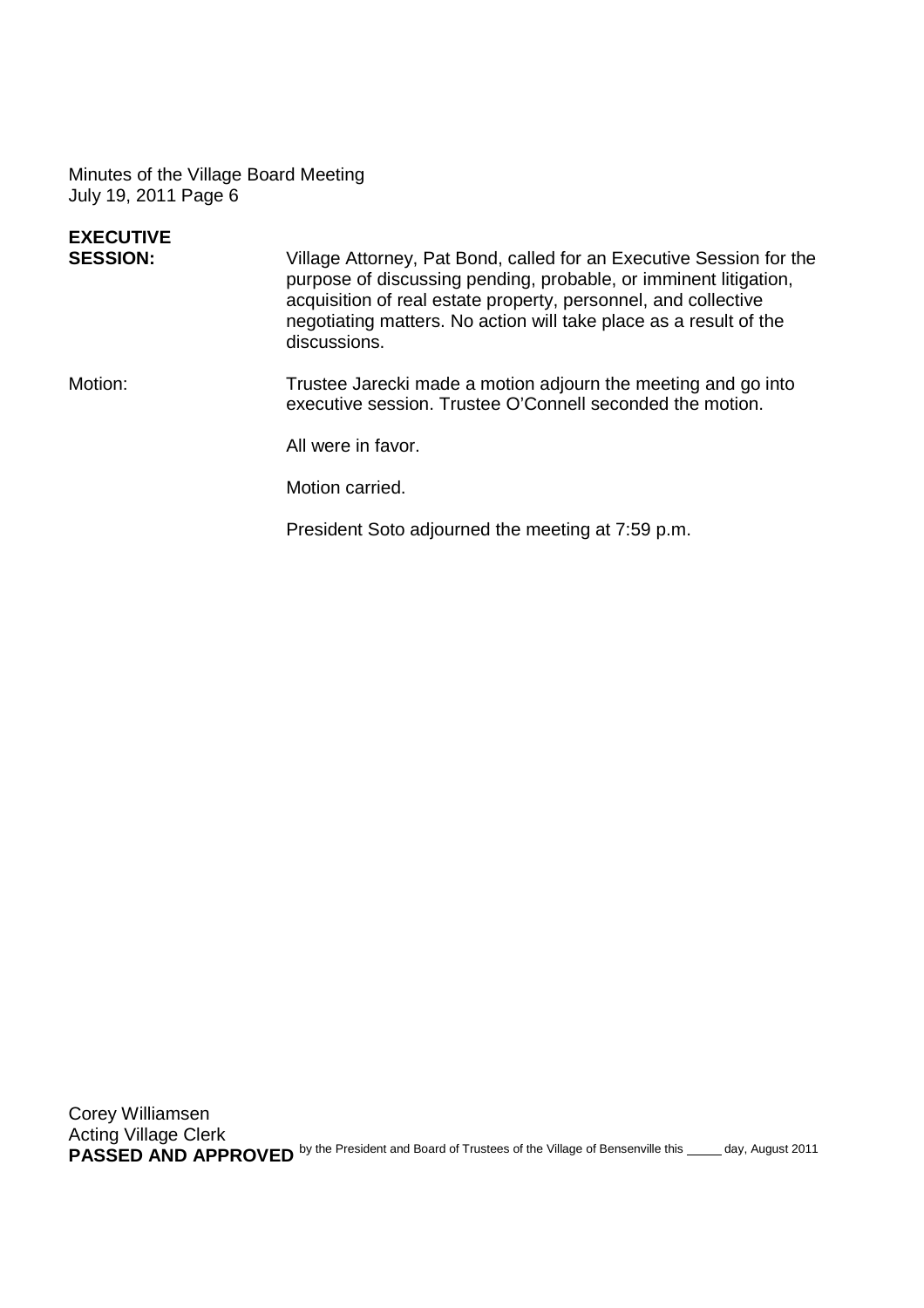| TYPE: | Resolution |
|-------|------------|
|       |            |

 $\overline{a}$ l **SUBMITTED BY:** Joe Caracci **DATE**: 8/17/2011

**DESCRIPTION:** Resolution to Approve Painting of the Decorative Street Light Poles

#### *SUPPORTS THE FOLLOWING APPLICABLE VILLAGE GOALS:*

*X* Safe and Beautiful Village X  $\mid$  *X* Vibrant Major Corridors

*X* Financially Sound Village X **X** Enrich the lives of Residents *X Quality Customer Oriented Services Major Business/Corporate Center* 

| DATE: 8/23/2011 |
|-----------------|
|                 |

**BACKGROUND:** The Village has just over 300 decorative streetlight poles. Many of the original Sternberg decorative poles have begun to fade due to environmental factors and have lost their original sheen. Over time, the effectiveness of the paint to protect the poles from the rigorous elements of the Midwest begins to decline. Staff felt it was necessary to refresh the poles to bring them back to their original effectiveness and color to match poles that have been installed more recently. By doing so this will create a streetscape that is more uniform and will have a significant visual impact for anyone traveling through these corridors. The paint selected should provide approximately 6-8 years of color retention before any noticeable fading occurs. Due to favorable bid prices we will be able to address 80% of the faded poles within the Village this year.

**KEY ISSUES:** A recent bid advertisement for the painting of the decorative street light poles produced the following results:

| <b>COMPANY NAME</b>                                     | <b>Price Per Pole</b> |
|---------------------------------------------------------|-----------------------|
| <b>Precision Painting and Decorating</b><br>Addison, IL | \$73.95               |
| <b>Brookdale Decorating, Inc.</b><br>Naperville, IL     | \$144.15              |
| <b>Alpha Paintworks Inc.</b><br>Chicago, IL             | \$240.00              |
| <b>Thomas Industrial Coatings</b><br>Peavely, Mo        | \$550.00              |
| <b>Utility Dynamics Corporation</b><br>Oswego, IL       | \$696.00              |

Staff would like to paint 209 poles as part of this contract. Twenty-five poles are considered "tall" poles (14'-6" versus 10'-0") and have a \$22.75 upcharge to them. These tall poles are located at the Metra Parking Lot and at the Police Station. The total cost of the contract is \$16,025.

**ALTERNATIVES:** Village Board discretion

**RECOMMENDATION:** Staff recommends approval of the requested pole painting.

**BUDGET IMPACT:** This is a budgeted item for FY 2011. \$25,000 has been reserved for this project. The remaining \$8,975 is being used to paint the traffic signal poles at Memorial and Park and to repaint a number of benches, bike racks, bollards, and garbage cans throughout the Village.

**ACTION REQUIRED:** Motion to approve a Resolution authorizing the Village Manager to execute a purchase order and other associated documents to Precision Painting and Decorating of Addison, Illinois for \$16,025.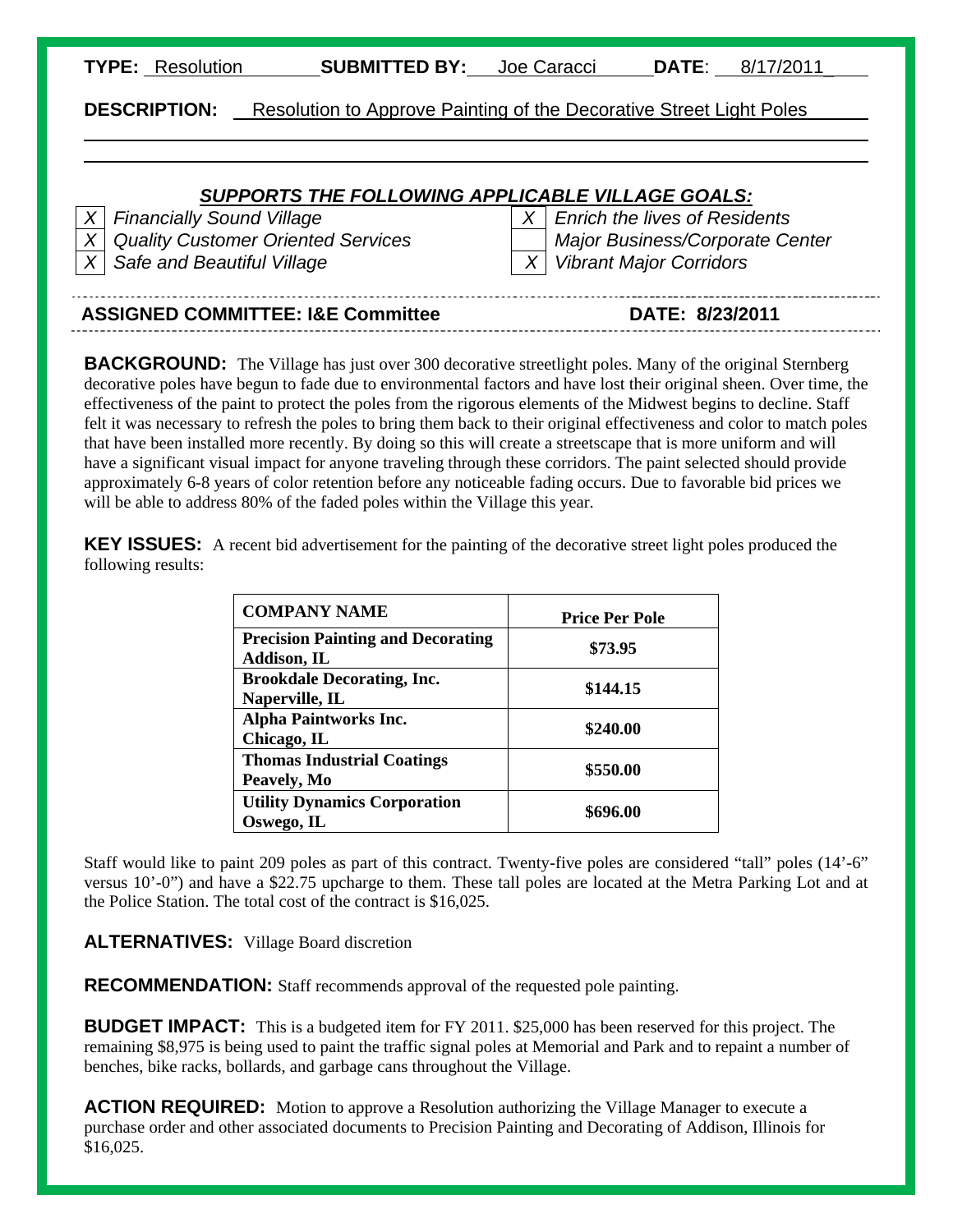#### **Resolution No.**

#### **Authorizing the Execution of a Purchase Order to Precision Painting and Decorating for Street Light Pole Painting**

BE IT RESOLVED by the President and Board of Trustees of the Village of Bensenville, Counties of DuPage and Cook, Illinois as follows:

 THAT the Village Board authorizes the Village Manager to execute a purchase order and other associated documents to Precision Painting and Decorating of Addison, IL for street light pole painting for an amount not to exceed \$16,025.

 $\overline{\phantom{a}}$  , and the contract of the contract of the contract of the contract of the contract of the contract of the contract of the contract of the contract of the contract of the contract of the contract of the contrac

 PASSED AND APPROVED by the President and Board of Trustees of the Village of Bensenville, Illinois, \_\_\_\_\_\_\_\_\_\_\_\_\_\_\_\_\_\_\_\_\_\_\_\_\_\_\_\_, 2011.

APPROVED:

 Frank Soto Village President

ATTEST:

| Corey Williamsen<br><b>Acting Village Clerk</b> |  |  |
|-------------------------------------------------|--|--|
|                                                 |  |  |
| NAYS: __                                        |  |  |
| ABSENT:                                         |  |  |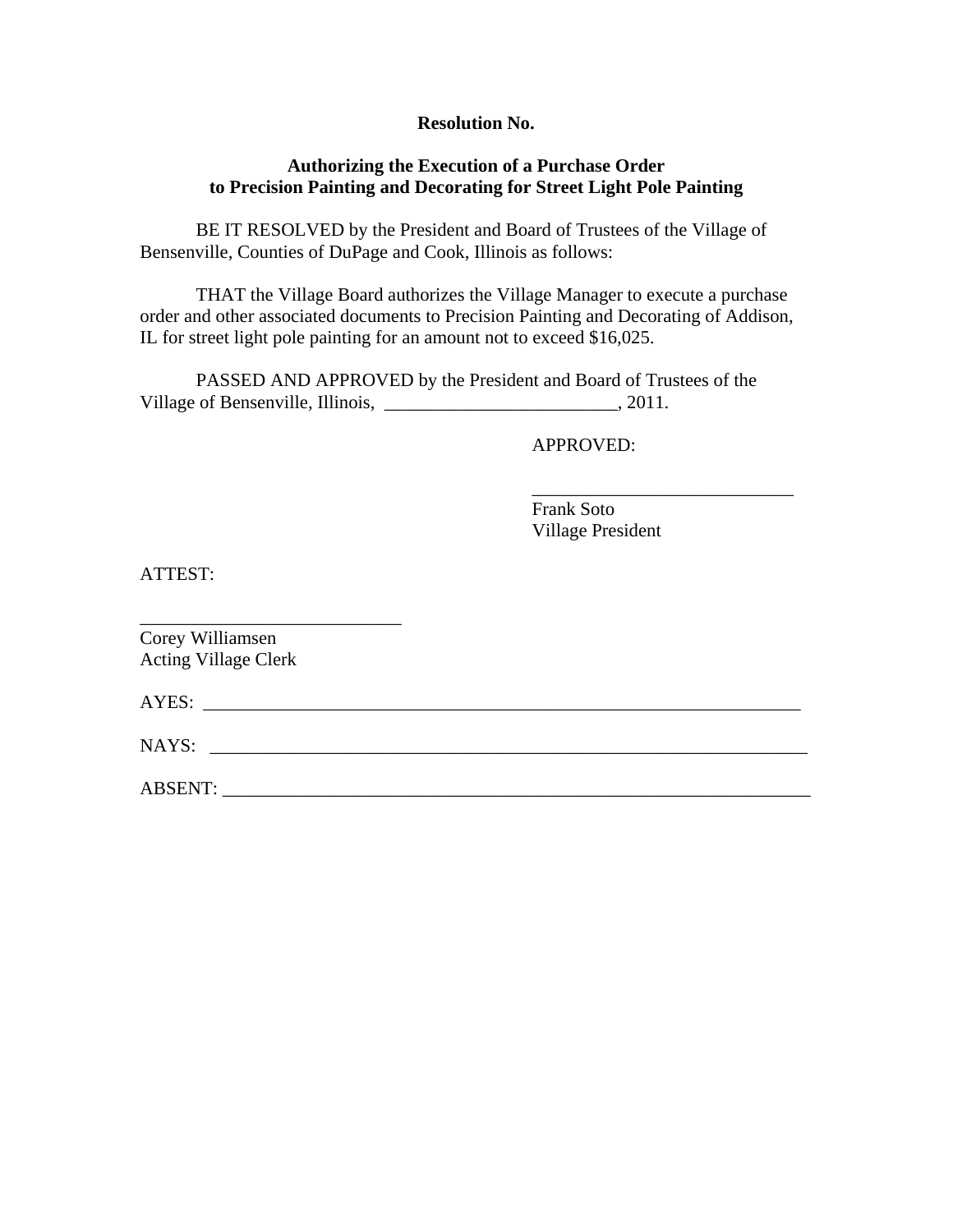



#### **Sternberg Streetlights- 209**



# **Village of Bensenville<br>Streetlight Painting**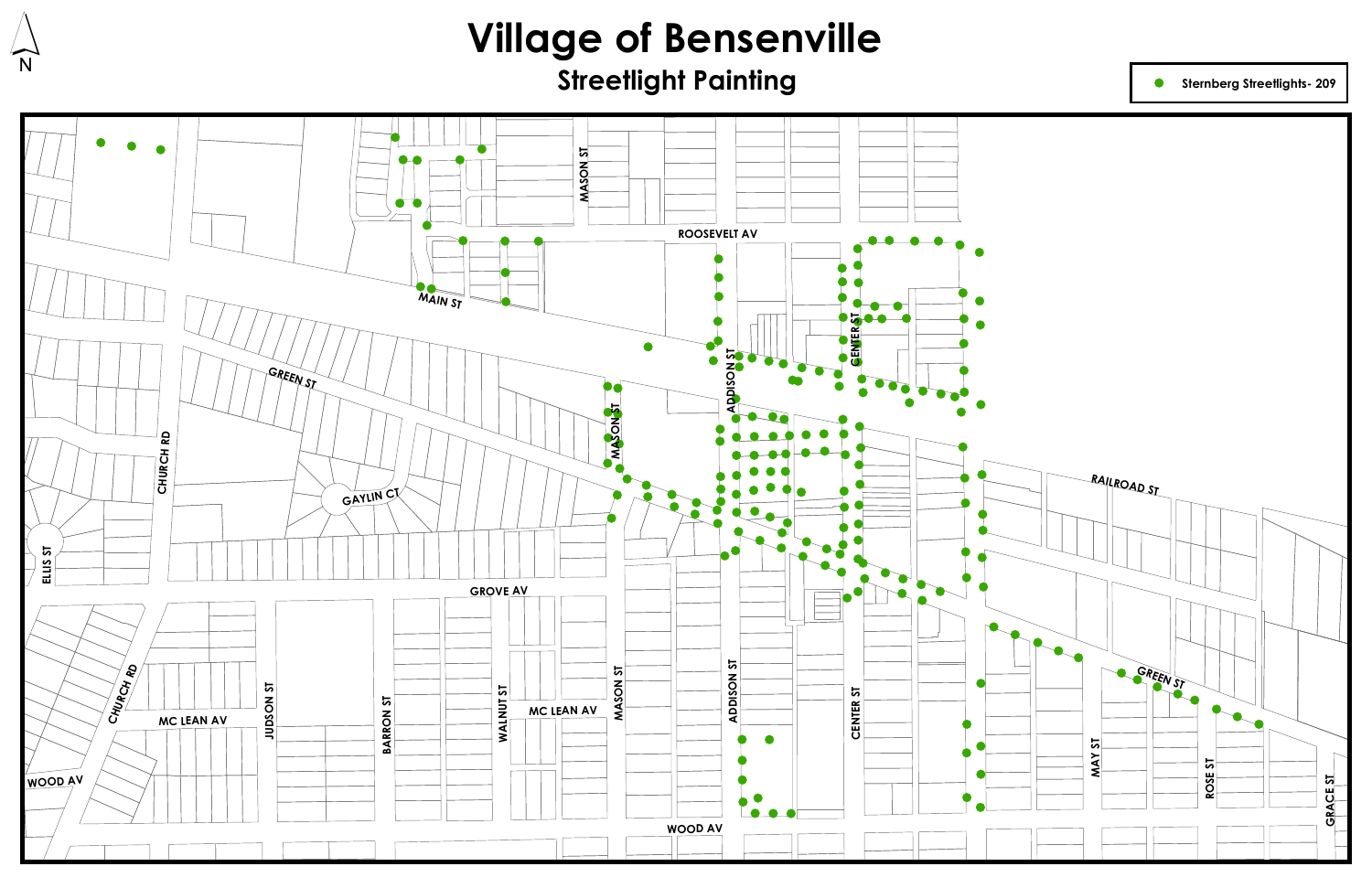# **Village of Bensenville**

 $\frac{1}{2}$  ,  $\frac{1}{2}$  ,  $\frac{1}{2}$  ,  $\frac{1}{2}$  ,  $\frac{1}{2}$ 

### **Invitation to Bid with Specifications**

### **Decorative Street Light Pole Painting**



**Bensenville Public Works** 717 E. Jefferson St. Bensenville, IL 60106 Phone: 630-350-3435 Fax: 630-594-1148 www.Bensenville.il.us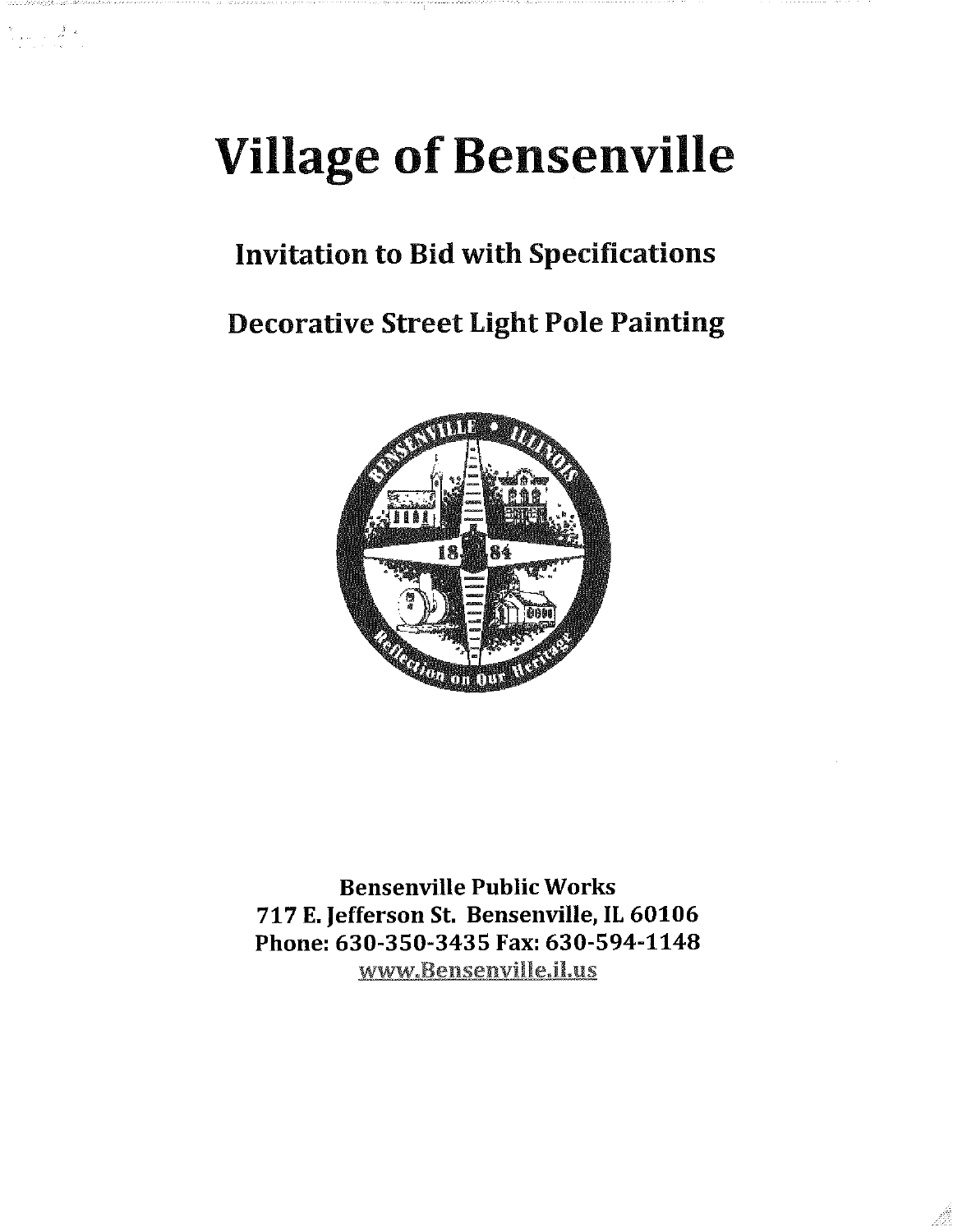Table of Contents

engga

| <b>BIDDERS FOR PROCUREMENT OF MATERIALS  12</b> |  |
|-------------------------------------------------|--|
| <b>GENERAL CONDITIONS AND INSTRUCTIONS TO</b>   |  |
|                                                 |  |
|                                                 |  |
|                                                 |  |
|                                                 |  |

 $\text{Initial} \left( \text{M} \right)$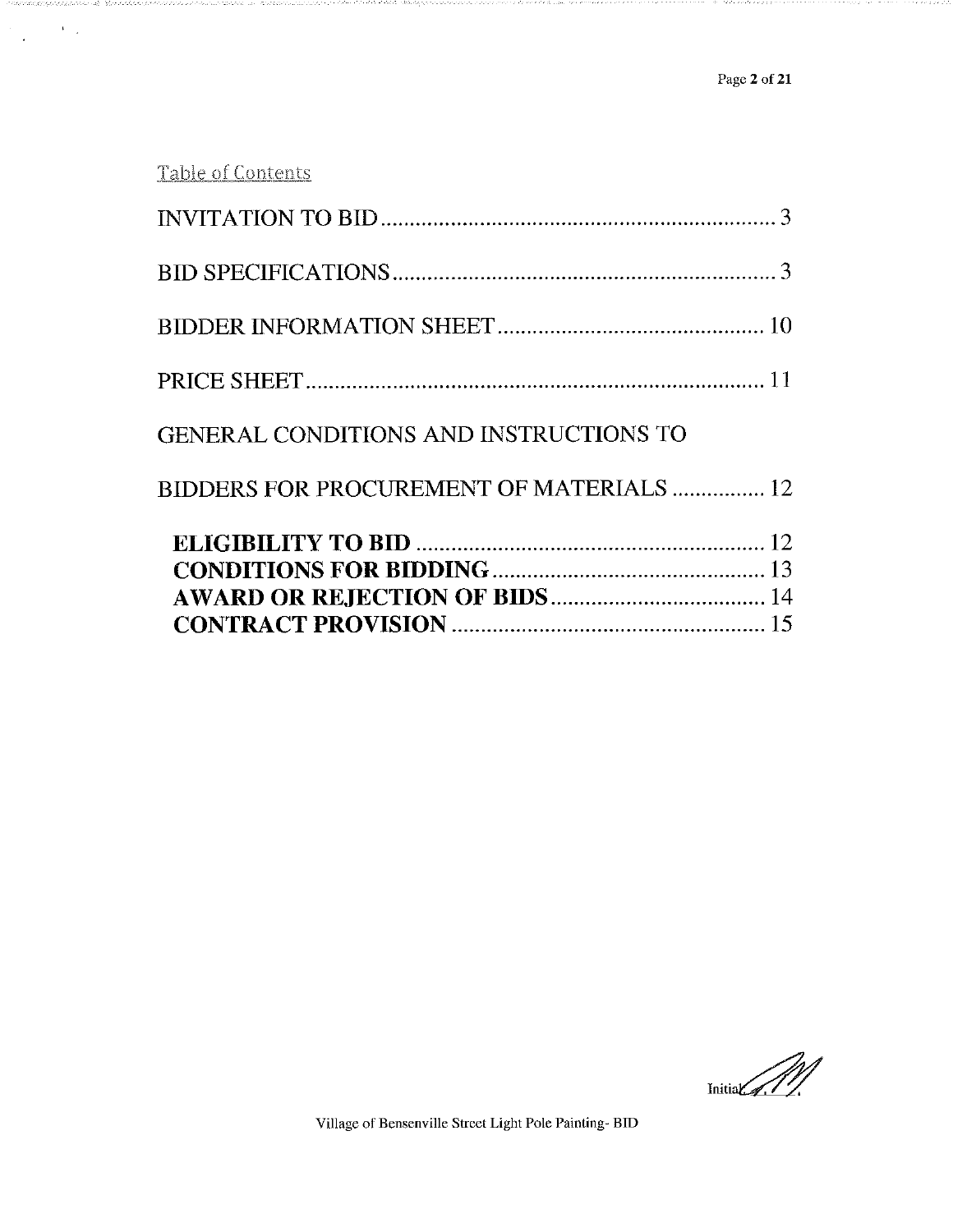Page 3 of 21

#### **INVITATION TO BID**

#### **DECORATIVE STREET LIGHT POLE PAINTING**

The Village of Bensenville will accept bids for "Decorative Street Light Pole Painting" for the period starting August  $15^{th}$ , 2011 through December 31<sup>st</sup>, 2011. The bids shall be sent to the Office of the Village Clerk located at 12 S. Center St. Bensenville, IL 60106.

The bids shall be publicly opened at  $10:00AM$  on Friday, August  $12<sup>th</sup>$ , 2011 at Bensenville Village Hall 12 S. Center St. The Bid must be in a sealed opaque envelope plainly marked Decorative Street Light Pole Painting-BID

Detailed specifications may be obtained by contacting Ken Rubach, Public Works Supervisor at 630-350-3435, or via email at krubach@bensenville.il.us

The Village Board reserves the right to reject any and all bids or portions thereof

Corey Williamsen Deputy Village Clerk

#### **BID SPECIFICATIONS**

Initial 1997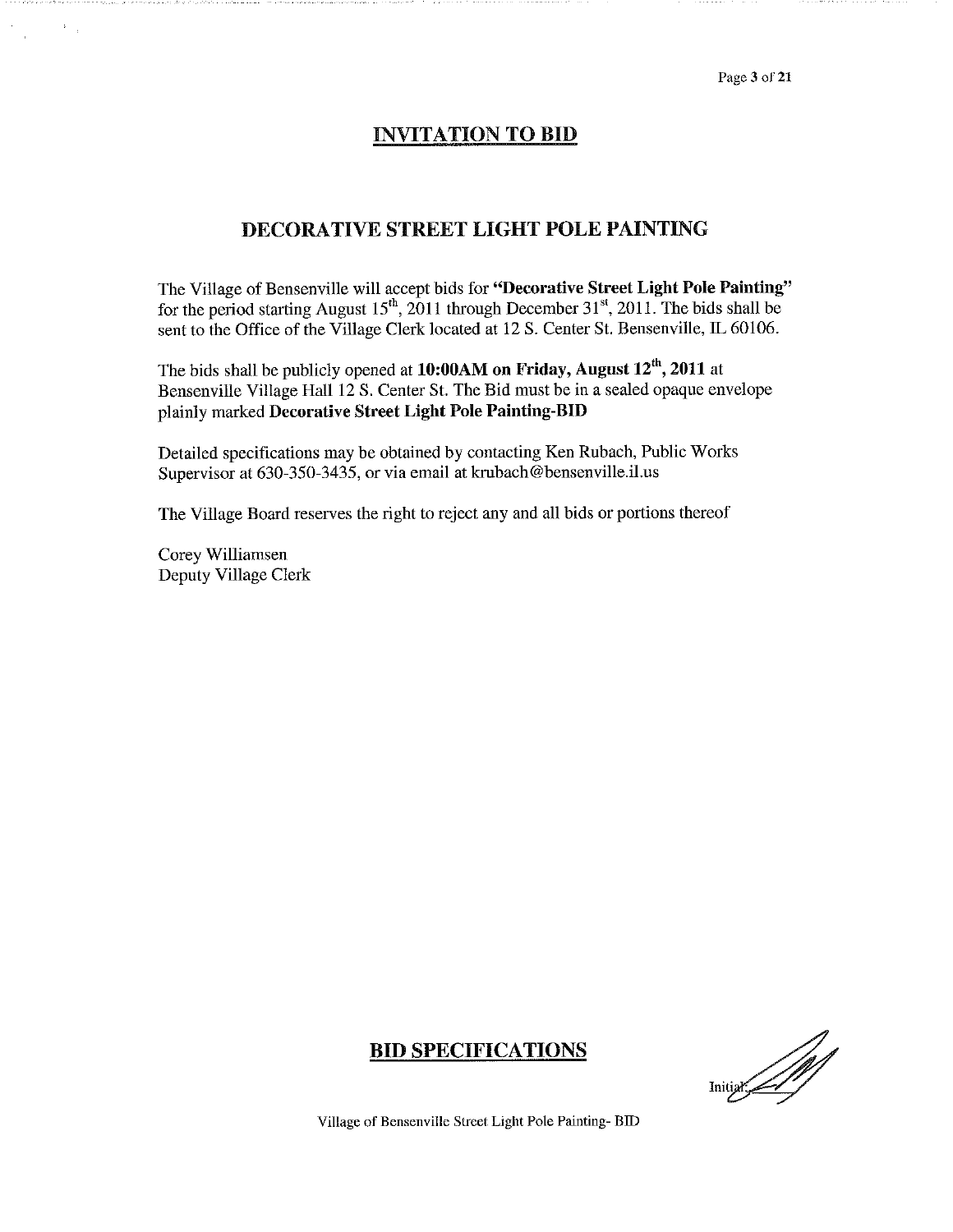#### **Village of Bensenville, Illinois**

#### **Decorative Street Light Pole Painting**

#### **PART 1 GENERAL**

#### **1.01 SCOPE OF WORK**

- A. This specification is for the surface preparation and coating of Decorative Street Light Poles at Town Center- Village of Bensenville. (diagram 1 shows location of poles to be painted)
- B. Poles to be painted will be identified prior to painting; at no time shall any pole be painted that has not been previously authorized by the Village.
- C. Approximately 90 Sternberg Model poles (please see attached diagrams 2 &3) have been identified to be painted, however the Village reserves the right to increase or decrease the amount of poles to be painted during the contract period pending bid results.
- D. At no time shall work be performed on the date of any scheduled Village events in the area. The Village will coordinate and advise the Vendor of these dates in advance.
- E. Vendor is responsible for any and all warning signage associated with work being performed.

#### 1.02 QUALITY CONTROL

- A. Bidder must be able to demonstrate satisfactory work similar in scope, quantity, material, and nature to the work proposed under this contract.
- B. Quality control procedures and practices shall be adhered to during all phases of surface preparation and coating application throughout the duration of the project. Procedures not specifically defined herein may be utilized providing they meet recognized and acceptable professional standards and are first approved by the Village.
- C. All surface preparation and painting procedures shall be subject to routine inspection by the Village and/or an independent Inspector hired by the Village.
- D. The Village reserves the right to inspect ALL cleaned surfaces prior to priming or first coat application and also prior to each subsequent coat(s) of coating. It is understood that such inspections shall be made available at any time during the understood that such inspections shall be made available at any time during the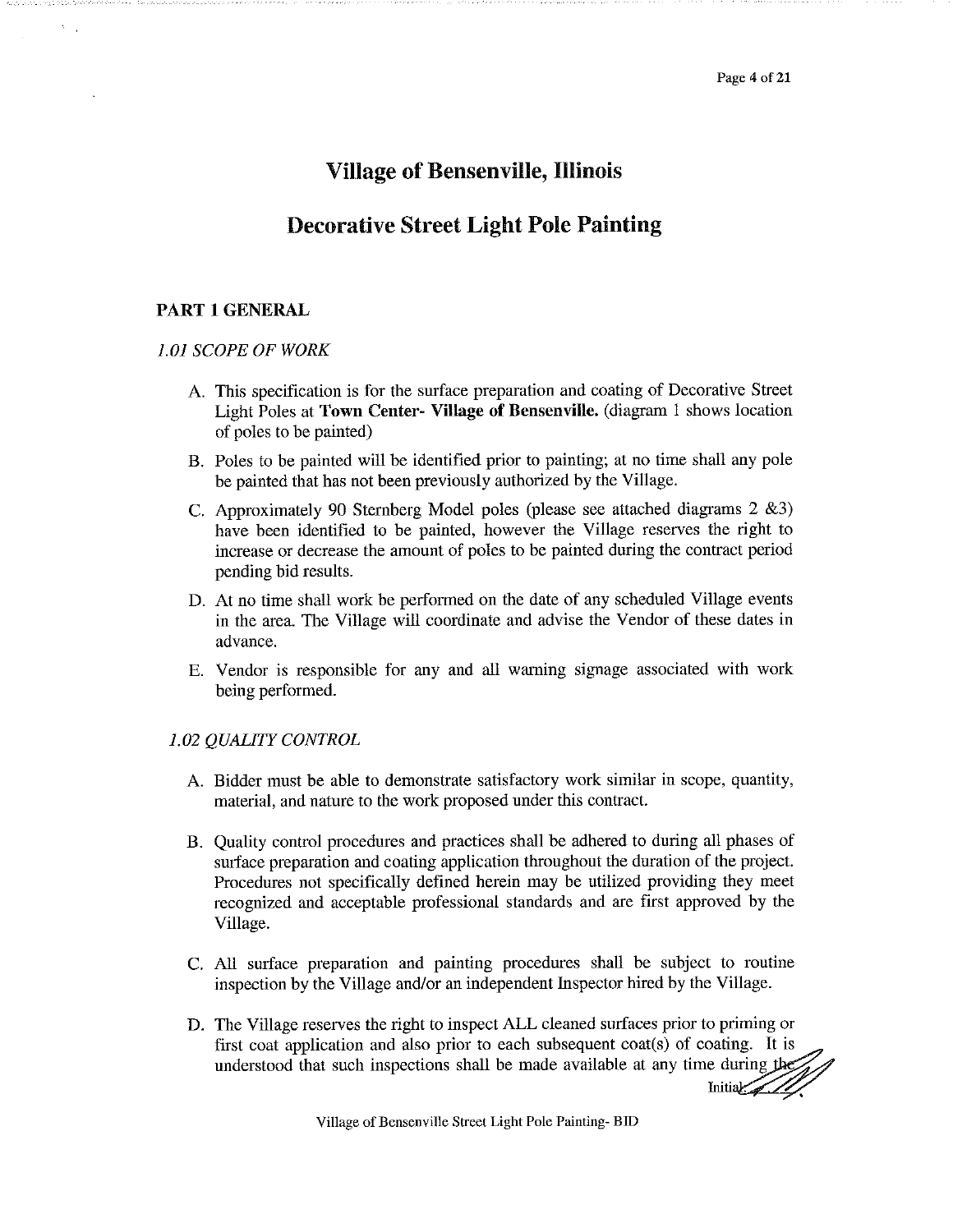performance of the work. The contractor shall correct any work found defective under this specification and supply all material and labor at his/her expense.

#### **1.02BID SECURITY**

- A. Each Bid must be accompanied by Bid security made payable to the Village in an amount of five percent  $(5\%)$  of the Bidder's maximum Bid price and in the form of a certified or bank check or a Bid Bond.
- B. Bid Bonds shall be duly executed by the Bidder as principal and having as surety thereon a surety company approved by the Village, having the minimum equivalent of a Best and Co. 5A Rating.

#### 1.03 PRODUCTS DELIVERY, STORAGE AND HANDLING

- A. Deliver in original sealed containers with seals unbroken and labels intact. An exception will be made for all custom tinted materials.
- B. Store in suitable location, restricting storage to paint materials and related equipment.
- C. Comply with all health and fire regulations.

#### **1.04 JOB CONDITIONS**

- A. Comply with Coronado Paints recommendations as to the environmental conditions under which the coatings and coatings systems may be applied.
- B. DO NOT apply any finishes in areas in which dust is being generated.
- C. Cover or otherwise protect finishes of the other trades and surfaces not being painted concurrently or not to be painted.

#### **PART 2 PRODUCTS**

#### **2.01 MATERIAL SELECTION**

A. The paint materials and system approved under this specification, shall be those of the Coronado Paint Company or Village approved equal.

#### 2.02 MATERIALS, EQUIPMENT AND LABOR

A. The painting contractor shall furnish all labor, materials, tools, equipment and supervision required for the completion of the surface preparation, application and clean up of all paint and allied products covered by this specification.

Initial Company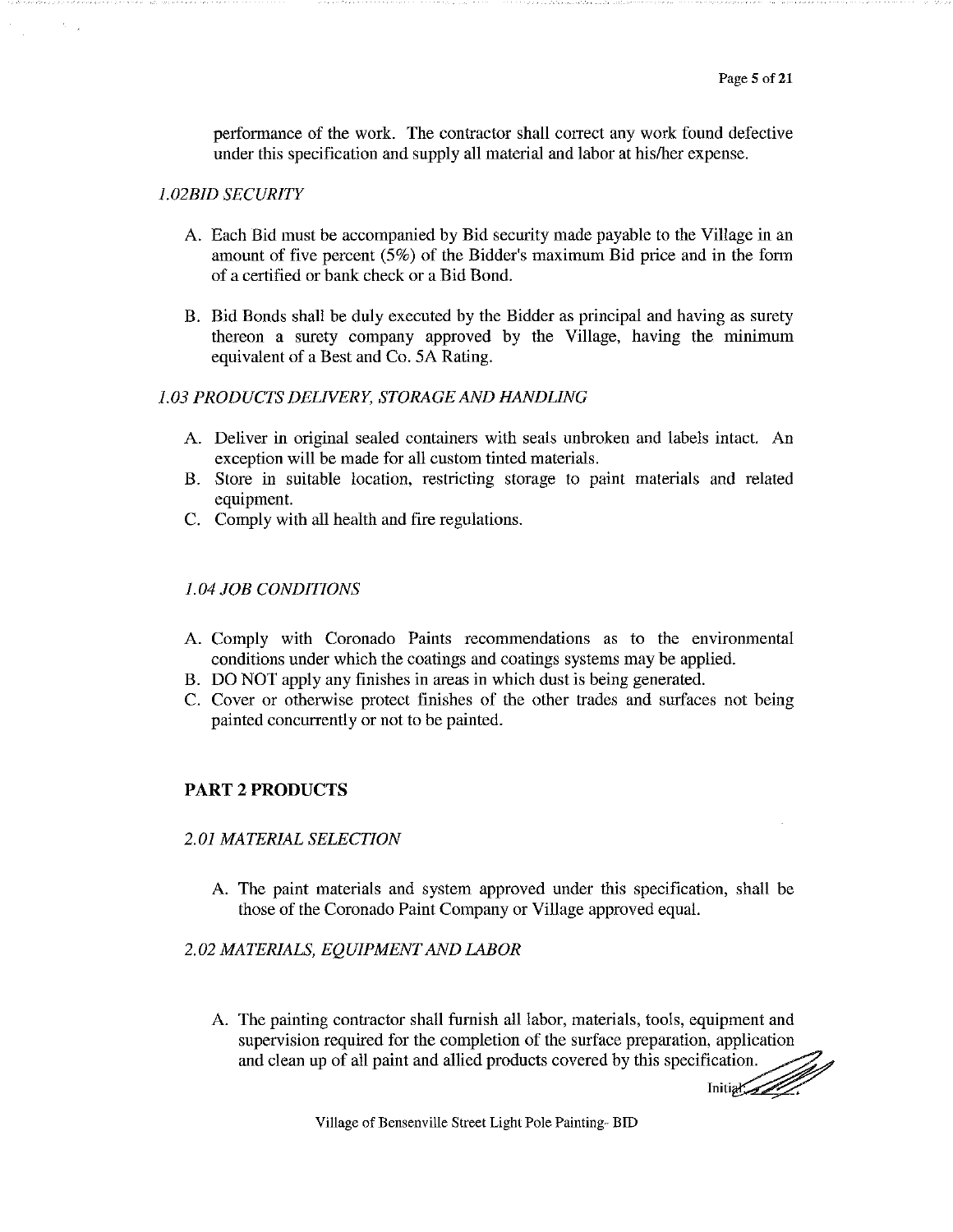B. All paint must meet applicable ecological standards and lead hazard regulations, including, but not limited to VOC.

#### 2.03 COLORS

- A. Colors of paint, including shades of stain, shall be those of the Village.
- B. Check paints schedule for areas to be treated with accent (deep) colors.
- C. Use tinting colors recommended by the manufacture for the specific type of finished being used.

#### **PART 3 APPLICATION SPECIFICATIONS**

- 3.01 All work is to be done in strict accordance with this specification, the design drawings, the scope of work specifications and/or the purchase order.
- 3.02 Under no circumstances shall any hand tool cleaning, power tool cleaning or painting be performed on ferrous metal surfaces when the relative humidity is above  $85\%$  or be with in  $5^{\circ}$  of the dew point.
- 3.03 Thinning of the products, as specified herein, shall be permitted only as recommended by Coronado Paint Company.
- 3.04 No paint or coating shall be applied during damp, foggy weather, or when it is raining. All work shall be suspended when the threat of rain arises or the temperature falls below 50° F.
- 3.05 The painting contractor is responsible for following Coronado Paints recommended application and re-coat intervals for the specified coating.
- 3.06 Paint shall be applied at the thickness specified. If the thickness of the coating is less than specified, additional coats will be required at no cost to the paint manufacture and/or the Village/representative.

#### **PART 4 MINIMUM SPECIFICATION**

4.01 If instructions in this specification are different than that of Coronado Paint Company, surface shall be prepared and coated to the higher standard.

#### **PART 5 SAFETY**

Initial 1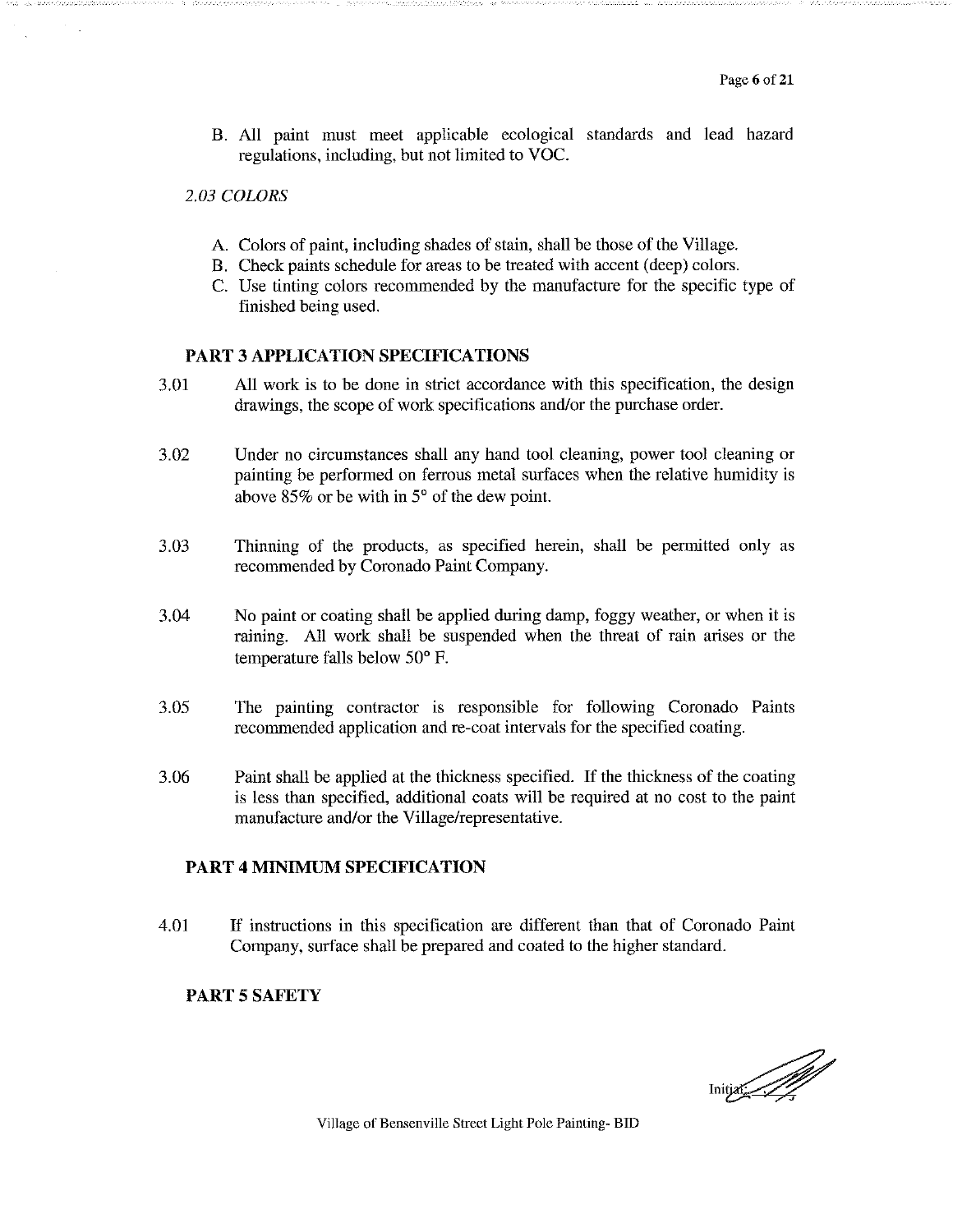5.01 All safety regulations of both the Village and OSHA shall be adhered too completely.

#### PART 6 SURFACE PREPARATION

#### 6.01 Power Washing/Cleaning

- 1. It is mandatory that all surfaces exhibiting mold, mildew, or algae be pretreated with a solution of 3 parts water and 1 part Sodium Hypochlorite (Bleach). Allow this solution to work for 10-15 minutes before power washing or rinsing.
- 2. All chalk, loose and peeling paint, dirt, grease, salt, or other surface contaminants, which have accumulated on the surface, shall be removed by power washing. A power washer with a minimum 1500-PSI shall be used for this process.
- 3. Any poles containing a significant amount of rust/deterioration or are not sufficiently secure to their base shall be reported to the Public Works Department.

A commercial detergent may be added to provide the above accomplishments.

All subsequent surface preparation procedures and/or painting shall not be performed until all surfaces have been cleaned and allowed too dry for a minimum 12 hours.

#### 6.02 Concrete/Masonry

- See section 6.01 Power Washing/Cleaning  $1.$
- $2.$ Repair all voids and seal all cracks with acceptable concrete patch.
- A pH test of the surface should be taken to be certain it is within the acceptable 3. range of the coating system being applied. This can be done with either a pH pencil or litmus paper. The pH should be between 7 and 9 on the pH scale.
- 4. Be certain the Concrete/Masonry surface have cured a minimum of 28 days before applying any coating.

#### 6.03 Concrete Floors

- 1. See section 6.01 Power Washing/Cleaning.
- Remove all grease and oil by applying a solution of 1 part Coronado Sur-Prep I 2. Oil & Grease Emulsifier and 3 parts water. Rinse thoroughly with clean water
- 3. Remove all existing coatings, Hardener and Curing Compounds by scarifying using a Wheelabrator Blastrac.

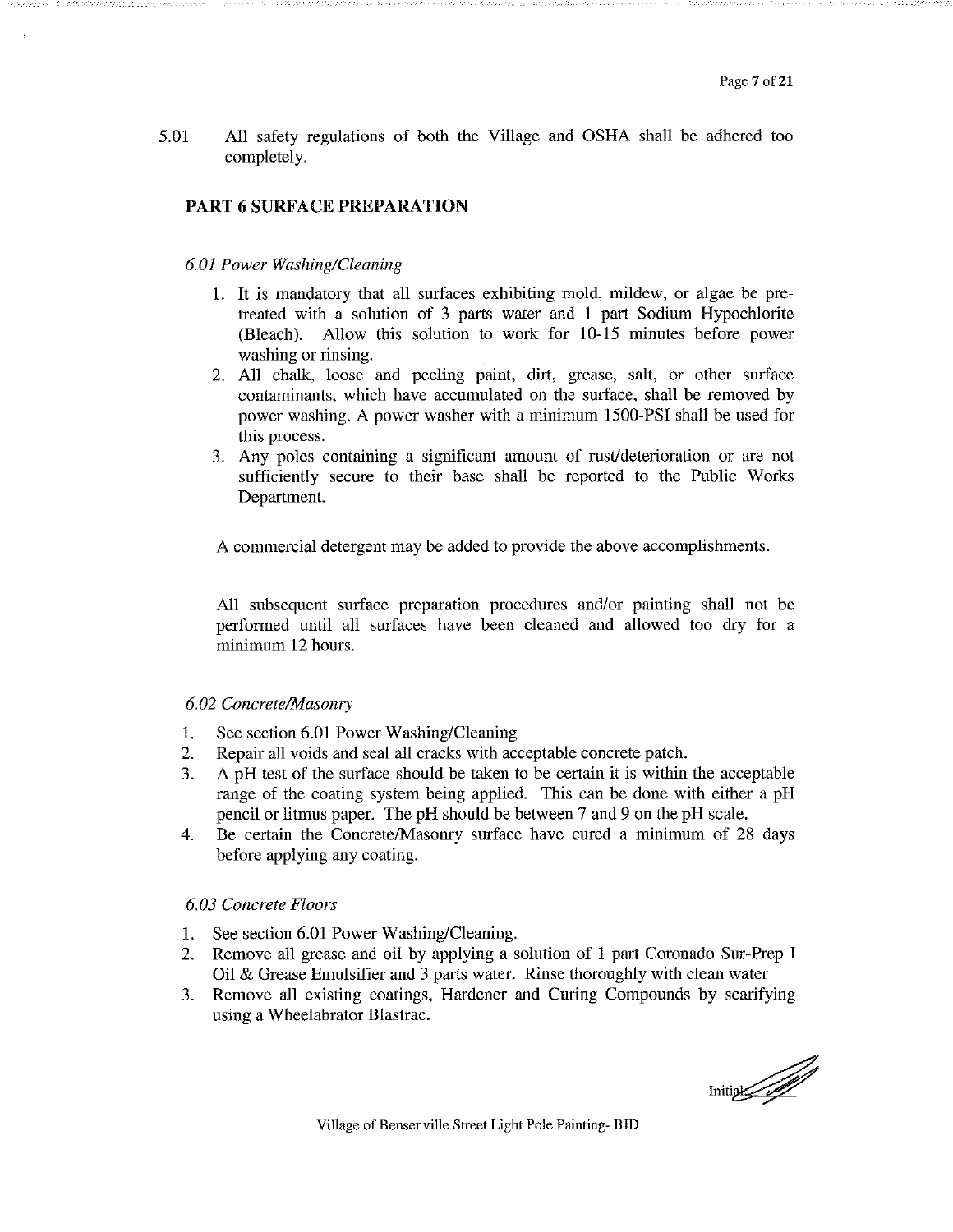- A Surface strength tested shall be performed by using a "Pull-Off" type adhesion 4. tester, such as an Elcometer 106 per ASTM D4541. A minimum reading must be 250 psi. This test shall be performed following the surface preparation.
- 5. If needed, a moisture test shall be performed using the ASTM D 4263 "Plastic sheet test method". Coating application shall not be performed until all visible moisture has been removed.
- Remove all latent alkalies and other cement contaminants by etching the surface 6. with a solution of 1 part Coronado Sur-Prep IV reduced with 3 parts water. Apply this solution to the floor at approximately 100 square feet per gallon. Rinse thoroughly and allow to dry a minimum 36 hours before recoating. Surface should have the look of 100-grit sandpaper after etching is complete.
- A pH test of the surface should be taken to be certain it is within the acceptable  $7.$ range of the coating system being applied. This can be done with either a pH pencil or litmus paper. The pH should be between 7 and 9 on the pH scale.
- 8. Be certain the Concrete/Masonry surface have cured a minimum of 28 days before applying any coating.

#### 6.04 Ferrous Metal Surfaces

- 1. See section 6.01 Power Washing/Cleaning.
- Remove all remaining loose paint, rust and mill scale via Hand Tool Cleaning  $2.$ (SSPC-SP2) or Power Tool cleaning (SSPC-SP3)
- 3. Feather sand all damaged areas to achieve a smooth finish.
- 4. Prime immediately to inhibit any further rust forming on substrate.

#### 6.05 Non Ferrous Metals

- See section 6.01 Power Washing/Cleaning. 1.
- Remove all grease and oil by applying a solution of 1 part Coronado Sur-Prep I 2. Oil & Grease Emulsifier and 3 parts water. Rinse thoroughly with clean water.
- Remove any rusted areas via Hand Tool Cleaning (SSPC-SP2) or Power Tool 3 Cleaning (SSPC-SP3).

#### 6.05 Exterior Wood

See section 6.01 Power Washing/Cleaning. 1.

NOTE: Be aware that a power washer can do extensive damage to wood when used incorrectly.

- 2. Feather sand all areas to obtain a smooth and even surface.
- 3. Fill all nail holes, cracks and open joints with wood putty, ONLY after priming.

#### 6.06 Interior Wood Surfaces

- 1. Feather sand all areas to obtain a smooth and even surface.
- 2. Fill all nail holes, cracks and open joints with wood putty, ONLY after priming.

Initial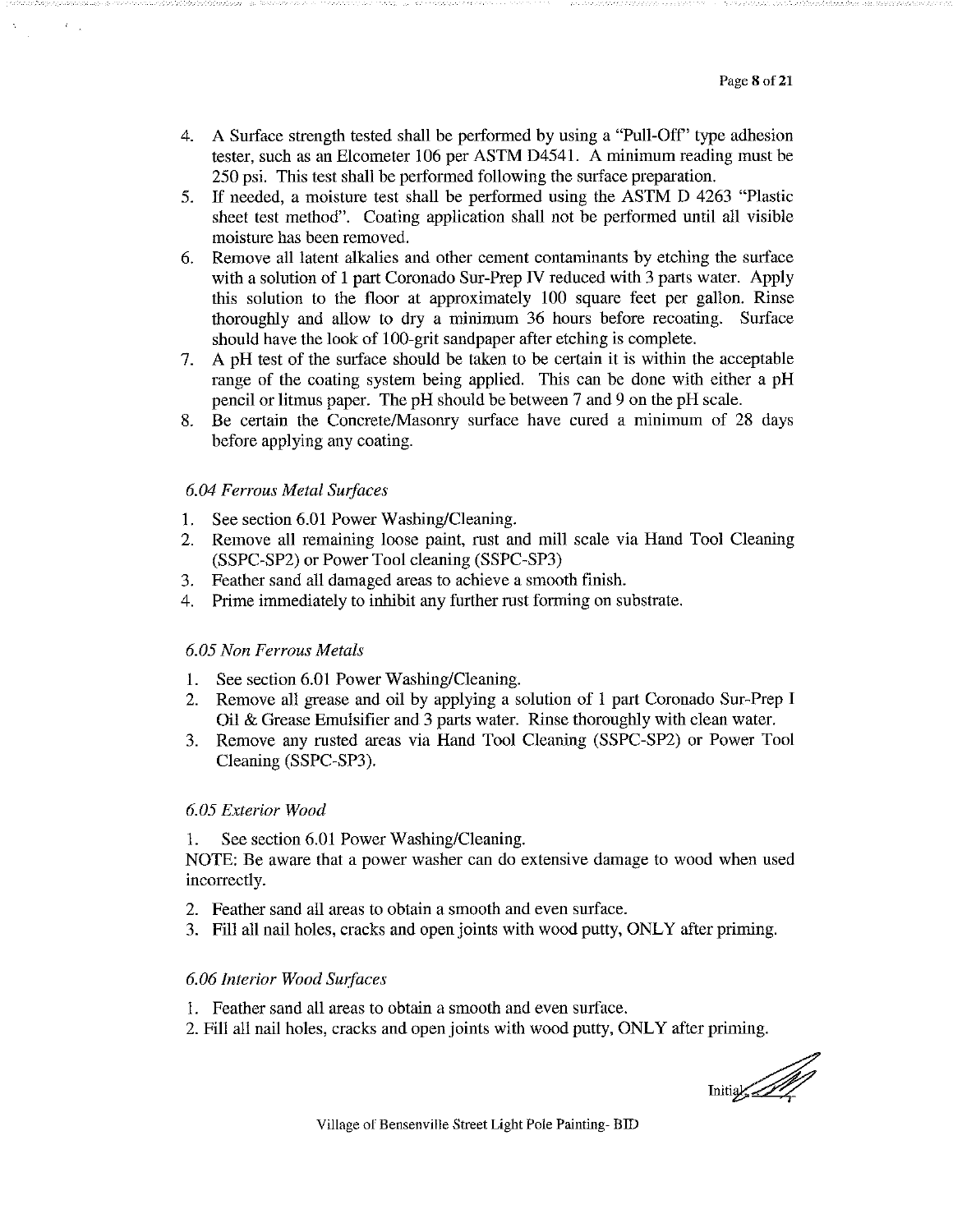#### **PART 7 MATERIALS**

- 1. DO NOT apply coatings, until moisture content of surface is within limitations recommended by Coronado Paint Company. Test with moisture meter if necessary.
- 2. Apply all protective coatings within the guidelines established for mixing ratios and methods, induction time intervals, reduction ratios and application methods.
- 3. The application rate shall not exceed that recommended by Coronado Paint Company.
- 4. Comply with all required wet film thickness, drying/curing and recoat intervals.
- 5. Sand and dust between each coat to remove defects visible from five feet. Finish coat shall be smooth, free of brush marks, streaks, laps, sags, skips, holidays, etc.
- 6. DO NOTAPPLY COATINGS WHEN AIR AND SURFACE TEMPERATURES ARE WITHIN 5° OF THE DEW POINT.

#### **PART 8 COATINGS SCHEDULE**

#### **8.01Exterior Finishes: Previously Coated**

- 1. Ferrous Metals, (Light Poles):
	- A. Prime: Bare surfaces and abraded areas of previously painted surfaces:
		- a. Option II: Apply one coat of Corotech Waterborne Bonding Primer V175
		- B Finish: Two coats of Gloss Black:
			- a. Option I: Corotech Acrylic Gloss DTM Finish V330-80
			- b. Option II: Corotech 2 Part Aliphatic Acrylic Urethane Gloss V500-80

#### **Exterior Finishes: New Uncoated**

Non ferrous metals (Light Poles)

A Prime: Apply one coat of Corotech Waterborne Bonding Primer V175

- B. Finish: Two coats Gloss Black:
	- a. Option I: Corotech Acrylic Gloss DTM Finish V330-80
	- b. Option II: Corotech 2 Part Aliphatic Acrylic Urethane Gloss V500-80

Initial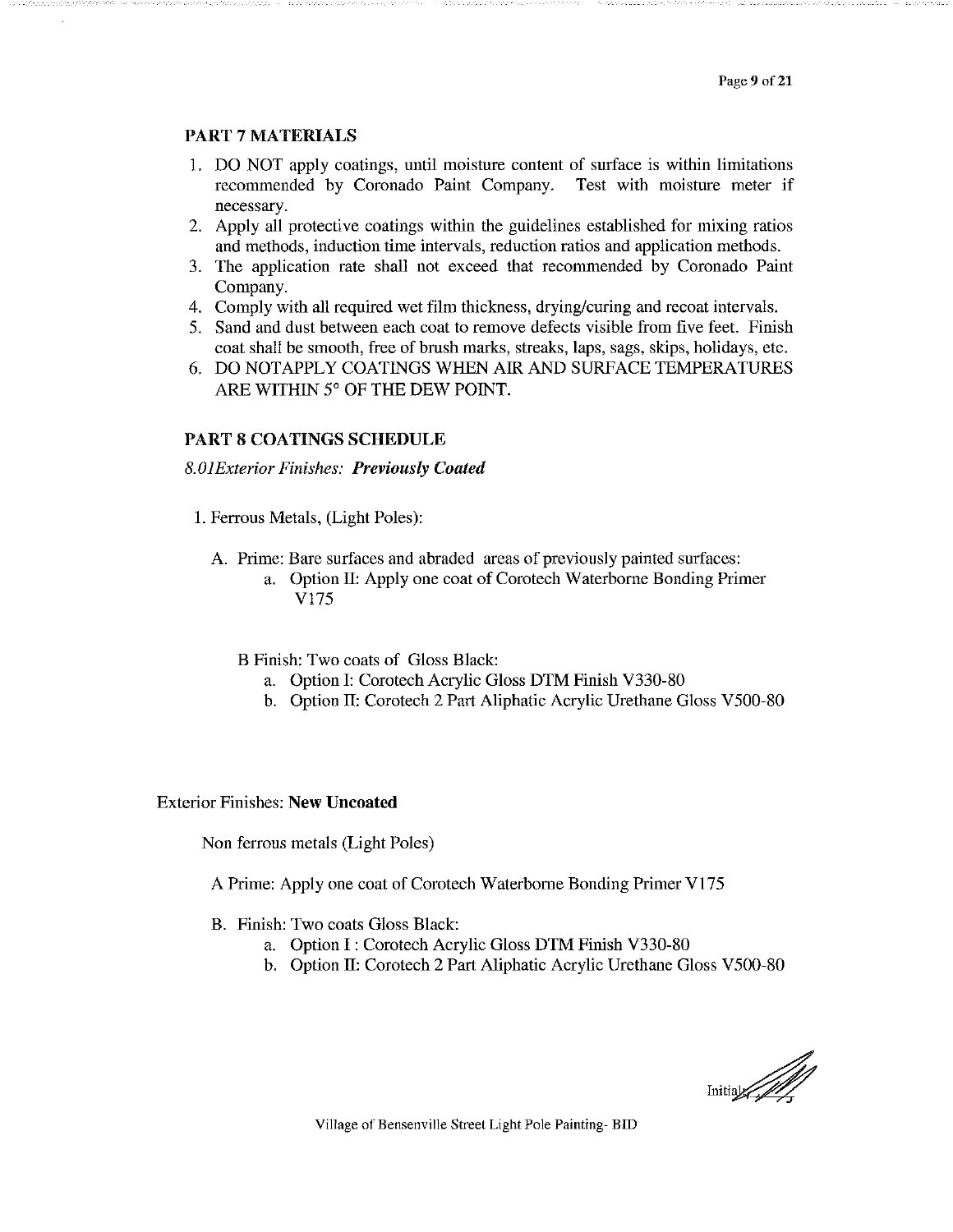Page 10 of 21

#### **BIDDER INFORMATION SHEET**

| NAME: (PRINT) AARON MOORE             |
|---------------------------------------|
| SIGNATURE:                            |
| <b>COMPANY NAME: (PRINT)</b>          |
| PRECISION PAINTING + DECORATING CORP. |
| ADDRESS: $P.0$ , Box $707$            |
| <u>ELMAURST IL GOIZG</u>              |
| $Step: 817 5.$ Kay #3                 |
| $A_{\text{DDISov}}$ $L$ $60101$       |
|                                       |
| TELEPHONE: 630, 688. 9423             |
| FACSIMILE: 630. 592. 8987             |
| EMAIL: SALGS@PPDPAINTING.COM          |

Please Return to:

Corey Williamsen Deputy Village Clerk Village of Bensenville 12 S Center St. Bensenville, IL 60106

The bid must be in a sealed opaque envelope plainly marked: **Street Light Pole Painting-Bid** 

The bids must be received by 10:00am on August  $12^{th}$ , 2011. They will be publicly opened and read on August  $12^{th}$ , 2011 at 10:00am in the Village Board Room.

It shall be the responsibility of the bidder to deliver its bid to the designated person at the appointed place, prior to the announced time for the opening of the bids. Late delivery of a bid for any reason, including faulty or late delivery by United States Mail or other carrier will disqualify the bid.

 $\text{Initial} \diagup \text{final}$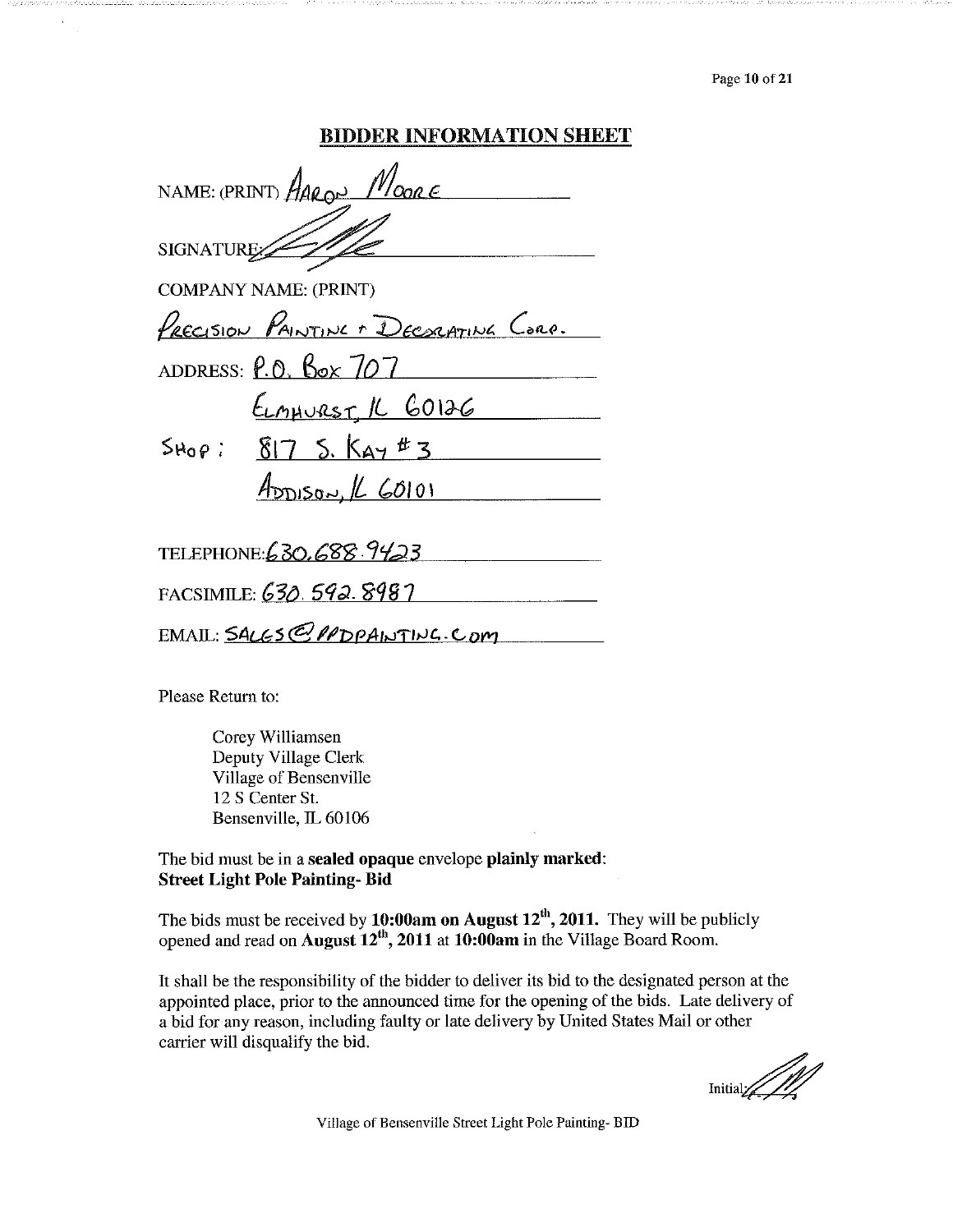Page 11 of 21

# **PRICE SHEET<br>STREET LIGHT POLE PAINTING**

 $\bar{\gamma}$ 

 $\bar{\lambda}$ 

| <b>DESCRIPTION</b>                                                                                                                                         | PRICE PER<br>ITEM | TOTAL   |  |
|------------------------------------------------------------------------------------------------------------------------------------------------------------|-------------------|---------|--|
| DECORATIVE<br>REET LIGHT POLES                                                                                                                             | 41195             | 1045.50 |  |
| $73.15$ Kur                                                                                                                                                |                   |         |  |
| Options/Alterations: $f = 18.0^\circ$ PER = $f$ , 620 (WATERBORN BONDING PRIMER)<br>8.01BOPTION II = $f / f$ , 10 PER = $f$ 990 (ALIPHATIC ARPLIC UPGRADE) |                   |         |  |
| Option Up / NSPECTION, 22 POLES 14'6" V. 10' = ADD 22.75 x 22 = \$500.50                                                                                   |                   |         |  |
| Authorized Signature                                                                                                                                       |                   |         |  |
| Date: $\frac{\delta}{\delta}$<br>Title: OUNER                                                                                                              |                   |         |  |

 $\frac{1}{\min\{1,1\}}$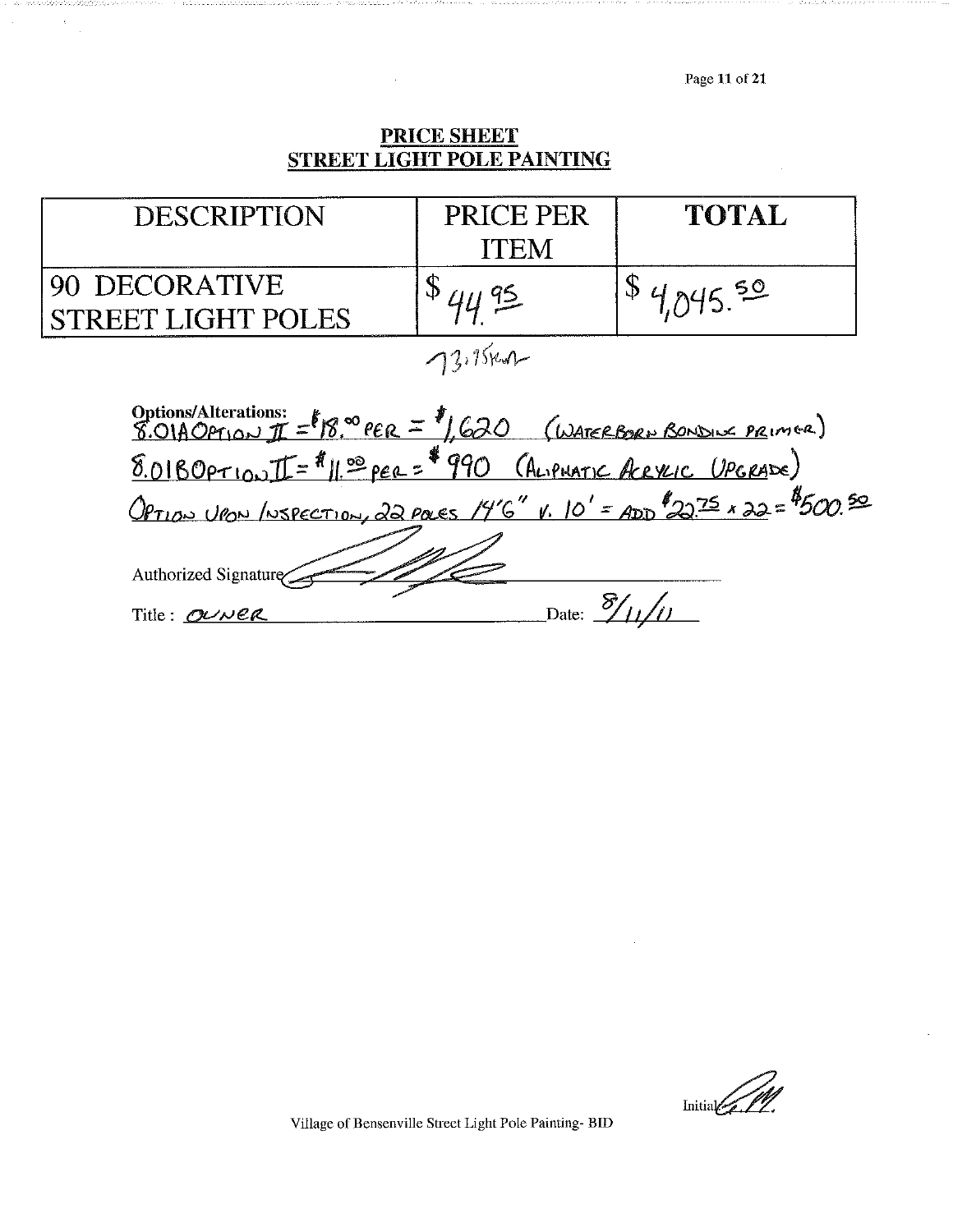#### **GENERAL CONDITIONS AND INSTRUCTIONS TO BIDDERS FOR** PROCUREMENT OF MATERIALS

The following conditions apply to all purchases/services and become a definite part of each invitation to bid. Failure to comply may disqualify your bid.

#### **ELIGIBILITY TO BID**

Non-Discrimination in Employment - Contractor, in performing under this contract, shall not discriminate against any worker, employee or applicant, or any member of the public because of race, creed, color, age, sex or national origin, or otherwise commit an unfair employment practice. The bidder, his sub-contractors, or labor organizations furnishing skilled or unskilled workers, craft union skilled labor, or anyone who may perform any labor or service, shall commit within the State of Illinois, under this contract, any unfair employment practices as defined in the act of the 72nd General Assembly entitled "Fair Employment Practices Act". Contractor is referred to Ill. Rev. Stat. 1961) ch. 48, paragraph 851 et seq. The contractor in all contracts entered into with suppliers of materials or services, and subcontractors and all labor organizations, furnishing skilled, unskilled and craft union skilled labor, or who may perform any such labor or services in connection with this contract.

- 1) Prevailing Wages (if applicable) The bidder shall pay not less than the prevailing rate of wages as found by the Department of Labor or determined by the court to all laborers, workmen and mechanics performing work under this contract. Bidder must adhere at all times to Federal Wage Determination #II89-11, Rev.Stat.Section 39 S-2 (Modification #3).
- 2) Removal or Suspension of Bidders The Village of Bensenville may remove or suspend any bidder from the bidder's list for a specified period not to exceed two (2) years. The Vendor will be given notice of such removal or suspension if:
	- a) Services performed do not comply with specifications of contract with the vendor;
	- b) Work is not done within the contract's specified in the contract;
	- c) An offer is not kept firm for the length of time specified in the contract;
	- d) Contractor fails to provide performance bond when required by invitation to bid;
	- e) Contractor is found guilty of collusion;
	- f) Bankruptcy or other evidence of insolvency is found;
	- g) An employee currently serves as a Board member or employee of Bensenville and is financially involved in proposed work.
- 3) Compliance to Law
	- a) The bidder shall at all times observe and comply with all laws, ordinances, regulations and codes of federal, state, county, and village governments and/or

 $\frac{1}{\sqrt{2}}$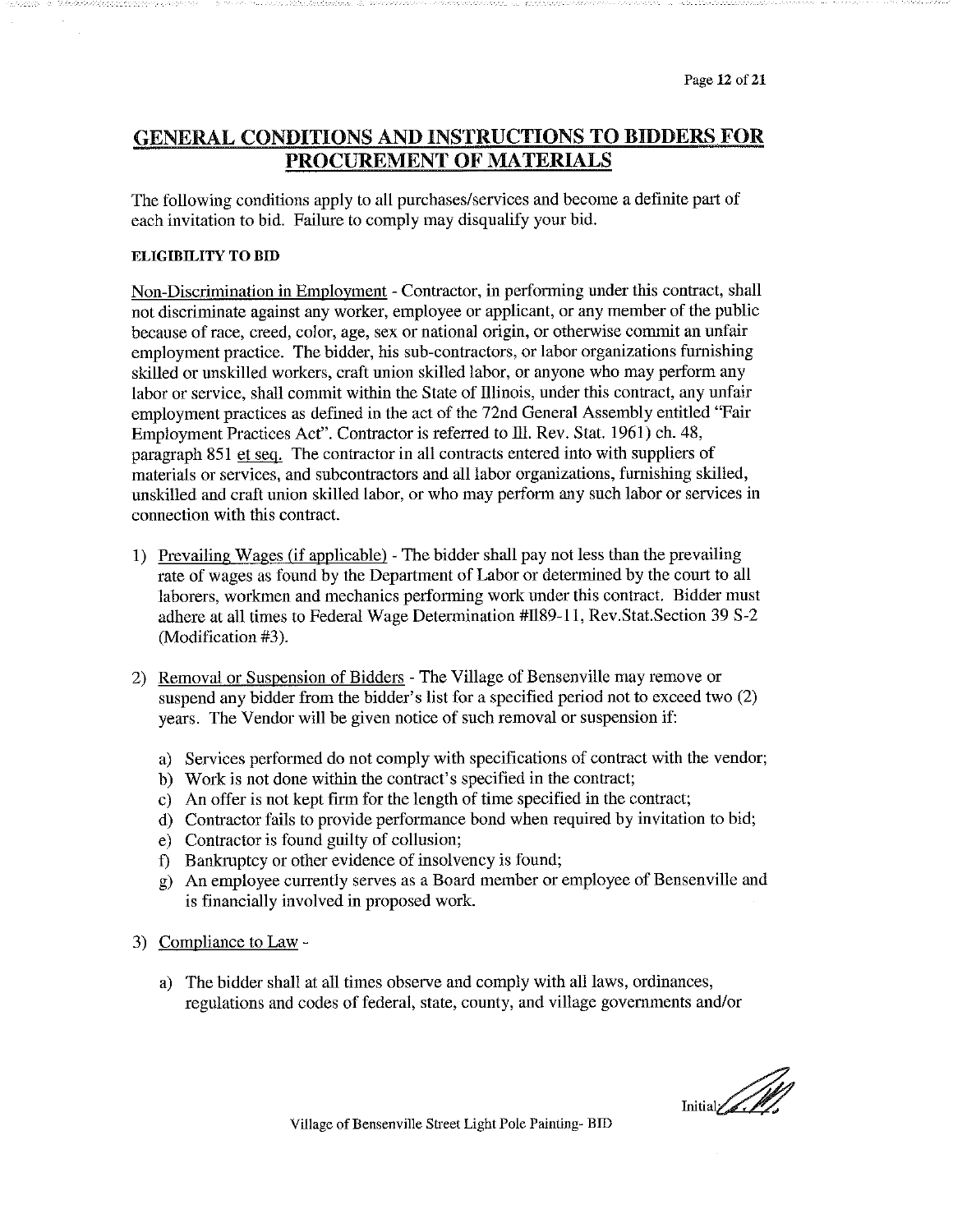any other local governing agencies which may in any manner affect the preparation of proposal or the performance of this contract.

b) All merchandise or commodities must conform to all standards and regulations as set forth under the Occupation Safety Health Administration (O.S.H.A.)

#### **CONDITIONS FOR BIDDING**

- 1) Bid Definitions
	- a) Bidding documents include the advertisement of invitation to bid, terms and conditions, scope of work / specifications, the bid price form and the proposed contract documents including addenda issued prior to receipt of bids.
	- b) Addenda are written or graphic instruments issued prior to the execution of the contract that modify or interpret the bidding documents, including drawings and specifications, by additions, deletions, clarifications, or corrections. Addenda will become part of the contract documents when the contract is executed.
- 2) Bid Price Form Shall be submitted on the Bid Price Form provided, completed properly and signed in ink. Bid form shall be submitted in a sealed envelope plainly marked "Street Light Pole Painting - BID".
- 3) Late Bids Formal bids received after specified bid opening time will not be considered and will be returned unopened.
- 4) Withdrawal of Bids A written request for withdrawal is required and must be received before bid opening. After bid opening, bids become a legal document and an integral part of the bid and shall not be withdrawn. Such requests are to be directed to the attention of the Deputy Village Clerk, telephone number (630) 350-3404.
- 5) Examination of Bidding Documents Each bidder shall carefully examine all contract documents and all addenda thereto and shall thoroughly familiarize himself with the detailed requirements thereof prior to submitting a proposal. Should a bidder find discrepancies or ambiguities in, or omissions from documents, or should he/she be in doubt as to their meaning, he/she shall at once, and in any event not later than ten (10) days prior to bid due date, notify the Village Clerk who will, if necessary, send written addenda to all bidders. The Village will not be responsible for any oral instructions. All inquiries shall be directed to the Village Clerk. After the bids are received, no allowance will be made for oversight by the bidder.
- 6) Mistake in Bid and Bid Changes No bid may be modified after submittal. However, if an error is made in extending a total price, the unit price will govern. The bidder must initial erasures on the bid form.

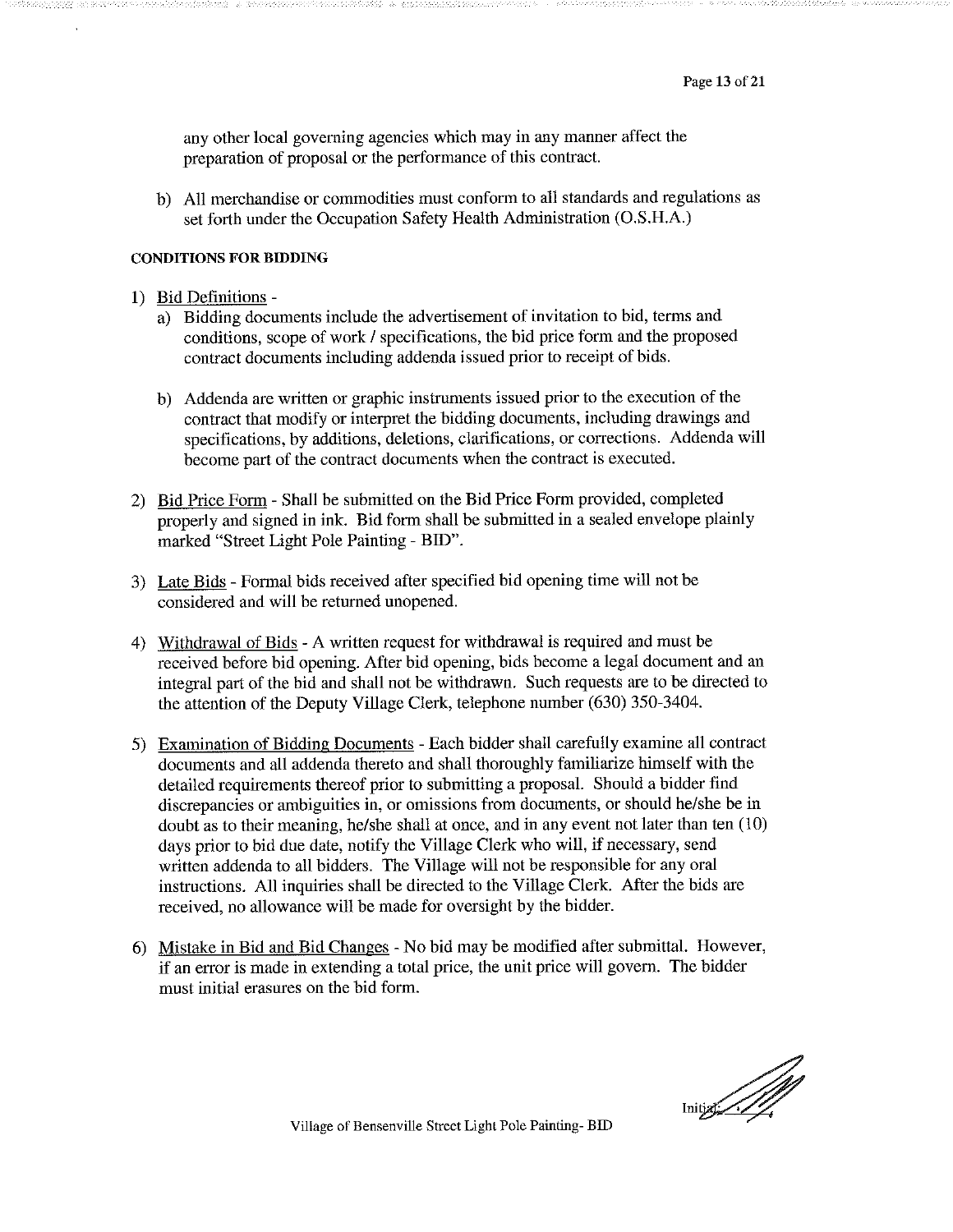- 7) Bid Binding Unless otherwise specified, all bids shall be binding for Ninety (90) days following the bid opening date.
- 8) Changes in Contract Documents Changes or corrections may be made by the Village in contract documents after they have been issued by the Village to all bidders of record. Such addendum or addenda shall take precedence over that portion of the documents concerned, and shall become part of the contract documents. Except in unusual cases, addenda will be issued to each of the bidders at least four (4) days prior to date established for receipt of bids.
- 9) Response to Invitations Contractors who are unable to bid or do not desire will provide a letter of explanation and return the bid form. Contractors who fail to respond on two (2) successive bids will be removed from the qualified bidder's list.
- 10) Bid Attachments Bidders shall attach to the bid form any descriptive material necessary to fully describe the merchandise he/she proposes to furnish.
- 11) Bidder's Competence The Village may require proof of facilities or equipment, insurance coverage and financial resources to perform the work. If required, the bidder shall submit to the Village a properly executed Contractor's Qualification statement, AIA Document A305. The Village reserves the right to require specific references of communities or companies that have purchased like materials.
- 12) Bid Opening At the precise time set for bid opening, bids will legally be made public. Bidders or their representatives are encouraged to attend the bid opening.
- 13) Bid Award The bidder acknowledges the right of the Village to reject any or all bids and to waive informality or irregularity in any bid received and to award each item to different bidders or all items to a single bidder (to accept, split, and or reject part(s) of any of all bids). In addition, the bidder recognizes the right of the Village to reject a bid if the bidder failed to furnish any required bid security or to submit the data required by the bidding documents, or if the bid is in any way incomplete or irregular.

#### **AWARD OR REJECTION OF BIDS**

 $\frac{3}{2}$ 

- 1) Award or Rejection Contracts are awarded to the lowest, most responsible bidder. In determining the responsibility of a bidder, the following are taken into consideration:
	- a) The character, integrity, reputation, judgment, experience an efficiency of the bidder;
	- b) The current, uncompleted work in which a contractor is involved, which might hinder or prevent prompt delivery of the Merchandise;
	- c) The financial resources of the bidder;
	- d) Cash discounts offered;
	- e) Quality, utility, suitability of work or material: the quality of the commodity to be furnished, as well as the price therefore, is to be taken into consideration, and a

Initial All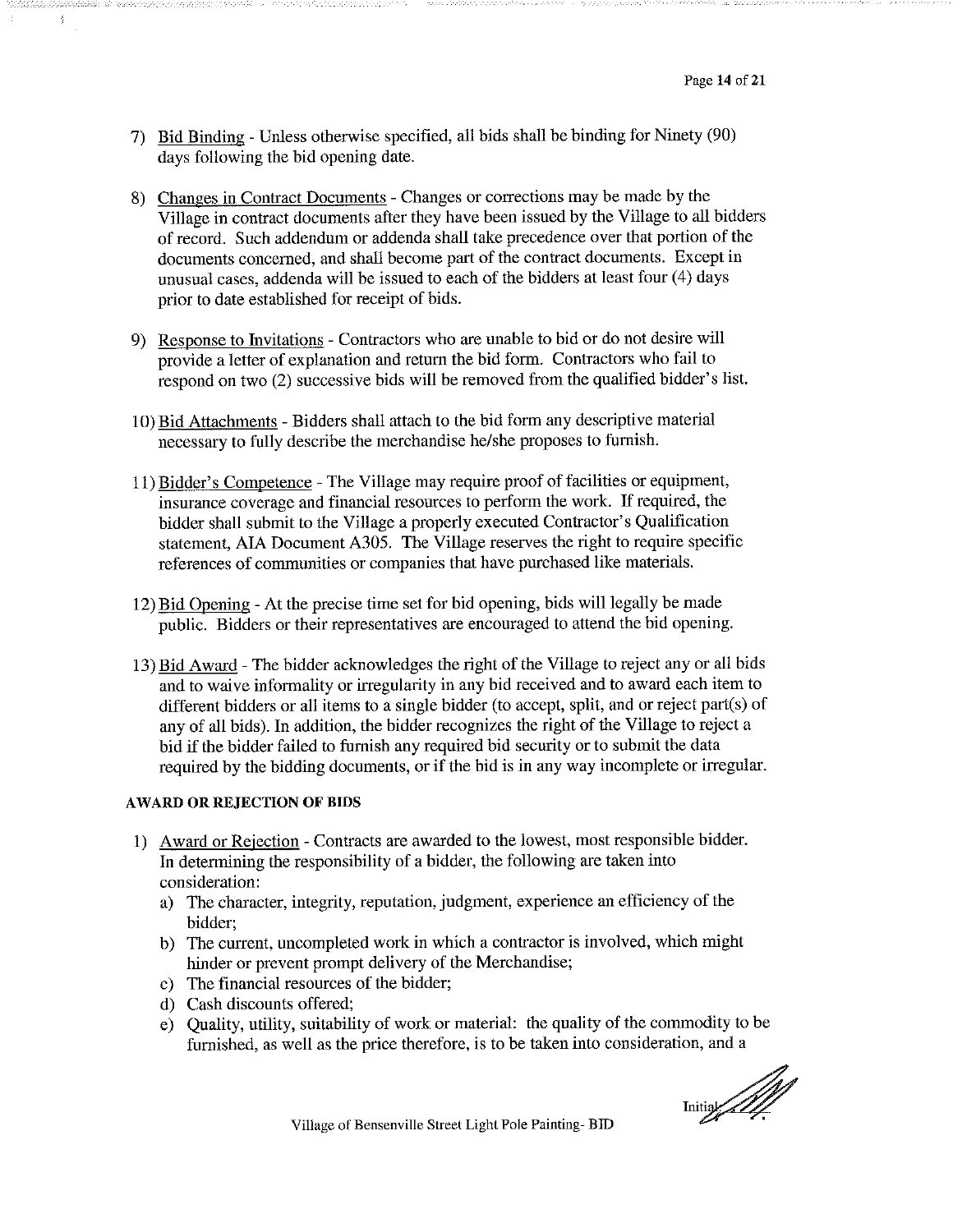bid which is low in point of price may be rejected if the material to be furnished is not the best:

- f) Direct, indirect and incidental costs to the Village;
- 2) Notice of Award A delivered executed contract shall be the binding contract.

#### **CONTRACT PROVISION**

Ŷ

- 1) Material, Equipment, and Workmanship: Unless otherwise specified, the materials and equipment incorporated in the Goods will be new and of good quality. All workmanship will be of good quality and free from defects. CONTRACTOR shall, if required to furnish satisfactory evidence as to the source, kind and quality of the materials and equipment incorporated in the GOODS.
- 2) Equipment and Shop Drawings When the contract requires detailed shop drawings and layouts, bidder shall submit them to the Village Manager, or his/her designee, for his/her approval. Drawings shall show the characteristics of equipment and operation details.
- 3) Village Supervision The Village Manager, or his/her designee, shall have full authority over the contracted work. He/she will interpret specifications in the event of a dispute. He/she may order minor changes in a specification if it becomes obvious to do so. Major changes will be treated as "additions".
- 4) Village Insurance Requirement Contractors shall procure and maintain for the duration of the contract insurance against claims for injuries to persons or damages to property which may arise from or in connection with the performance of the work hereunder by the CONTRACTOR, his agents, representatives, employees, or subcontractors.

#### A) Minimum Scope of Insurance Coverage shall be at least as broad as:

- (1) Insurance Services Office Commercial General Liability occurrence form CG 0001 (Ed. 11/85) with the Village of Bensenville named as additional insured; and
- (2) Owners and Contractors Protective Liability (OCP) policy (if required) with the Village of Bensenville as insured; and
- (3) Insurance Service Office Business Auto Liability coverage form number CA 0001 (ED. 10/90 or newer), Symbol 01 "Any Auto."
- (4) Workers' Compensation as required by the Labor Code of the State of Illinois and Employers' Liability Insurance.

#### B) Minimum Limits of Insurance Contractor shall maintain limits no less than:

(1) Commercial General Liability \$1,000,000 combined single limit per occurrence for bodily injury, personal injury, and property damage. The general aggregate shall be twice the required occurrence limit. Minimum

Initial 1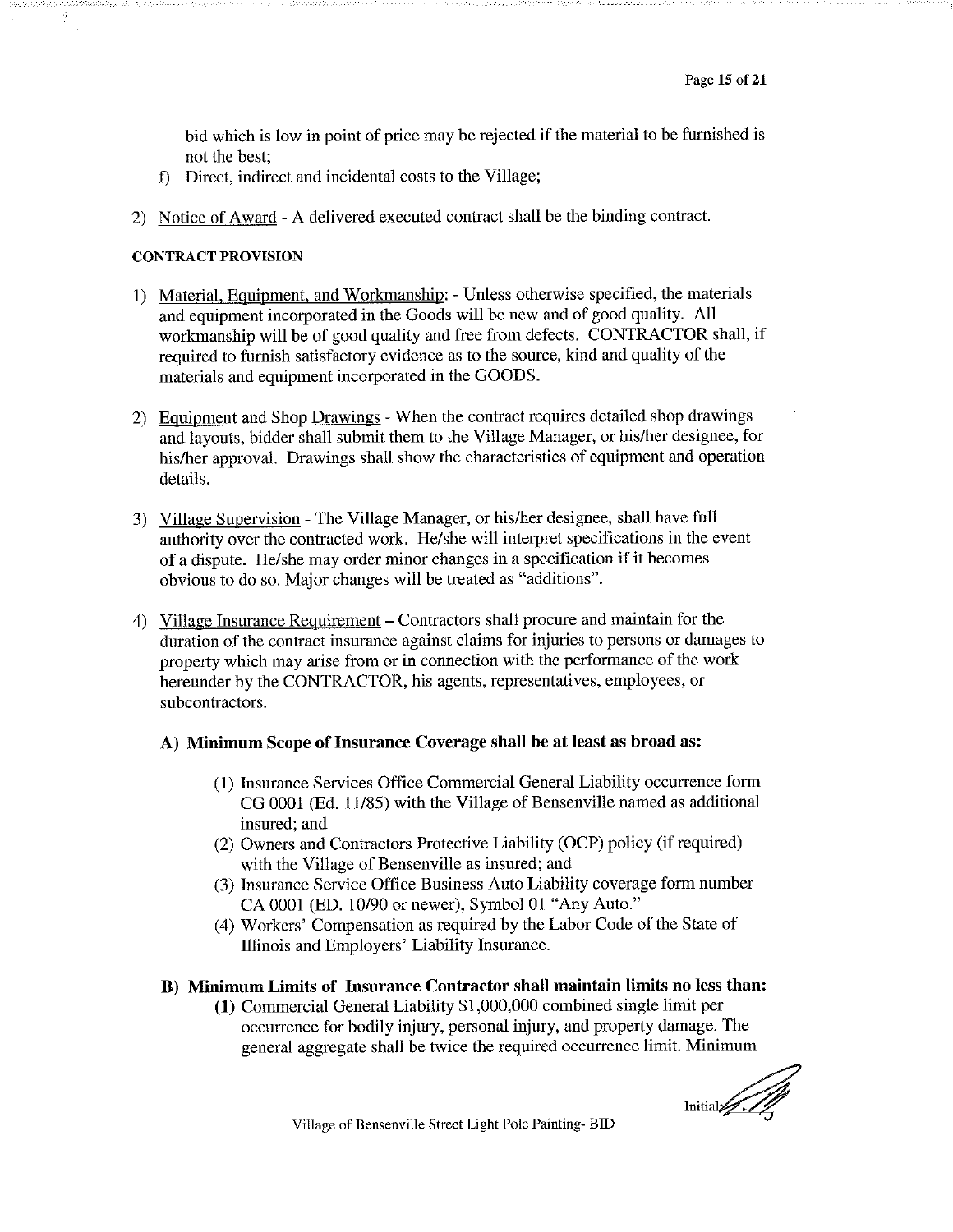General Aggregate shall be no less than \$2,000,000 or a project/contract specific aggregate of \$1,000,000.

- (2) Business Automobile Liability: \$1,000,000 combined single limit per accident for bodily injury and property damage.
- (3) Worker's Compensation and Employers' Liability: Workers' Compensation coverage with statutory limits and Employers' Liability limits of \$1,000,000 per accident.

#### C) Deductibles and Self-Insured Retentions

Any deductibles or self-insured retentions must be declared to and approved by the Village of Bensenville. At the option of the Village of Bensenville, either: the insurer shall reduce or eliminate such deductibles or self-insured retentions as respects the Village of Bensenville, its officials, agents, employees and volunteers; or the Contractor shall procure a bond guaranteeing payment of losses and related investigation, claim administration, and defense expenses.

#### **D)** Other Insurance Provisions

The policies are to contain, or be endorsed to contain, the following provisions:

#### (1) General Liability and Automobile Liability Coverages

- (a) The Village of Bensenville, its officials, agents, employees, and volunteers are to be covered as insured's as respects: liability arising out of activities performed by or on behalf of the Contractor; premises owned, leased or used by the Contractor; or automobiles owned, leased, hired or borrowed by the Contractor. The coverage shall contain no special limitations on the scope of protection afforded to the Village of Bensenville, its officials, agents, employees, and volunteers.
- (b) The Contractor's insurance coverage shall be primary as respects the Village of Bensenville, its officials, agents, employees, and volunteers. Any insurance maintained by the Village of Bensenville, its officials, agents, employees, and volunteers shall be excess of Contractor's insurance and shall not contribute with it.
- (c) Any failure to comply with reporting provisions of the policies shall not affect coverage provided to the Village of Bensenville, its officials, agents, employees, and volunteers.
- (d) The Contractor's insurance shall contain a Severability of Interests/Cross Liability clause or language stating that Contractor's insurance shall apply separately to each insured against who claim is made or suit is brought, except with respect to the limits of the insurer's liability.

(2) Workers' Compensation and Employers' Liability Coverage The insurer shall agree to waive all rights of subrogation against the Village of Bensenville, its officials, agents, employees, and volunteers for losses arising from work performed by Contractor for the municipality.

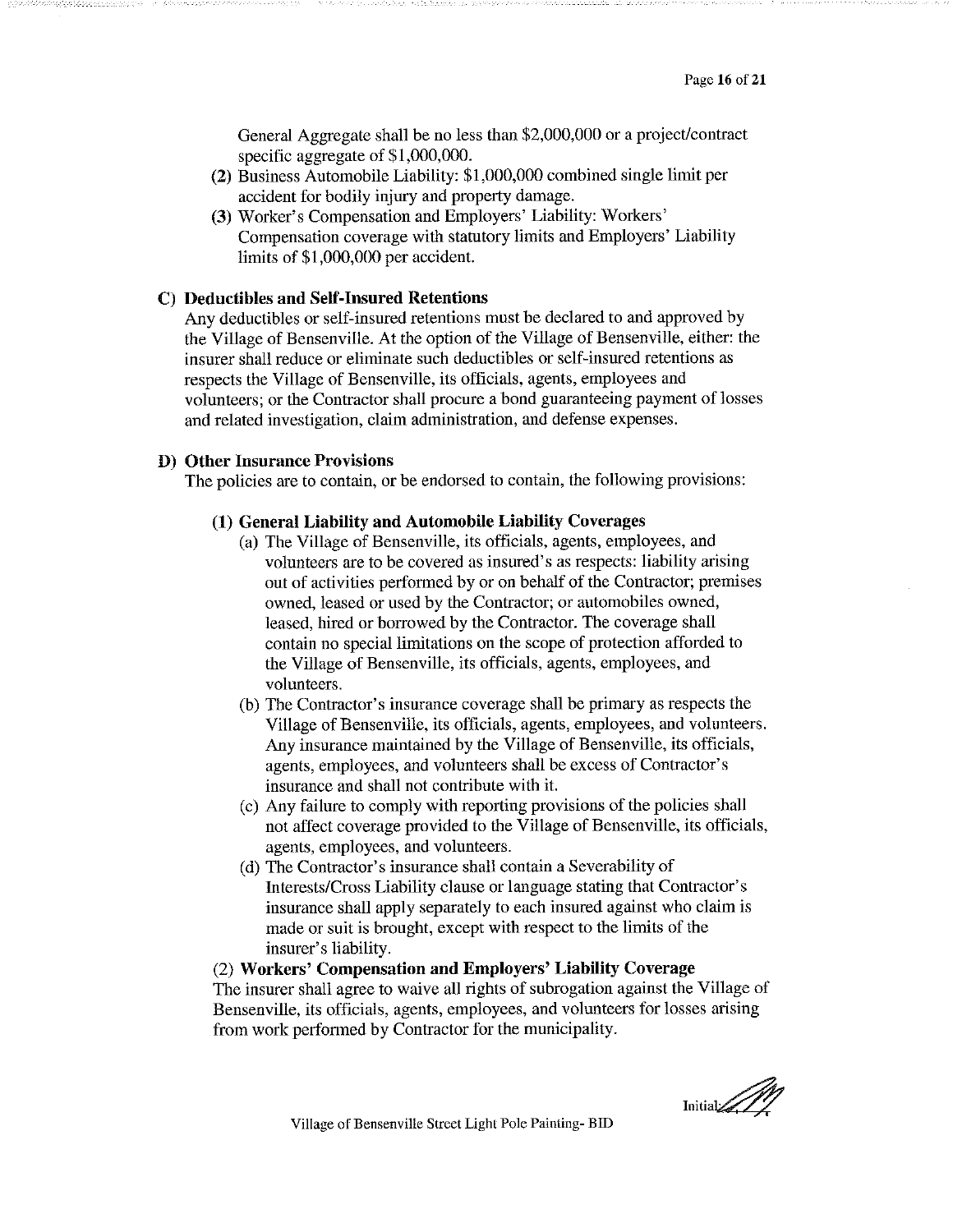#### (3) All Coverages

Each insurance policy required by this clause shall be endorsed to state that coverage shall not be suspended, voided, cancelled, reduced in coverage or in limits except after thirty (30) days prior to written notice by certified mail, return receipt requested, has been given to the Village of Bensenville.

#### **E**) Acceptability of Insurers

Insurance is to be placed with insurers with a Best's rating of no less than A-, VII, and licensed to do business in the State of Illinois

#### F) Verification of Coverage

Contractor shall furnish the Village of Bensenville with certificates of insurance naming the Village of Bensenville, its officials, agents, employees, and volunteers as additional insured's, and with original endorsements affecting coverage require by this clause. The certificates and endorsements for each insurance policy are to be signed by a person authorized by that insurer to bind coverage on its behalf. The certificates and endorsements may be on forms provided by the Village of Bensenville and are to be received and approved by the Village of Bensenville before any work commences. The attached Additional Insured Endorsement (Exhibit A) shall be provided to the insurer for their use in providing coverage to the additional insured. Other additional insured endorsements may be utilized, if they provide a scope of coverage at least as broad as the coverage stated on the attached endorsement (Exhibit A). The Village of Bensenville reserves the right to request full certified copies of the insurance policies and endorsements.

#### G) Subcontractors

Contractor shall include all subcontractors as insured's under its policies or shall furnish separate certificates and endorsements for each subcontractor. All coverage's for subcontractors shall be subject to all of the requirements stated herein.

#### **H**) Assumption of Liability

The Contractor assumes liability for all injury to or death of any person or persons including employees of the Contractor, any sub-contractor, any supplier or any other person and assumes liability for all damage to property sustained by any person or persons occasioned by or in any way arising out of any work performed pursuant to this agreement

#### **Indemnity/Hold Harmless Provision**  $\bf{D}$

To the fullest extent permitted by law, the Contractor hereby agrees to defend, indemnify, and hold harmless the Village of Bensenville, its officials, agents, and employees against all injuries, deaths, loss, damages, claims, patent claims, suits, liabilities, judgments, cost and expenses, which may in anywise accrue against the Village of Bensenville, its officials, agents, and employees, arising in whole or in part or in consequence of the performance of this work by the Contractor, its employees, or subcontractors, or which may in anywise result therefore, except that arising out of

 $\text{Initial}/\text{N}$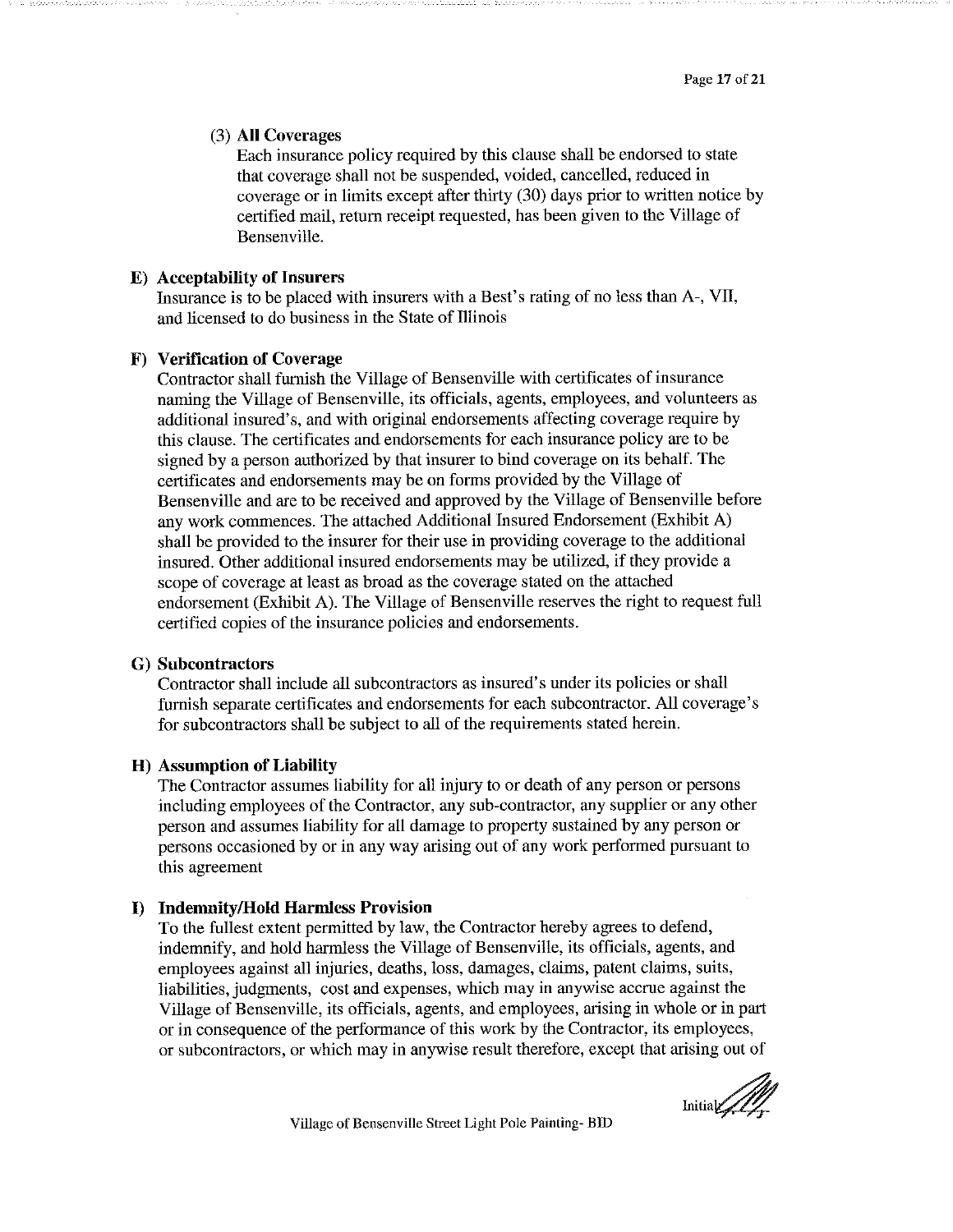the sole legal cause of the Village of Bensenville, its agents, or employees, the Contractor shall, at its own expense, appear, defend, and pay all charges of attorney and all costs and other expenses arising therefore or incurred in connections therewith, and if any judgment shall be rendered against the Village of Bensenville, its officials, agents, and employees, in any such action, the Contractor shall at its own expense, satisfy and discharge the same. Contractor expressly understand and agrees that any performance bond or insurance policies required by this contract, or otherwise provided by the Contractor, shall in no way limit the responsibility to indemnify, keep and save harmless and defend the Village of Bensenville, its officials, agents, and employees as herein provided.

The Contractor further agrees that to the extent that money is due the Contractor by virtue of this contract as shall be considered necessary in the judgment of the Village of Bensenville, may be retained by the Village of Bensenville to protect itself against said loss until such claims, suits, or judgments shall have been settles or discharged and/or evidence to that effect shall have been furnished to the satisfaction of the Village of Bensenville.

- 5) F.O.B. All prices must be quoted F.O.B. Bensenville Illinois. Shipments shall become the property of the Village after delivery and acceptance.
	- a) CONTRACTOR shall assume all risk of loss or damage to the Goods prior to acceptance of delivery by OWNER at the point of delivery; and shall purchase and maintain insurance on the Goods during the process of fabrication and while in transit to insure against the perils of fire and extended coverage including "all risk" insurance for physical loss and damage including theft, vandalism and malicious, mischief, collapse, water damage and such other perils, as CONTRACTOR deems appropriate.
- 6) Delivery Schedule Bid items must be delivered within sixty (60) days from the date of execution of the contract unless a specific delivery date is stated on the bid. The Village may cancel contract without obligation if Delivery requirements are not met. If said contract is not canceled by the Village, liquidated damages may be due and owing to the Village pursuant to the liquidated damage provision enumerated herein. All deliveries must be made on Monday - Friday, excluding Village holidays, between the hours of 7:00 a.m. and 3:30 p.m. Contractor is expected to ship in full truckload quantities within said sixty (60) day period unless prior approval has been granted by the Village in advance for circumstances beyond the control of the contractor.
- 7) Delivery Bid price shall include delivery as indicated herein.

Initial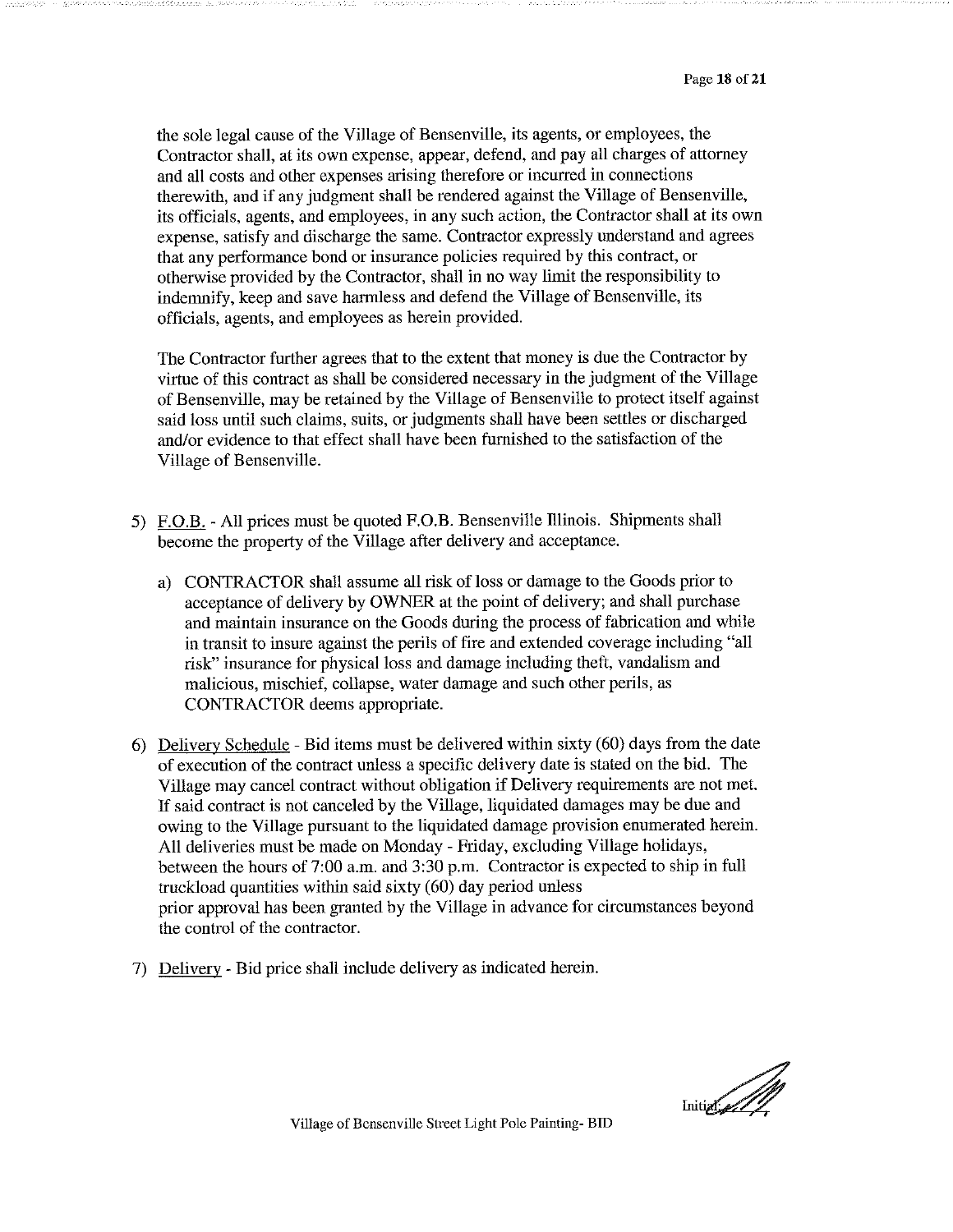8) Default - The Village may, subject to the provisions specified herein, by written notice of default to the contractor, terminate the whole or any part of this contract in any one of the following circumstances:

> If the contractor fails to make delivery or to perform the services within the time specified herein or any extension hereof.

In the event the board terminates this contract in whole or in part as provided above, the Village may procure, upon such terms and in such manner as the Village may deem appropriate, supplies or services similar to those terminated, and the contractor shall be liable to the Village for any excess costs for such similar supplies for services; PROVIDED that the contractor shall continue the performance of this contract to the extent not terminated under the provisions of this clause.

- 9) Alternate Materials and Equipment Where specifications read " or approved equal", contractor shall direct a written description to the Public Works Director for approval, as set forth herein below. Generally, where specifications indicate a particular brand or manufacturer's catalog number, it shall be understood to mean that specification or equal, or item that will perform a comparable function and be equal thereto to fill the needs of the Village, unless "No Substitutes" is specified. When offering alternatives, they must be identified by brand name and catalog number; in addition, the manufacturer's literature shall be included with the bid. However, bidders will be required to furnish samples upon request and without charge to the Village.
- 10) Bidder's Access to Procurement Information All procurement information concerning this bid shall be a public record to the extent provided in the Illinois Freedom of Information Act and Public Act #85-1295 and shall be available to all bidders as provided by such acts.
- 11) Acceptance Contracted work will be considered accepted when final payment is made.
- 12) Payment
	- a) For services of merchandise ordered by purchase order, payment will be made to a vendor provided and service or merchandise has been properly tendered to and accepted by the Village. Payment by check to a vendor is mailed the week approval of payouts is made by the Board. Payout requests are considered at the regular Village Board meetings on the 2<sup>nd</sup> and 4<sup>th</sup> Tuesdays of the month.
	- b) For construction, partial payouts will be made each month as the work progresses, provided the work has been properly completed and accepted by the Village. Payment by check to a contractor is mailed the week approval of payouts is made by the Board. Payout requests are considered at the regular Village Board meetings on the  $2<sup>nd</sup>$  and  $4<sup>th</sup>$  Tuesdays of the month.

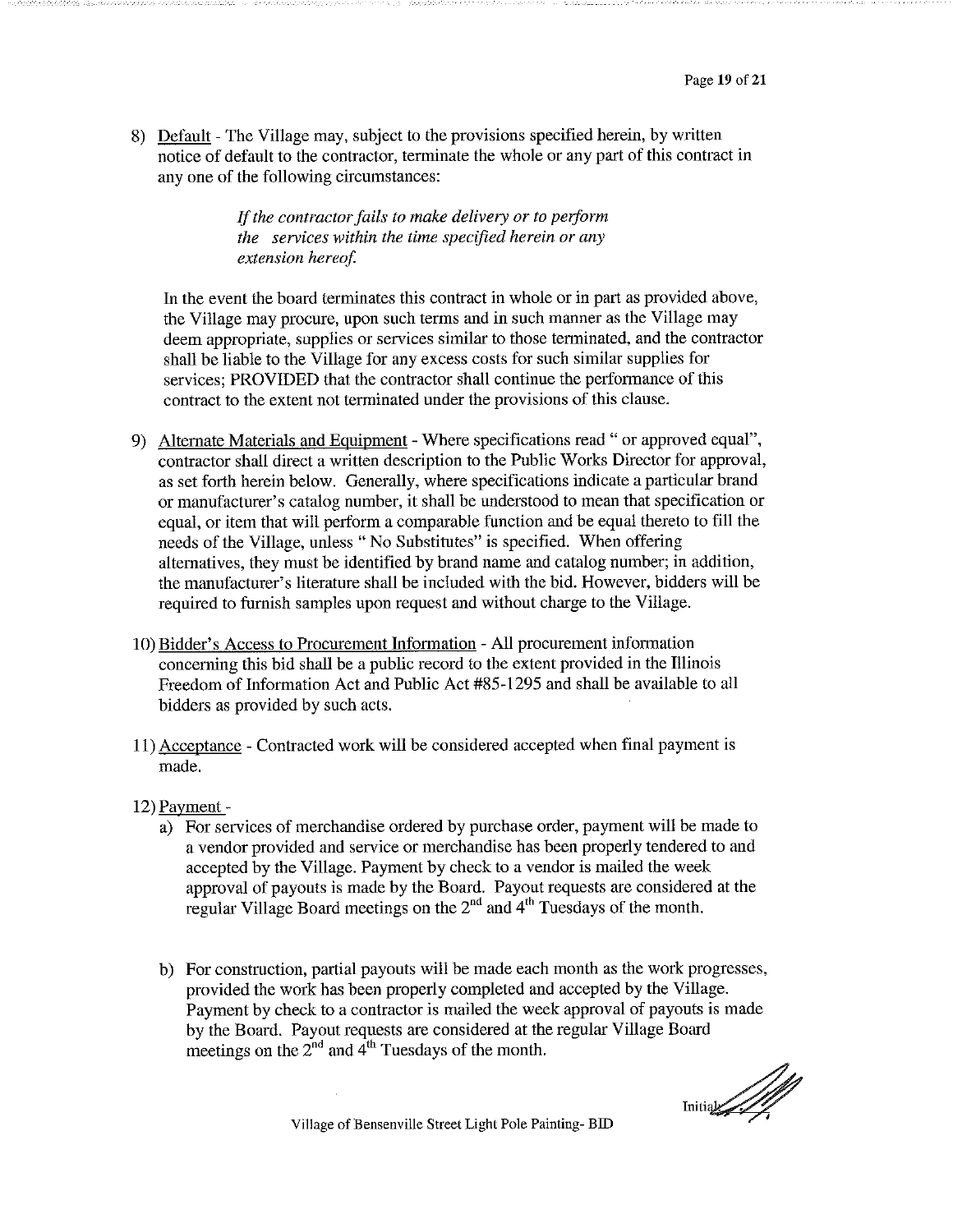13) Reorders - Reorders for the same item(s) shall be furnished at the base contract price or shall be furnished pursuant to a schedule of prices attached hereto by the contractor. Reordering shall be within the sole discretion of the Village.

14) Guarantees and Warranties -

- a) All material, workmanship, services, and purchased commodities will be guaranteed from defects for a period of at least one (1) year, or for the period of time specified in the bid documents, based on the date of completion. Upon notice of defect, bidder shall make necessary repairs, without delay, at no extra charge to the Village. Said time period shall be based on date of completion. Upon written notice of defect, contractor shall make all necessary repairs, without delay, at no extra charge to the Village.
- b) All warranties for materials or equipment must be received with title before payment for same is recommended.
- 15) Changes/Additional Services/Deletions Any requests for changes or modifications to this contract must be submitted in writing and approved by the Village Manager, or his/her designee, prior to such changes or modifications being made. Any additional service desired from the contractor under this contract will be requested in writing and the additional charges for these services will be in accordance with the rate submitted on the proposal page and will be agreed to with the contractor prior to additional work commencing. In the event that charges for additional services cannot be agreed upon, bids will be requested. The Village reserves the right to negotiate additional services based upon the contractor's price and performance, within all legal constraints.
- 16) Change Order Authorization Pursuant to Public Act 85-1295 (Ill.Rev.Stat.ch.38, paragraph 33E-1 et seq.). no change order may be made in this contract which would authorize or necessitate an increase or decrease in either the cost of the contract by \$10,000.00 or more, or the time of completion by 30 days or more unless one of the following certifications is made by either the Village Board or its designee that:
	- a) Circumstances said to necessitate the change in performance were not reasonably foreseeable at the time the contract was signed; or
	- b) The circumstances said to necessitate the Change were not within the contemplation of the contract as signed; or
	- c) The change is in the best interest of the Village;

The party authorized to execute the above certification is the Village of Bensenville.

Initial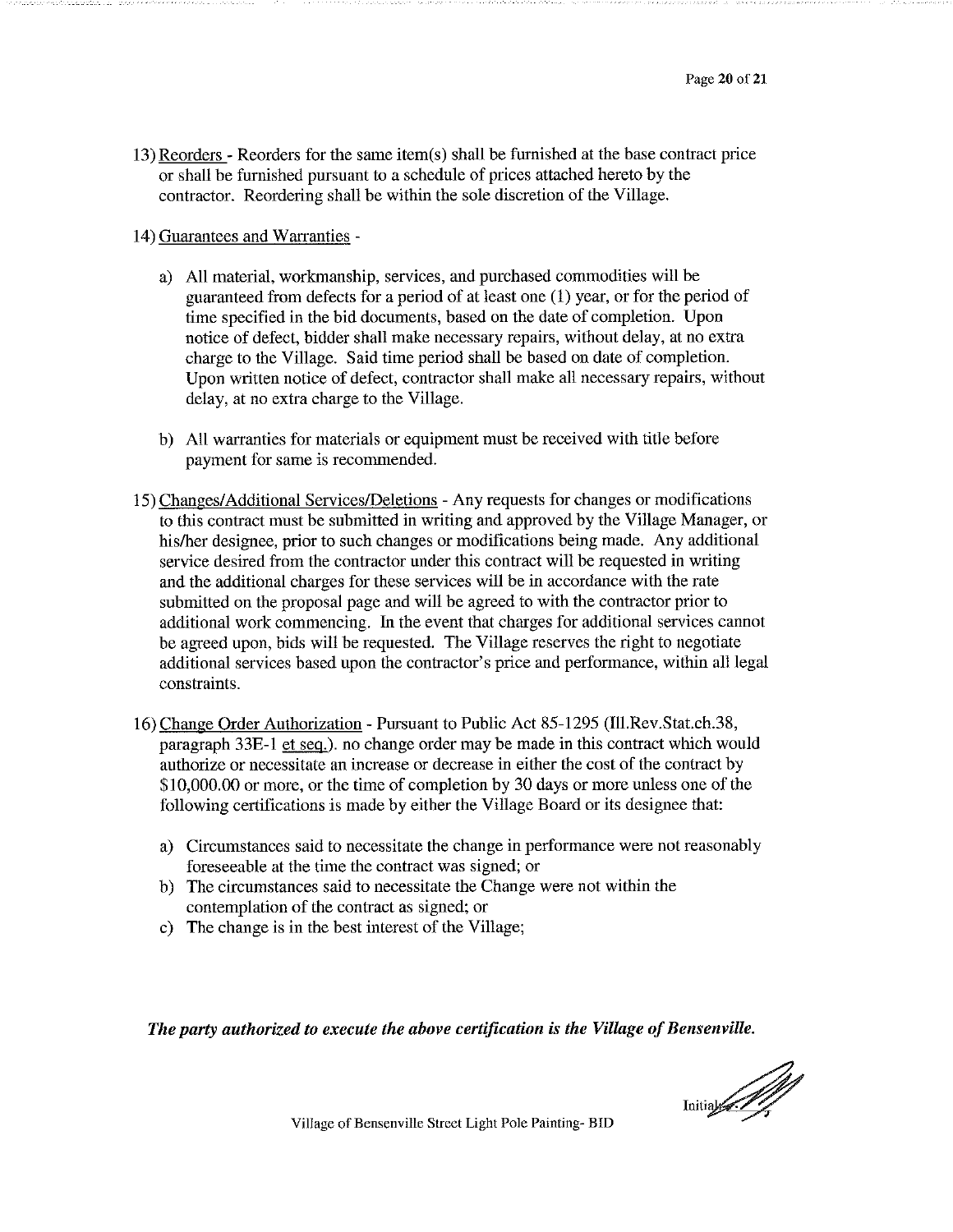Page 21 of 21

#### **VENDOR:**

Signature

127.

OWNER

 $\frac{8}{\text{Date}}$ 

**Village of Bensenville:** 

Signature

Title

Date

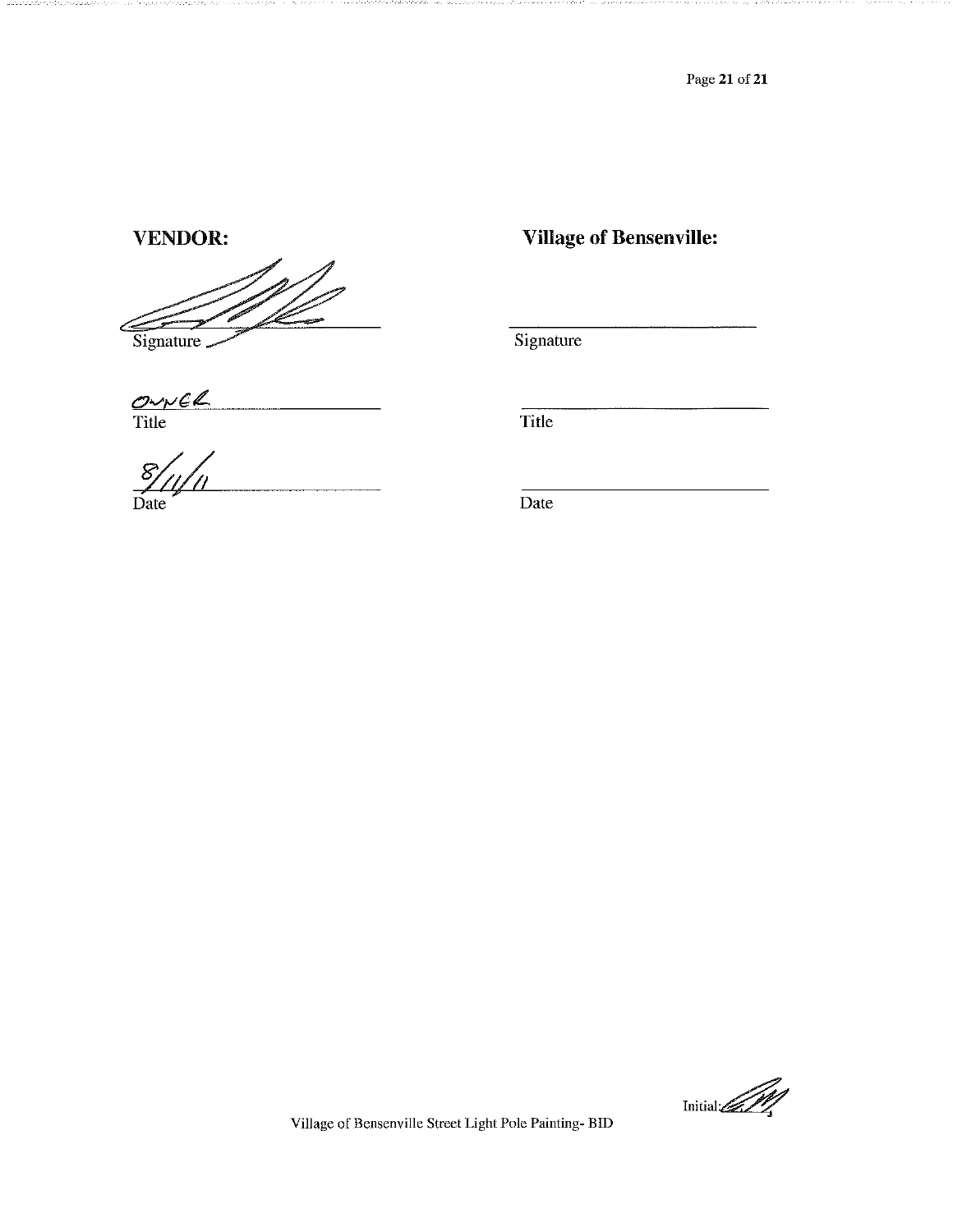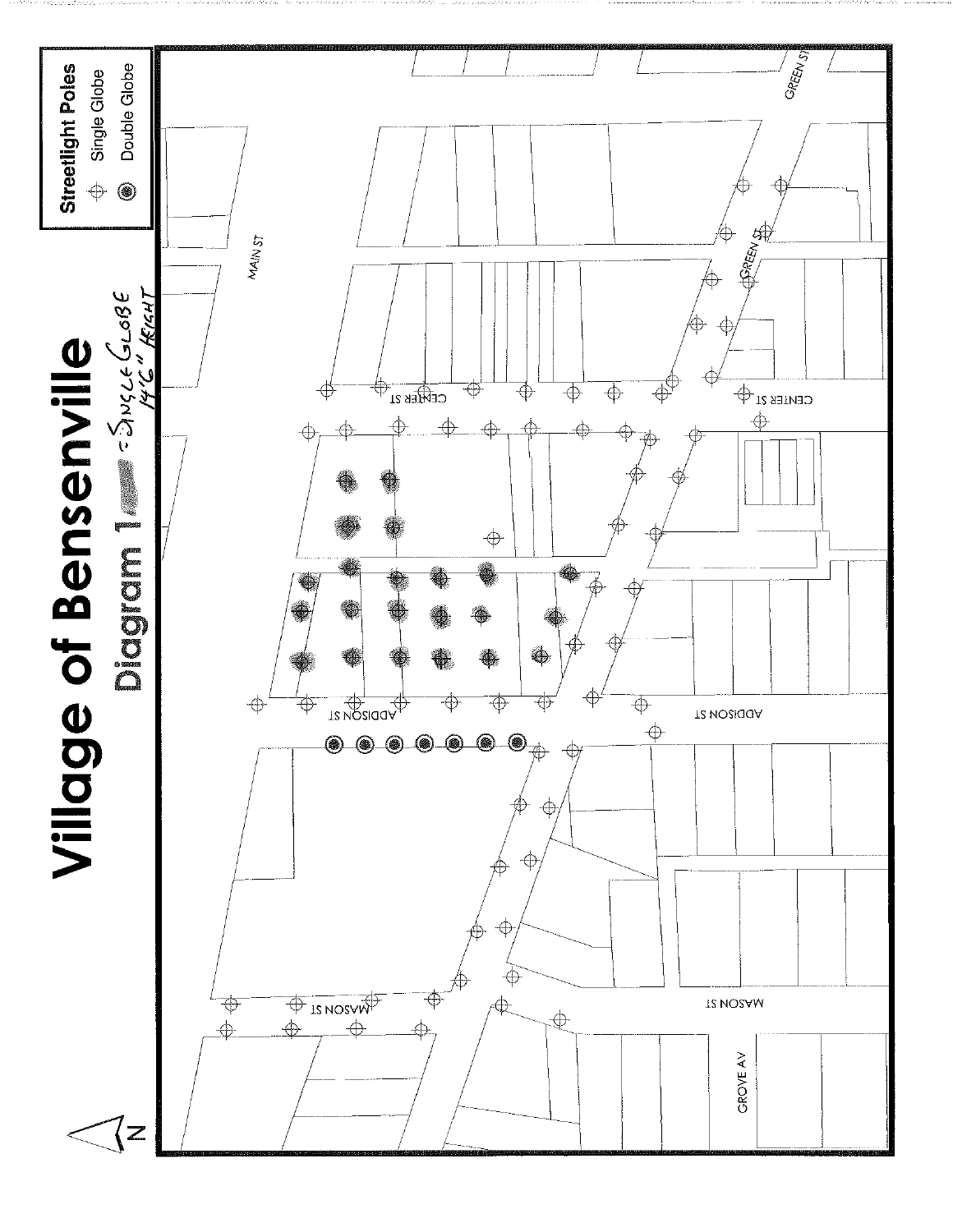

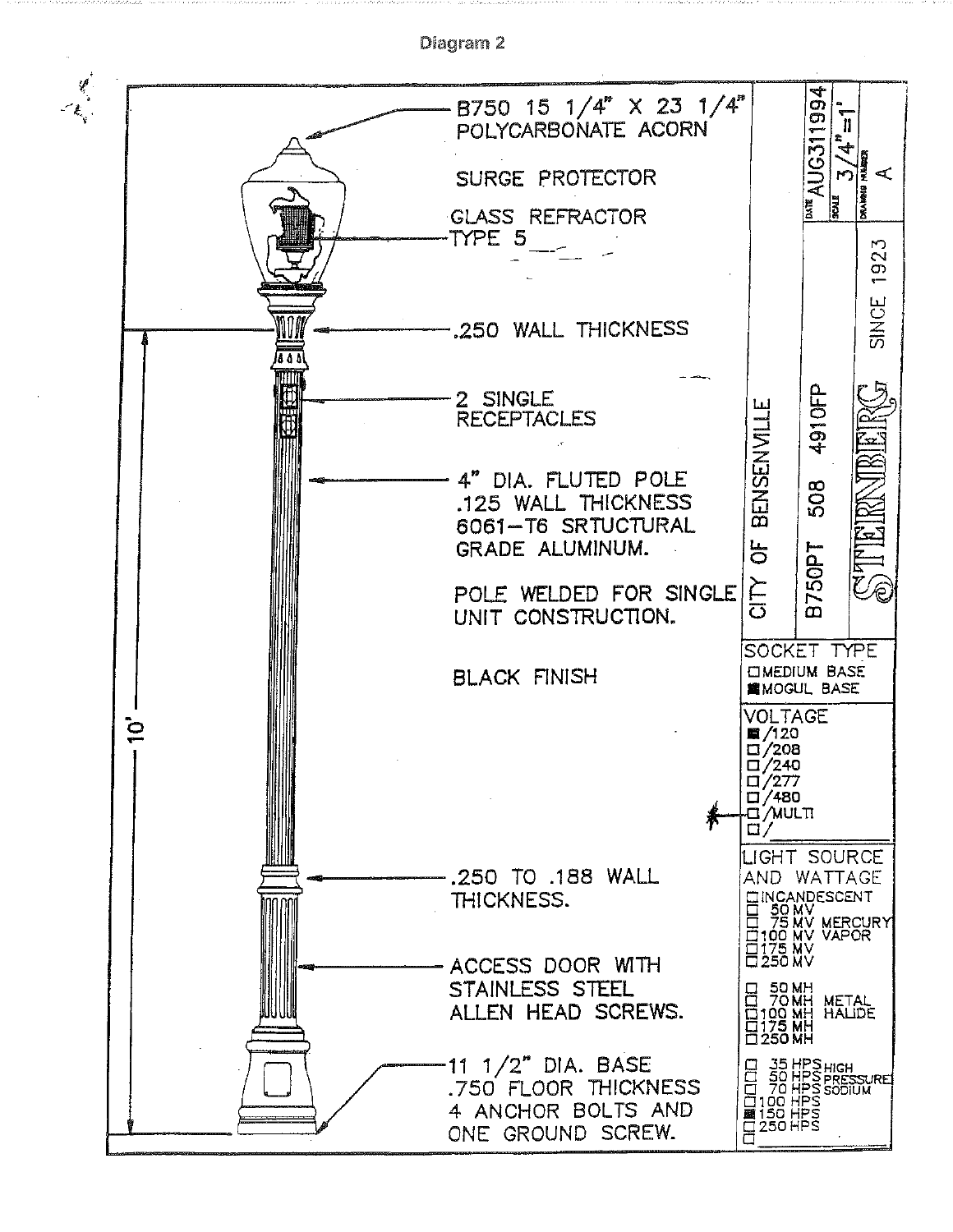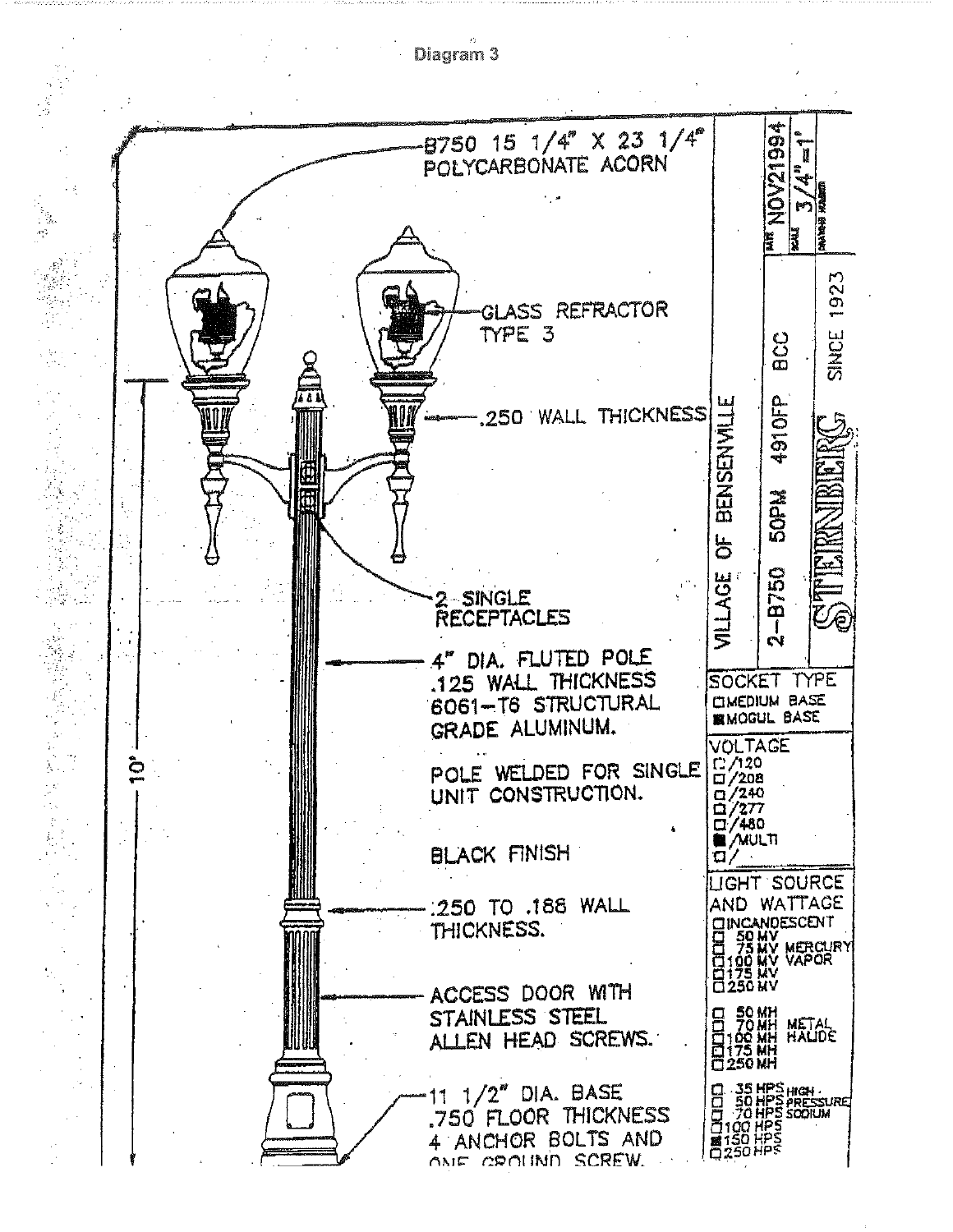| <b>SUBMITTED BY: Tim Sloth</b><br><b>TYPE: Ordinance</b><br><b>DATE:</b> August 23, 2011 |  |
|------------------------------------------------------------------------------------------|--|
|------------------------------------------------------------------------------------------|--|

**DESCRIPTION:** An Ordinance amending Ordinance No. 96-2010, adopted December 14, 2010, in regard to the establishment of Village of Bensenville Special Service Area Number 6, to correct a scrivener's error.

#### *SUPPORTS THE FOLLOWING APPLICABLE VILLAGE GOALS:*

| $X$ Financially S    |
|----------------------|
| <b>Quality Cust</b>  |
| $X \mid$ Safe and Be |

*X Financially Sound Village Enrich the lives of Residents bomer Oriented Services* X | *X | Major Business/Corporate Center X Safe and Beautiful Village X Vibrant Major Corridors* 

| <b>COMMITTEE ACTION:</b><br>N/A | N |
|---------------------------------|---|

**BACKGROUND:** On December 14, 2010 the Village passed Ordinance NO. 96-2010 establishing Special Service Area #6 (SSA #6). This original Ordinance included a legal description outlining the boundaries of SSA #6. The Village has been notified by the DuPage County Clerk that there was a scrivener's error in the legal description which was prepared by Christopher B. Burke Engineering, Ltd. The Board is being asked to approve an amendment Ordinance that simply corrects this error. A description of the error is listed below:

Section 3 is amended by revising the reference to, "142 FEET," in the fourteenth line of the second paragraph of the legal description set forth therein, to read, "64.72 FEET."

Upon approval the amended Ordinance will be filed with the County Clerk and recorded with the Recorder of Deeds.

**KEY ISSUES:** This Ordinance is merely to correct a scrivener's error in Ordinance NO. 96- 2010. All other provisions of the original Ordinance remain in full force and effect.

**ALTERNATIVES:** N/A

**RECOMMENDATION:** Approve Ordinance amending Ordinance No. 96-2010.

**BUDGET IMPACT:** N/A

**ACTION REQUIRED:** Board action on the ordinance.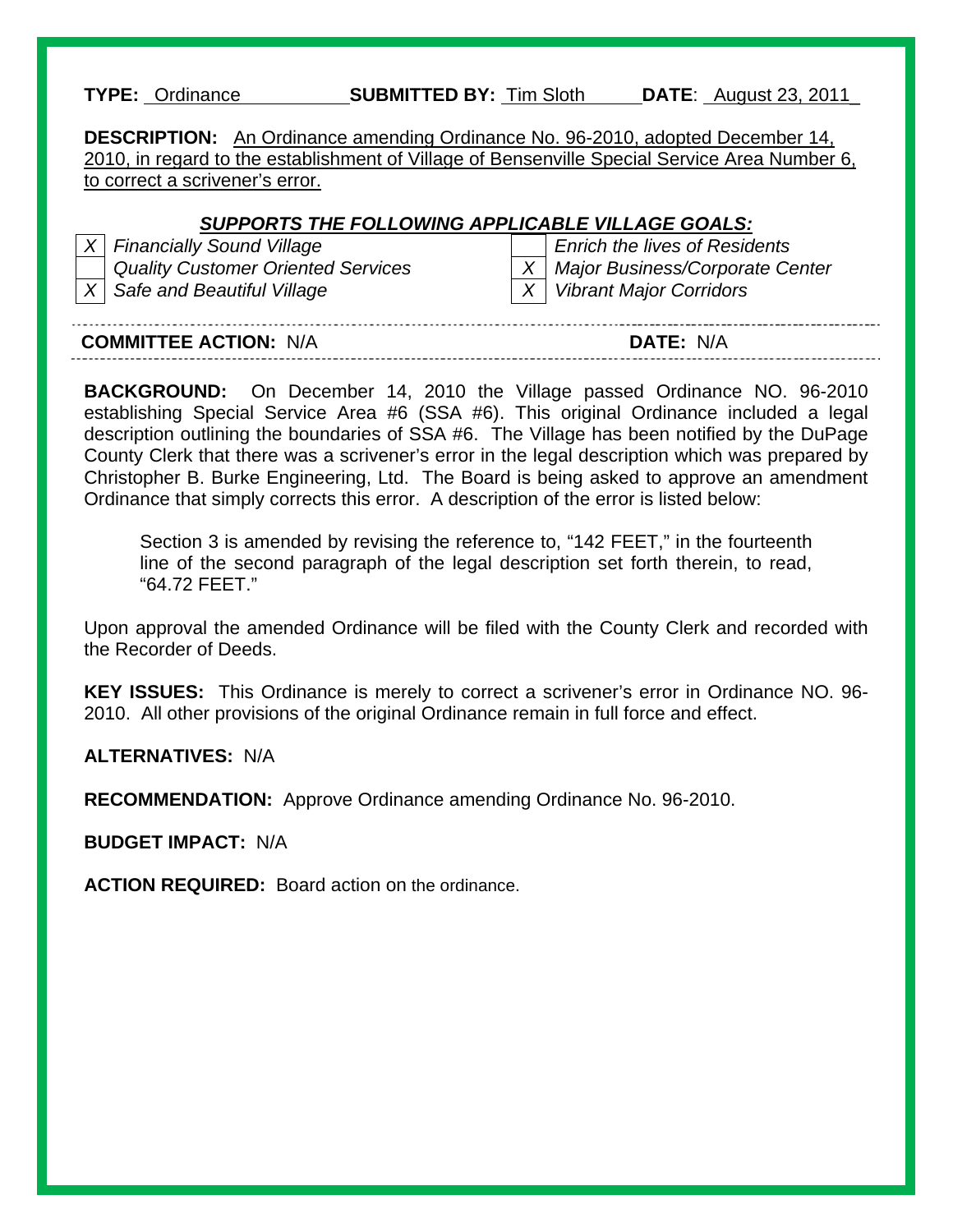#### **ORDINANCE NO. \_\_\_\_\_**

#### **AN ORDINANCE AMENDING ORDINANCE NO. 96-2010, ADOPTED DECEMBER 14, 2010, IN REGARD TO THE ESTABLISHMENT OF VILLAGE OF BENSENVILLE SPECIAL SERVICE AREA NUMBER 6, TO CORRECT A SCRIVENER'S ERROR**

**WHEREAS**, the President and Board of Trustees of the Village of Bensenville have previously adopted Ordinance Number 96-2010, on December 14, 2010, relative to the establishment of Village of Bensenville Special Service Area Number 6 (hereinafter "SSA #6"); and

**WHEREAS**, Section 3 of the aforementioned Ordinance set forth the legal description of the boundaries of SSA #6; and

**WHEREAS**, the map, permanent tax index numbers and location description set forth in Section 3 of, and Exhibits 1, 2 and 4 attached to, the aforementioned Ordinance were accurate; however, a scrivener's error has been noted at one (1) location within the legal description; and

**WHEREAS**, it is in the best interests of the Village to correct said scrivener's error;

**NOW, THEREFORE, BE IT ORDAINED**, by the President and Board of Trustees of the Village of Bensenville, DuPage and Cook Counties, Illinois, as follows:

**SECTION 1:** That Ordinance Number 96-2010, adopted December 14, 2010, is hereby amended by correcting the following scrivener's error as contained therein:

> Section 3 is amended by revising the reference to, "142 FEET," in the fourteenth line of the second paragraph of the legal description set forth therein, to read, "64.72 FEET."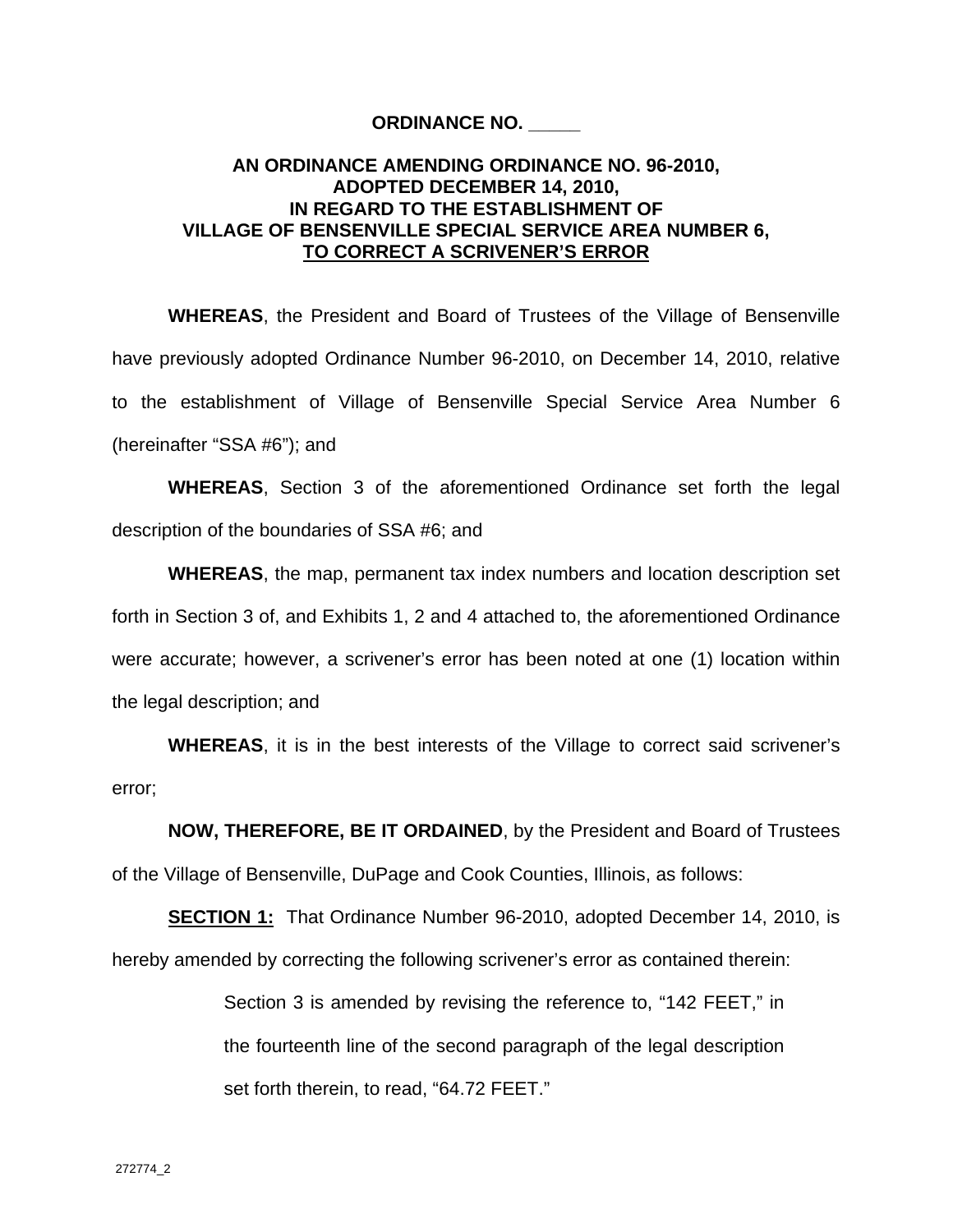**SECTION 2:** That, based on Section 1 above, the legal description for SSA #6, as revised to incorporate the correction of the scrivener's error, is as set forth in EXHIBIT "A" attached hereto and made part hereof.

**SECTION 3:** That all other provisions of Ordinance Number 96-2010, adopted December 14, 2010, not corrected hereby, shall remain in full force and effect.

**SECTION 4:** That this Ordinance shall be in full force and effect from and after its adoption and approval as provided by law.

ADOPTED this 23<sup>rd</sup> day of August, 2011, pursuant to a roll call vote as follows:

| __ |  |  |
|----|--|--|
|    |  |  |

| $\cdots$<br>.<br>.<br>-<br>______ |  |  |
|-----------------------------------|--|--|
|                                   |  |  |

| $\lambda$<br>$\cap$ $\cap$ $\Gamma$ $\lambda$ $\mid$ $\top$ |  |
|-------------------------------------------------------------|--|
|-------------------------------------------------------------|--|

**APPROVED** by me this 23rd day of August, 2011.

#### $\frac{1}{\sqrt{2\pi}}$  , which is a set of the set of the set of the set of the set of the set of the set of the set of the set of the set of the set of the set of the set of the set of the set of the set of the set of the set of FRANK SOTO, VILLAGE PRESIDENT

ATTEST:

\_\_\_\_\_\_\_\_\_\_\_\_\_\_\_\_\_\_\_\_\_\_\_\_\_\_\_\_\_\_ COREY WILLIAMSEN, ACTING VILLAGE CLERK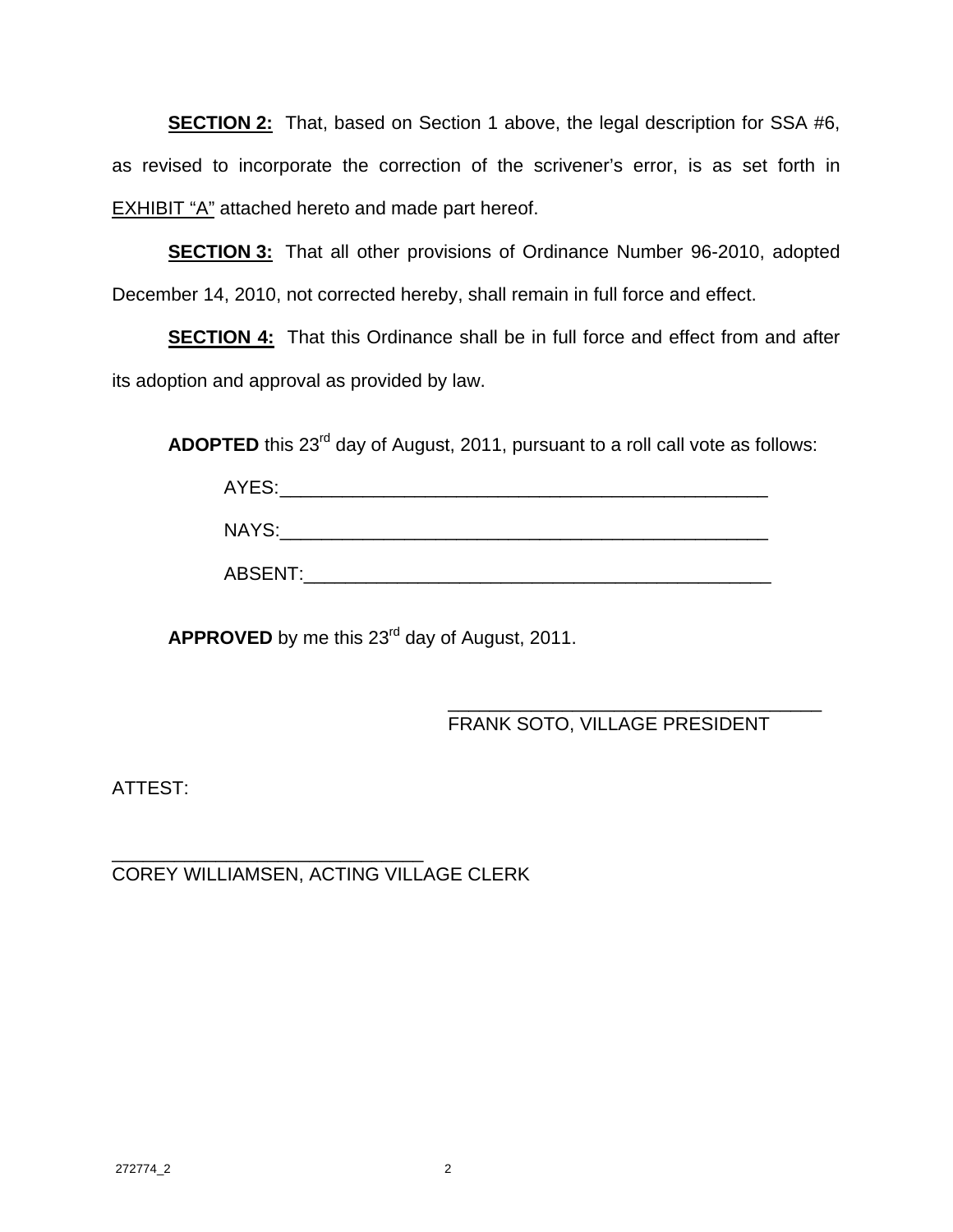#### **EXHIBIT "A"**

#### **LEGAL DESCRIPTION FOR BENSENVILLE SPECIAL SERVICE AREA NUMBER 6, AS REVISED TO INCORPORATE THE CORRECTION OF A SCRIVENER'S ERROR**

THAT PART OF THE SOUTH HALF OF SECTION 2 AND THE NORTH HALF OF SECTION 11, TOWNSHIP 40 NORTH, RANGE 11 EAST OF THE THIRD PRINCIPAL MERIDIAN IN DUPAGE COUNTY, ILLINOIS, BEING DESCRIBED AS FOLLOWS:

BEGINNING AT THE SOUTHWEST CORNER OF LOT 14 IN O'HARE METROPOLITAN INDUSTRIAL DISTRICT SUBDIVISION, BEING A SUBDIVISION IN SAID NORTH HALF OF SECTION 11, ACCORDING TO THE PLAT THEREOF RECORDED JULY 20, 1970 AS DOCUMENT NO. R70-24289, SAID SOUTHWEST CORNER BEING A POINT ON THE EAST RIGHT-OF-WAY LINE OF ROBERT KINGERY HIGHWAY (A.K.A. IL ROUTE 83); THENCE NORTHERLY ALONG SAID EAST RIGHT-OF-WAY LINE TO THE NORTHWEST CORNER OF LOT 1 IN O'HARE WEST INDUSTRIAL PLAZA SUBDIVISION, BEING A SUBDIVISION IN SAID SOUTH HALF OF SECTION 2 AND NORTH HALF OF SECTION 11, ACCORDING TO THE PLAT THEREOF RECORDED APRIL 19, 1971 AS DOCUMENT NO. R71-16332; THENCE EASTERLY ALONG THE NORTH LINE OF SAID LOT 1 AND LOT 2 IN SAID O'HARE WEST INDUSTRIAL PLAZA SUBDIVISION TO A POINT ON A LINE 64.72 FEET EAST OF AND PARALLEL WITH THE WEST LINE OF SAID LOT 2; THENCE SOUTHERLY ALONG SAID PARALLEL LINE TO A POINT ON THE NORTH RIGHT-OF-WAY LINE OF BRYN MAWR AVENUE; THENCE EASTERLY ALONG SAID NORTH RIGHT-OF-WAY LINE TO A POINT ON THE WEST LINE OF LOT 3 IN SAID O'HARE WEST INDUSTRIAL PLAZA SUBDIVISION; THENCE NORTHERLY ALONG SAID WEST LINE TO THE NORTHWEST CORNER OF SAID LOT 3; THENCE EASTERLY ALONG SAID NORTH LINE TO THE NORTHEAST CORNER OF SAID LOT 3, SAID NORTHEAST CORNER BEING A POINT ON THE WEST LINE OF LOT 3 IN THORNDALE DISTRIBUTION PARK SUBDIVISION, BEING A SUBDIVISION IN SAID NORTH HALF OF SECTION 11 AND SOUTH HALF OF SECTION 2, ACCORDING TO THE PLAT THEREOF RECORDED SEPTEMBER 4, 1974 AS DOCUMENT NO. R74-45804; THENCE NORTHERLY ALONG SAID WEST LINE TO THE NORTHERLY LINE OF SAID LOT 3; THENCE SOUTHEASTERLY, SOUTHERLY AND EASTERLY ALONG SAID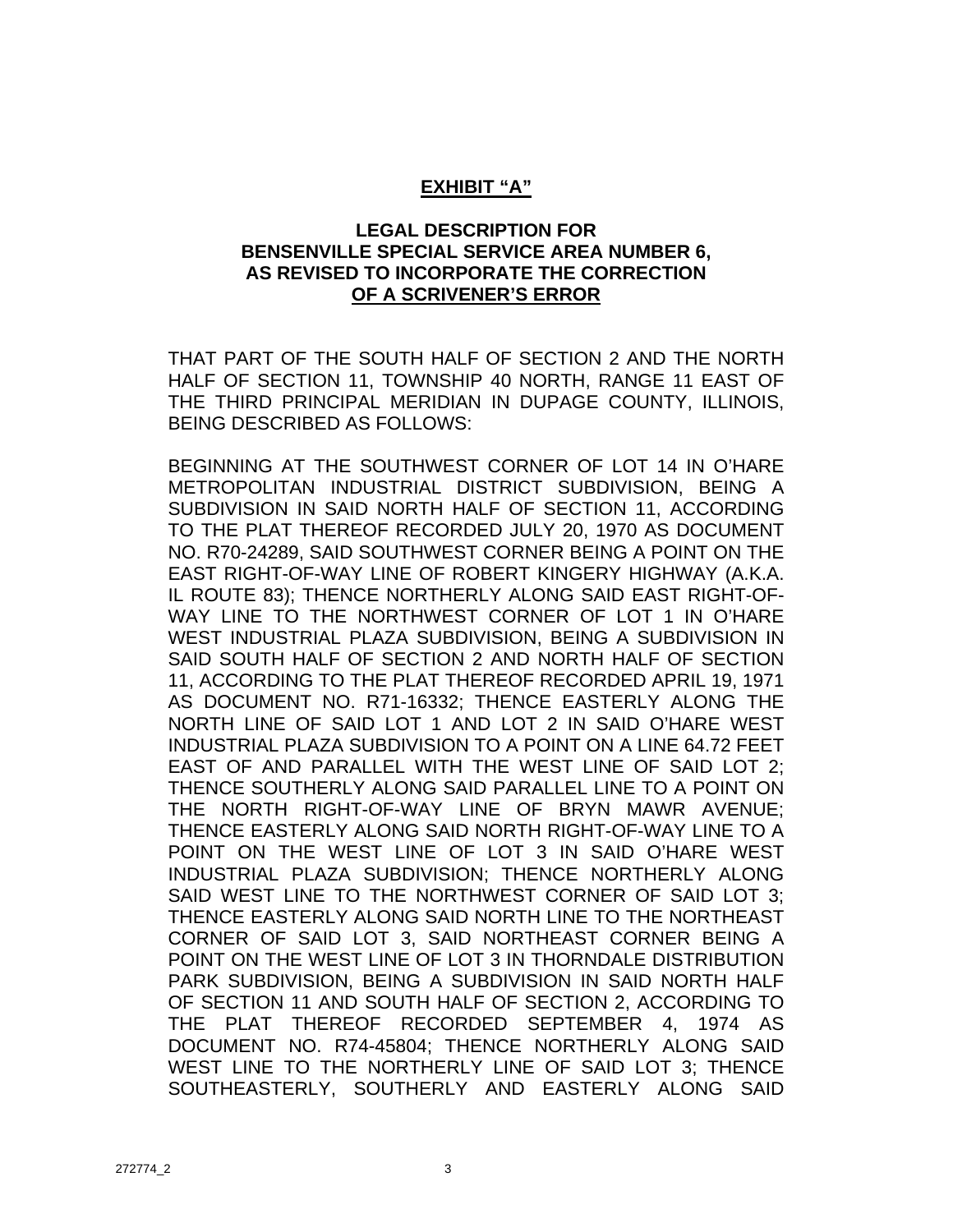NORTHERLY LINE TO THE NORTHEAST CORNER OF SAID LOT 3, SAID NORTHEAST CORNER BEING A POINT ON THE WEST LINE OF THE NORTHEAST QUARTER OF SAID SECTION 11; THENCE NORTHERLY ALONG SAID WEST LINE TO THE NORTHWEST CORNER OF SAID NORTHEAST QUARTER; THENCE EASTERLY ALONG THE NORTH LINE OF SAID NORTHEAST QUARTER TO THE SOUTHEAST CORNER OF LOT 6 IN RIZZI SUBDIVISION, BEING A SUBDIVISION IN SAID SOUTH HALF OF SECTION 2 AND NORTH HALF OF SECTION 11, ACCORDING TO THE PLAT THEREOF RECORDED MARCH 14, 1983 AS DOCUMENT NO. R83-13787; THENCE NORTHERLY ALONG THE EAST LINE OF SAID LOT 6 TO A POINT ON THE SOUTH LINE OF THE LAND DESCRIBED IN DOCUMENT NO. R2006-199429, RECORDED OCTOBER 16, 2006; THENCE EASTERLY ALONG SAID SOUTH LINE TO A POINT ON THE EAST LINE OF THE LAND DESCRIBED BY SAID DOCUMENT NO. R2006-199429; THENCE NORTHERLY ALONG SAID EAST LINE TO A POINT ON THE SOUTHERLY RIGHT-OF-WAY LINE OF THORNDALE AVENUE; THENCE SOUTHEASTERLY ALONG SAID SOUTHERLY RIGHT-OF-WAY LINE TO A POINT ON THE WEST LINE OF KLEFSTAD'S BENSENVILLE INDUSTRIAL PARK SUBDIVISION, BEING A SUBDIVISION IN SAID SOUTH HALF OF SECTION 2 AND NORTH HALF OF SECTION 11, ACCORDING TO THE PLAT THEREOF RECORDED JANUARY 20, 1967 AS DOCUMENT NO. R67-2065; THENCE SOUTHERLY ALONG SAID WEST LINE TO A POINT ON THE NORTH LINE OF LOT 32 IN SAID KLEFSTAD'S BENSENVILLE INDUSTRIAL PARK SUBDIVISION; THENCE WESTERLY ALONG SAID NORTH LINE AND WESTERLY EXTENSION THEREOF TO A POINT ON THE WESTERLY RIGHT-OF-WAY LINE OF THE CHICAGO, MILWAUKEE, ST. PAUL AND PACIFIC RAILROAD (SAID POINT BEING 35 FEET WEST OF THE NORTHWEST CORNER OF SAID LOT 32); THENCE SOUTHERLY AND SOUTHWESTERLY ALONG SAID WESTERLY RIGHT-OF-WAY LINE TO THE SOUTHEASTERLY CORNER OF LOT 3 IN THE RESUBDIVISION OF O'HARE METROPOLITAN INDUSTRIAL DISTRICT, BEING A RESUBDIVISION IN SAID NORTH HALF OF SECTION 11, ACCORDING TO THE PLAT THEREOF RECORDED SEPTEMBER 22, 1971 AS DOCUMENT NO. R71-48344; THENCE WESTERLY ALONG THE SOUTH LINE OF SAID LOT 3 TO THE NORTHEAST CORNER OF LOT 2 IN SAID RESUBDIVISION; THENCE SOUTHERLY ALONG THE EAST LINE OF SAID LOT 2 TO A POINT ON THE NORTHERLY RIGHT-OF-WAY LINE OF SAID CHICAGO, MILWAUKEE, ST. PAUL AND PACIFIC RAILROAD; THENCE WESTERLY, NORTHERLY AND WESTERLY ALONG SAID NORTHERLY RIGHT-OF-WAY LINE TO A POINT ON THE EAST RIGHT-OF-WAY LINE OF COUNTRY CLUB DRIVE; THENCE NORTHERLY ALONG SAID EAST RIGHT-OF-WAY LINE AND NORTHERLY EXTENSION THEREOF TO A POINT ON THE NORTH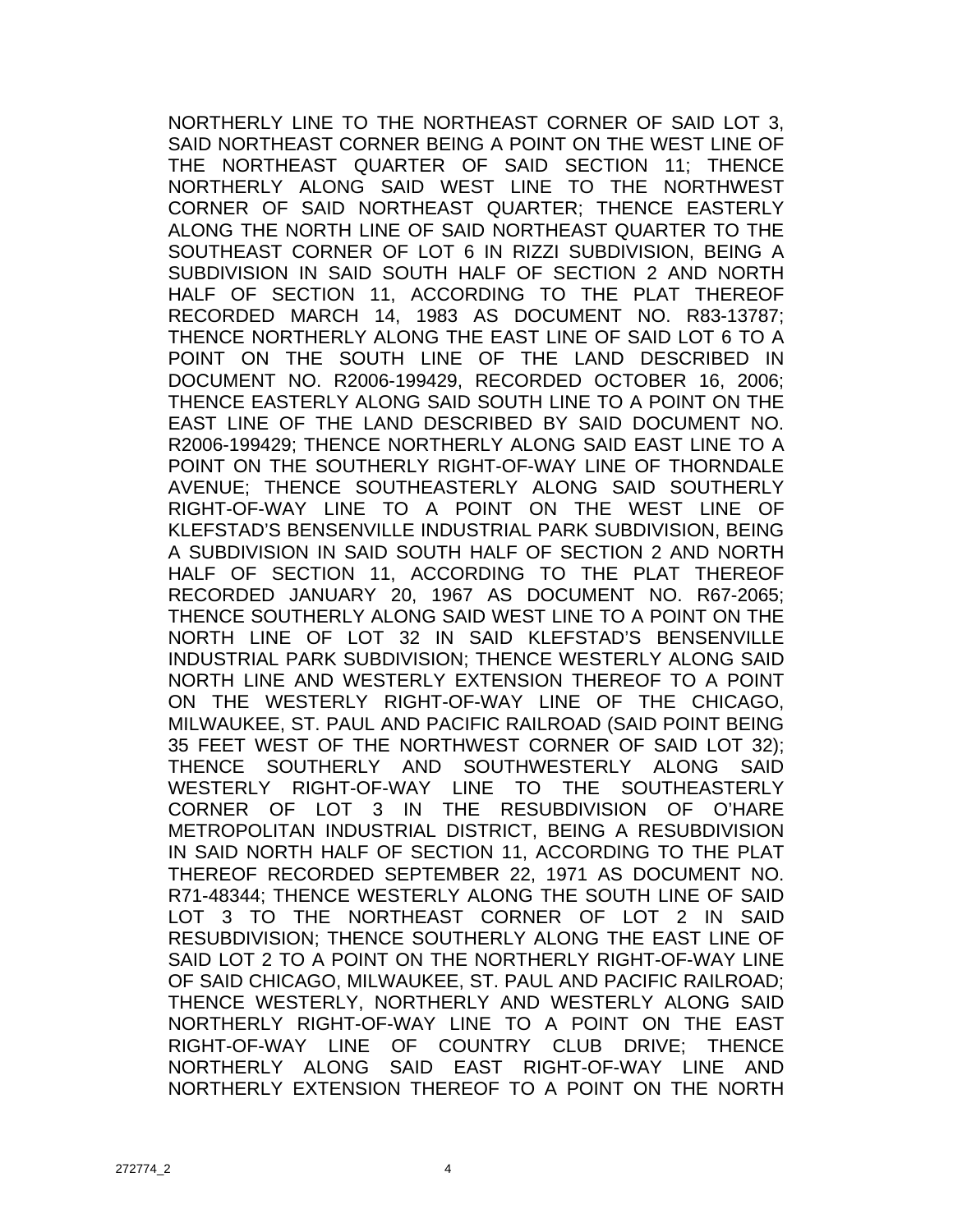RIGHT-OF-WAY LINE OF FAIRWAY DRIVE; THENCE WESTERLY ALONG SAID NORTH RIGHT-OF-WAY LINE TO THE POINT OF BEGINNING.

EXCEPTING THEREFROM THE NORTH 165 FEET OF THE WEST 205.76 FEET OF LOT 24 IN O'HARE WEST INDUSTRIAL PLAZA SUBDIVISION, BEING A SUBDIVISION IN SAID NORTH HALF OF SECTION 11, ACCORDING TO THE PLAT THEREOF RECORDED APRIL 26, 1971 AS DOCUMENT NO. R71-16332;

ALSO, EXCEPTING THAT PART OF LOT 14 IN SAID O'HARE WEST INDUSTRIAL PLAZA SUBDIVISION LYING WEST OF AND ADJOINING THE EAST 10 FEET OF SAID LOT 14, AND LYING EAST OF AND ADJOINING THE WEST 145 FEET OF SAID LOT 14.

P.I.N.s: 03-02-301-003, -004, -010 and 011; 03-11-100-007, -008, -010, -011, -012, -014, -015, -016, -022, -023, -024 and -025; 03-11-101-009, -011, -012, -014, -015, -017, -018, -019, -020, -021 and -022; 03-11-102-008, -009, -011, -016, -018, -019, -020, -021, -022, -024, -025, -026, -027, -029, -030, -032, -033, -034, -035, -037, -039, -043, -044, -045, -046, -048, -050, -051, -052, -054, -058, -059, -060, -061, -062, -063, -064, -065, -066 and -067; 03-11-103-009 and -011; 03-11-105-010, -011, -014, -017, -018, -019, -020 and -021; 03-11-200-002, -031, -033, -034, -036, -037, -038, -039, -040, -041, -042, -043 and -044.

Street Location: Generally, those parcels abutting Bryn Mawr Avenue, from Illinois Route 83 East to Birginal Street (except the two parcels on the North side of Bryn Mawr Avenue, just before its intersection with Birginal Street); those parcels abutting Birginal Street, from Bryn Mawr Avenue South to Industrial Drive; those parcels abutting Industrial Drive, East of Illinois Route 83 (except the second parcel East of Route 83 on the North side of Industrial Drive); those parcels abutting the North side of Fairway Drive, from Illinois Route 83 East to Country Club Drive; those parcels abutting Fairway Drive, East of Country Club Drive (except the four parcels at the Southeast corner of Industrial Drive and Fairway Drive); and those parcels abutting the South side of the Southerly portion of that portion of Supreme Drive located South of Thorndale Avenue, all in Bensenville, Illinois.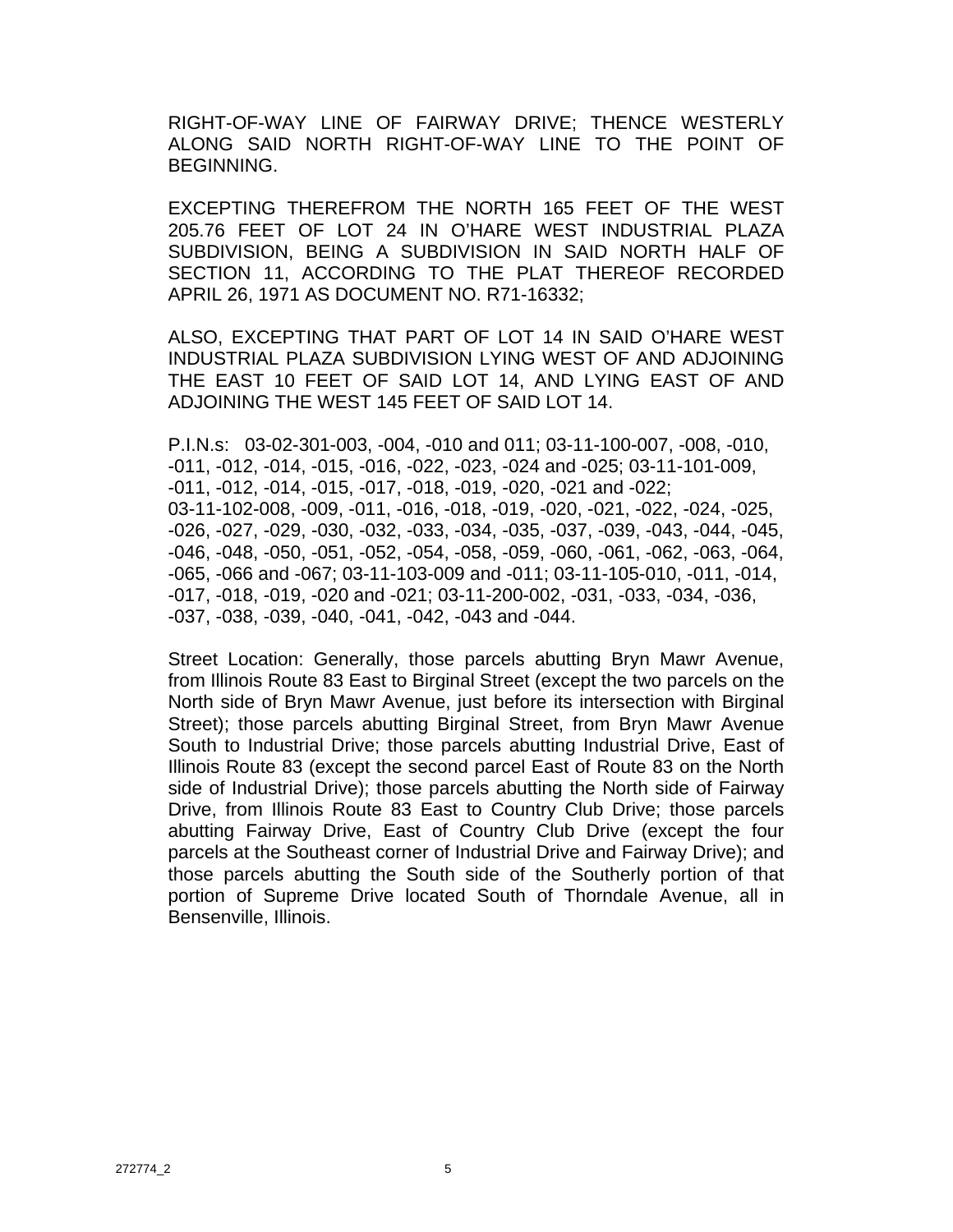**TYPE:** INFORMATION **SUBMITTED BY:** \_President Soto\_\_ **DATE**:\_\_August 23, 2011\_\_\_

**DESCRIPTION:** Village President Appointments to Boards and Commissions\_\_\_\_\_\_

#### *SUPPORTS THE FOLLOWING APPLICABLE VILLAGE GOALS:*

| <b>Financially Sound Village</b>          | $x \mid$ Enrich the lives of Residents |
|-------------------------------------------|----------------------------------------|
| <b>Quality Customer Oriented Services</b> | Major Business/Corporate Center        |
| Safe and Beautiful Village                | Vibrant Major Corridors                |

| --------                 |           |
|--------------------------|-----------|
| <b>COMMITTEE ACTION:</b> | --<br>∩∆' |

#### **BACKGROUND:**

The Mayor will be making appointments to Boards and Commissions at the August 23<sup>rd</sup> Village Board meeting.

#### **KEY ISSUES:**

President Soto will announce the following appointments:

- $\bullet$  Mike Moruzzi To Chair of the CDC
- Joseph Pisano To CDC
- Frank DiSimone To CDC
- Anye Whyte Reappointment to Board of Police Commission
- Chuck Rizzo to Board of Police Commission
- Bob Ridder to the Bensenville Fire District No. 2 Board of Commissioners

#### **ALTERNATIVES:** N/A

#### **RECOMMENDATION:**

The appointments will expire on April 30, 2013.

**BUDGET IMPACT:** N/A

**ACTION REQUIRED:** N/A